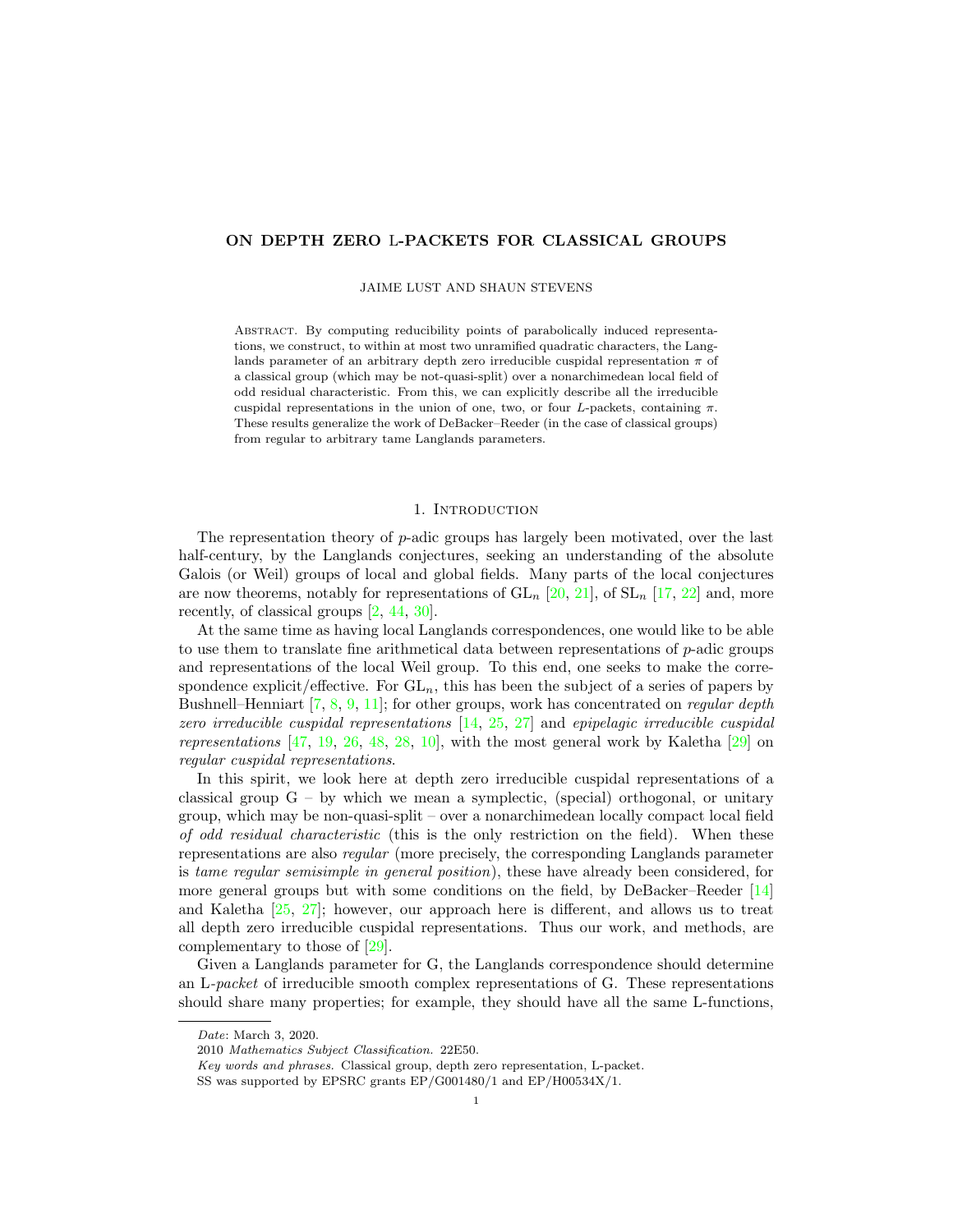at least where these have been defined. Since, by the results of Shahidi [\[49\]](#page-38-3), poles of L-functions correspond to reducibility points of parabolic induction, we detect representations in the same L-packet by computing these reducibility points, and this does not require, for example, genericity of the representation.

For now, we are not able completely to compute reducibility points, but only up to twist by a certain unramified character (see below for more details). However, an evendimensional irreducible tame representation of the Weil group is symplectic if and only if this unramified twist is orthogonal; thus, using the Langlands correspondence, for example for symplectic groups, we can see which of the twists must occur, and the only ambiguity is in the reducibility points for quadratic characters of  $GL<sub>1</sub>$ . In any case, we are able to recover the irreducible cuspidal representations in the union of either one, two or four L-packets.

This paper can be regarded as a first step in a programme to treat all discrete series representations of classical groups – see  $[6]$  for the case of arbitrary irreducible cuspidal representations of symplectic groups. Depth zero is the base case, since general irreducible cuspidal representations are built from a "wild part" and a depth zero part (see  $[52]$ ). In the depth zero case, we avoid the complication of wild ramification; on the other hand, the geometric complications arise essentially from the depth zero part so that the results and techniques here already resolve many difficulties for the general case.

Now let us state our results more carefully; although we have interpreted them above via the Langlands correspondence, they are in fact results on the automorphic side. Let  $F/F<sub>o</sub>$  be an extension of degree at most two of nonarchimedean local fields of odd residual characteristic, and let G be (the group of rational points of) a symplectic, special orthogonal or unitary group over  $F_{\rm o}$ , the connected component of the group of isometries of an F/F<sub>o</sub>-hermitian space; this group may be non-quasi-split. We also write  $W_F$  for the Weil group of F and G for the complex dual group of G, acting naturally on a vector <sup>p</sup> space of dimension  $N_{\hat{G}}$ .

In their classification of discrete series representations of (quasi-split)  $p$ -adic classical groups  $[43, 38, 40]$  $[43, 38, 40]$  $[43, 38, 40]$  $[43, 38, 40]$  $[43, 38, 40]$ , Mœglin–Tadić use the notion of a *Jordan set* attached to an irreducible discrete series representation of G. For an irreducible cuspidal representation  $\pi$  of G, this can be described via the *reducibility set*  $\text{Red}(\pi)$  as follows.

We denote by  $\mathcal{A}^{\sigma}(F)$  the set of (equivalence classes of) self-dual irreducible cuspidal representations of some  $GL_n(F)$  (see Section [3\)](#page-8-0). For  $\rho \in \mathcal{A}^\sigma(F)$  there is at most one real number  $s = s_\pi(\rho) \geq 0$  such that the normalized parabolically induced representation Ind  $\rho | \det(\cdot)|_F^s \otimes \pi$  is reducible, where  $|\cdot|_F$  is the normalized absolute value on F; when there is no such real number (which can happen only for even-dimensional special orthogonal groups and  $\rho$  a quadratic character of  $GL_1(F)$ , we set  $s_{\pi}(\rho) = 0$ . Then

$$
Red(\pi) = \{(\rho, m) : \rho \in \mathcal{A}^{\sigma}(F), m \in \mathbf{N} \text{ with } 2s_{\pi}(\rho) = m + 1\}.
$$

Mœglin proves in [\[39\]](#page-37-14) that, again for  $\pi$  irreducible cuspidal, the Jordan set is

<span id="page-1-0"></span>
$$
\begin{array}{rcl}\n\text{Jord}(\pi) & = & \{(\rho, m) : \rho \in \mathcal{A}^{\sigma}(\mathcal{F}), \ m \in \mathbb{N} \ \text{with} \ 2s_{\pi}(\rho) - (m+1) \in 2\mathbb{Z}_{\geqslant 0}\} \\
& = & \{(\rho, m) : (\rho, m_{\rho}) \in \text{Red}(\pi), \ m \in \mathbb{N} \ \text{and} \ m_{\rho} - m \in 2\mathbb{Z}_{\geqslant 0}\},\n\end{array}
$$

so that  $\text{Red}(\pi)$  is the set of maximal elements of  $\text{Jord}(\pi)$ .

It is expected (and in at least when G is quasi-split, known – see, for example,  $[42]$ ) that the Jordan set should precisely predict the Langlands parameter  $\varphi : \mathcal{W}_{F} \times SL_2(\mathbb{C}) \rightarrow$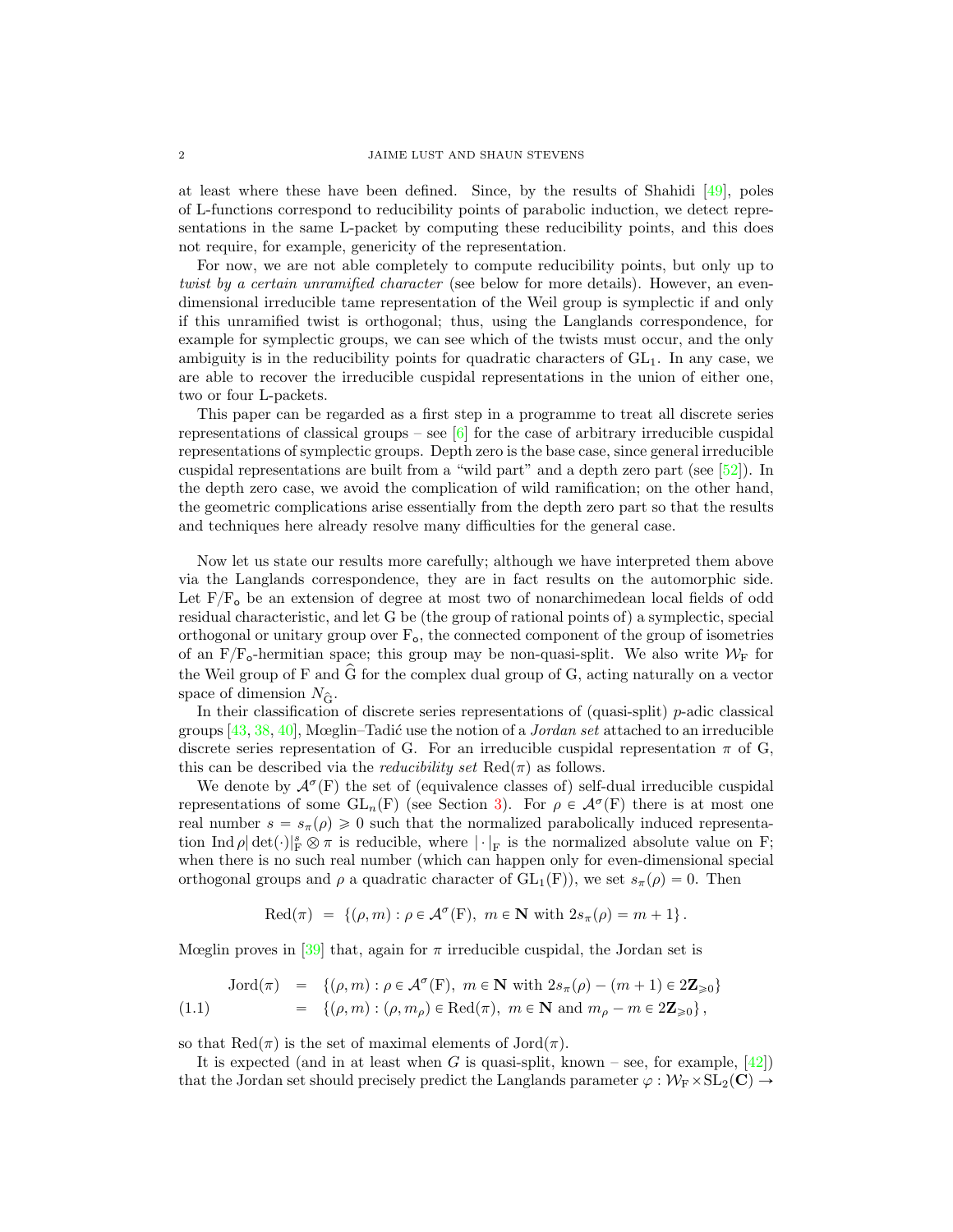$\widehat{G}\rtimes\mathcal{W}_F$  whose L-packet  $\Pi_\varphi$  contains  $\pi,$  by

$$
\varphi = \bigoplus_{(\rho,m)\in \text{Jord}(\pi)} \varphi_{\rho} \otimes \text{st}_{m},
$$

where  $\varphi_{\rho}$  is the (irreducible) representation of the Weil group  $\mathcal{W}_{\mathrm{F}}$  corresponding to  $\rho$  via the Langlands correspondence for general linear groups, and  $st_m$  is the m-dimensional irreducible representation of  $SL_2(\mathbb{C})$ . In particular, writing  $n_\rho$  for the unique natural number such that  $\rho$  is a representation of  $GL_{n_{\rho}}(F)$ , we should have

(1.2) 
$$
\sum_{(\rho,m)\in \text{Jord}(\pi)} mn_{\rho} = N_{\hat{G}}.
$$

For a fixed  $\rho$ , the integer

<span id="page-2-0"></span>
$$
\sum_{(\rho,m)\in{\rm Jord}(\pi)}m
$$

is the *multiplicity* of  $\rho$  (or of  $\varphi_{\rho}$ ) in  $\varphi|_{\mathcal{W}_{F}}$ . Since, for any integer  $m' \geq -1$ , we have

$$
\sum_{\substack{0 \le m \le m', \\ \equiv m' \pmod{2}}} m = \left\lfloor \left(\frac{m'+1}{2}\right)^2 \right\rfloor,
$$

where  $|x|$  denotes the greatest integer not exceeding x, it follows from [\(1.1\)](#page-1-0) that the equality  $(1.2)$  is equivalent to **Y** ]

(1.3) 
$$
\sum_{\rho \in \mathcal{A}^{\sigma}(\mathbf{F})} \left[ \left( s_{\pi}(\rho) \right)^{2} \right] n_{\rho} = N_{\hat{\mathbf{G}}}.
$$

<span id="page-2-1"></span> $\overline{m}$ 

Note that almost all terms in this sum are zero since  $s_\rho(\pi) < 1$  for all but finitely many  $\rho \in \mathcal{A}^{\sigma}(\mathbf{F}).$ 

Suppose now that the representation  $\pi$  is of depth zero; equivalently, the Langlands parameter is tame (i.e. trivial on restriction to the wild inertia subgroup of  $\mathcal{W}_{\mathcal{F}}$ ). For clarity of exposition, we specialize temporarily to the case of a symplectic group G, in which case G is a special orthogonal group with  $N_{\hat{G}}$  odd. On the other hand, by a result of Blondel [\[3\]](#page-36-7), there are self-dual irreducible cuspidal representations of  $GL_n(F)$  only for n even or  $n = 1$ ; in the latter case, we get the pair of unramified characters of order dividing two, and the pair of (tamely) ramified quadratic characters. Since  $N_{\hat{G}}$  is odd, equation [\(1.2\)](#page-2-0) implies that there is exactly one pair of characters (either the unramified pair or the ramified pair) for which the multiplicities of the two characters in  $\varphi|_{\mathcal{W}_{\mathbb{F}}}$  have the same parity; we denote by  $\varphi'$  the Langlands parameter obtained from  $\varphi$  by exchanging the multiplicities of the two characters in this pair. (In particular, we have  $\varphi' = \varphi$  when the multiplicities are equal.) In this paper, we do the following;

- (i) Given a tame Langlands parameter  $\varphi$  for a symplectic group as above, we give an explicit algorithm to describe the cuspidal representations in the union of Lpackets  $\Pi_{\varphi} \cup \Pi_{\varphi'}$ .
- (ii) Conversely, given a depth-zero cuspidal irreducible representation  $\pi$  of a symplectic group as above, there we give an explicit description of the pair  $\{\varphi, \varphi'\}$ of tame Langlands parameters, such that  $\pi \in \Pi_{\varphi} \cup \Pi_{\varphi'}$ .

We remark that, in the situation of *regular* depth zero irreducible cuspidal representations, the multiplicities of the characters are all at most one, so that  $\varphi' = \varphi$ ; thus we recover the description of the representations in an L-packet consisting solely of cuspidal representations from [\[14\]](#page-37-5) in this case.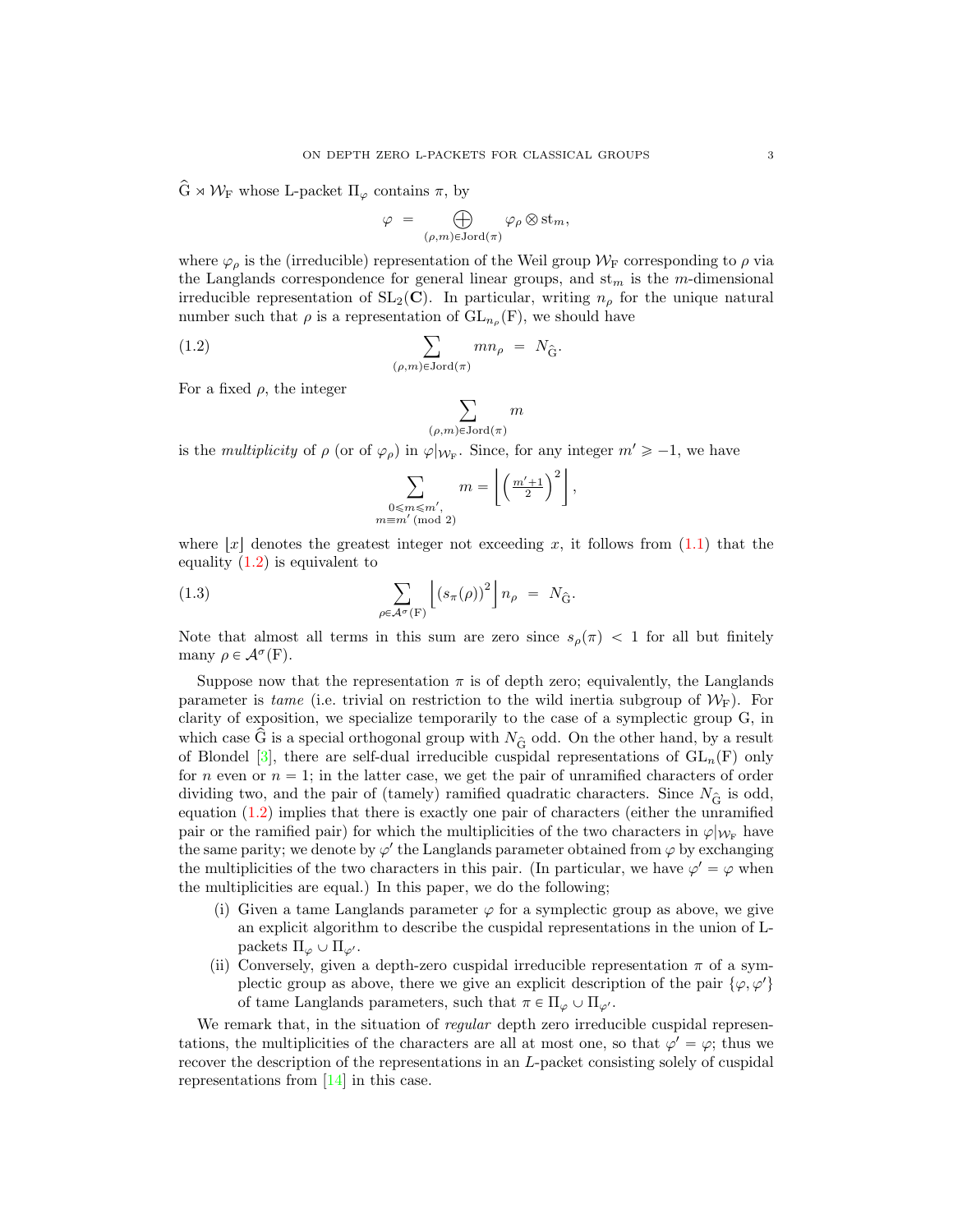We return to the case of depth zero representations of a general classical group G and describe the result here, which is a reinterpretation of the theorem above in terms of the set Red( $\pi$ ). More precisely, denote by  $[\rho]$  the *inertial equivalence class* of  $\rho \in \mathcal{A}^{\sigma}(\mathbb{F})$ , that is, the set of unramified twists of  $\rho$ ; note that  $[\rho] \cap \mathcal{A}^{\sigma}(F) = {\rho, \rho'}$  consists of exactly two (inequivalent) representations. We have  $\rho' = \rho \chi$ , for  $\chi$  an unramified character with  $\rho \chi^2 = \rho$ ; since  $\rho$  has depth zero, the character  $\chi$  has order  $2n_\rho$ .

Here, we compute the inertial reducibility multiset

$$
IRed(\pi) = \{ (([\rho], m) : (\rho, m) \in Red(\pi) \} \}.
$$

This is often in fact a set: since  $\pi$  has depth zero, the only inertial classes  $[\rho]$  which can occur with multiplicity are the quadratic characters of  $GL_1(F)$ . Indeed, for  $\rho \in \mathcal{A}^{\sigma}(F)$ of depth zero with  $n_{\rho} > 1$  and  $\rho'$  its self-dual unramified twist, the exterior square Lfunction of exactly one of  $\rho$ ,  $\rho'$  has a pole at  $s = 0$ , while for the other representation it is the symmetric square L-function which has a pole (the same comments apply to the Asai and twisted Asai L-functions when  $F/F<sub>o</sub>$  is quadratic); thus the parity of m, such that  $(\rho, m) \in \text{Red}(\pi)$  should be independent of  $\pi$  (i.e. depend only on  $\rho$ ), and the parity will be the opposite of that for  $\rho'$ . Moreover, this means that by computing IRed $(\pi)$ , we in fact know all elements of Red $(\pi)$  apart from those associated to characters of  $GL_1(F)$ of order at most two, where an ambiguity may remain.

The results we prove here can be described by the following: Let  $\pi$  be a depth zero irreducible cuspidal representation of G.

<span id="page-3-0"></span>**Y** 

(i) We have

(1.4) 
$$
\sum_{\rho \in \mathcal{A}^{\sigma}(\mathbf{F})} \left[ \left( s_{\pi}(\rho) \right)^2 \right] n_{\rho} \geq N_{\hat{\mathbf{G}}}.
$$

(See also Section [8](#page-25-0) for a discussion of the opposite inequality, which is already known in many cases by results of Mœglin.)

]

- (ii) We give an explicit description of the multiset  $\text{IRed}(\pi)$  in terms of the local data defining  $\pi$  as a compactly induced representation.
- (iii) We give an explicit description of the set of irreducible cuspidal representations  $\pi'$  of G with  $\text{IRed}(\pi) = \text{IRed}(\pi')$  in terms of the local data defining  $\pi$ . Moreover, the number of such representations is the expected number in one, two or four L-packets, this number depending again on the local data.

For a discussion of the expected number of irreducible cuspidal representations in an Lpacket, see the beginning of Section [9.](#page-29-0) One also needs to take care with this in the case of even orthogonal groups (see Example [9.6\)](#page-34-0).

Structure of the algorithm. We now give a description of the algorithm alluded to above. Let G be a classical group, acting naturally on a nondegenerate N-dimensional  $F/F_{o}$ - $\varepsilon$ -hermitian space V. The standard maximal parahoric subgroups  $J_{N_1,N_2}^{\circ}$  of G are indexed by non-negative integers  $N_1, N_2$  with  $N_1 + N_2 = N$ , and have reductive quotient  $\mathcal{G}_{N_1}^{(1)}$  $\frac{\mathcal{G}(1)}{N_1}\times\mathcal{G}_{N_2}^{(2)}$  $\frac{N_2}{N_2}$  a product of two classical groups over finite fields (see Section [2\)](#page-5-0). Then, from results of Morris, any irreducible cuspidal depth zero representation of G has the form  $\pi = c$ -Ind ${}_{J_{\pi}}^{G} \lambda_{\pi}$ , with  $J_{\pi}$  the normalizer of a (unique) standard maximal parahoric subgroup  $J^{\circ}_{N_1,N_2}$  and  $\lambda_{\pi}$  an irreducible representation such that  $\lambda_{\pi}|_{J^{\circ}_{N_1,N_2}}$ contains an irreducible representation  $\lambda_{\pi}^{\circ}$  inflated from an irreducible cuspidal representation  $\tau_{\pi} \simeq \tau_{\pi}^{(1)} \otimes \tau_{\pi}^{(2)}$  of the reductive quotient  $\mathcal{G}_{N_1}^{(1)}$  $\frac{\mathcal{G}(1)}{N_1}\times\mathcal{G}_{N_2}^{(2)}$  $\frac{N^{(2)}}{N_2}$  (see Section [3\)](#page-8-0). From Lusztig's Jordan decomposition, for  $i = 1, 2$ , there is a unique conjugacy class  $(s_i)$  in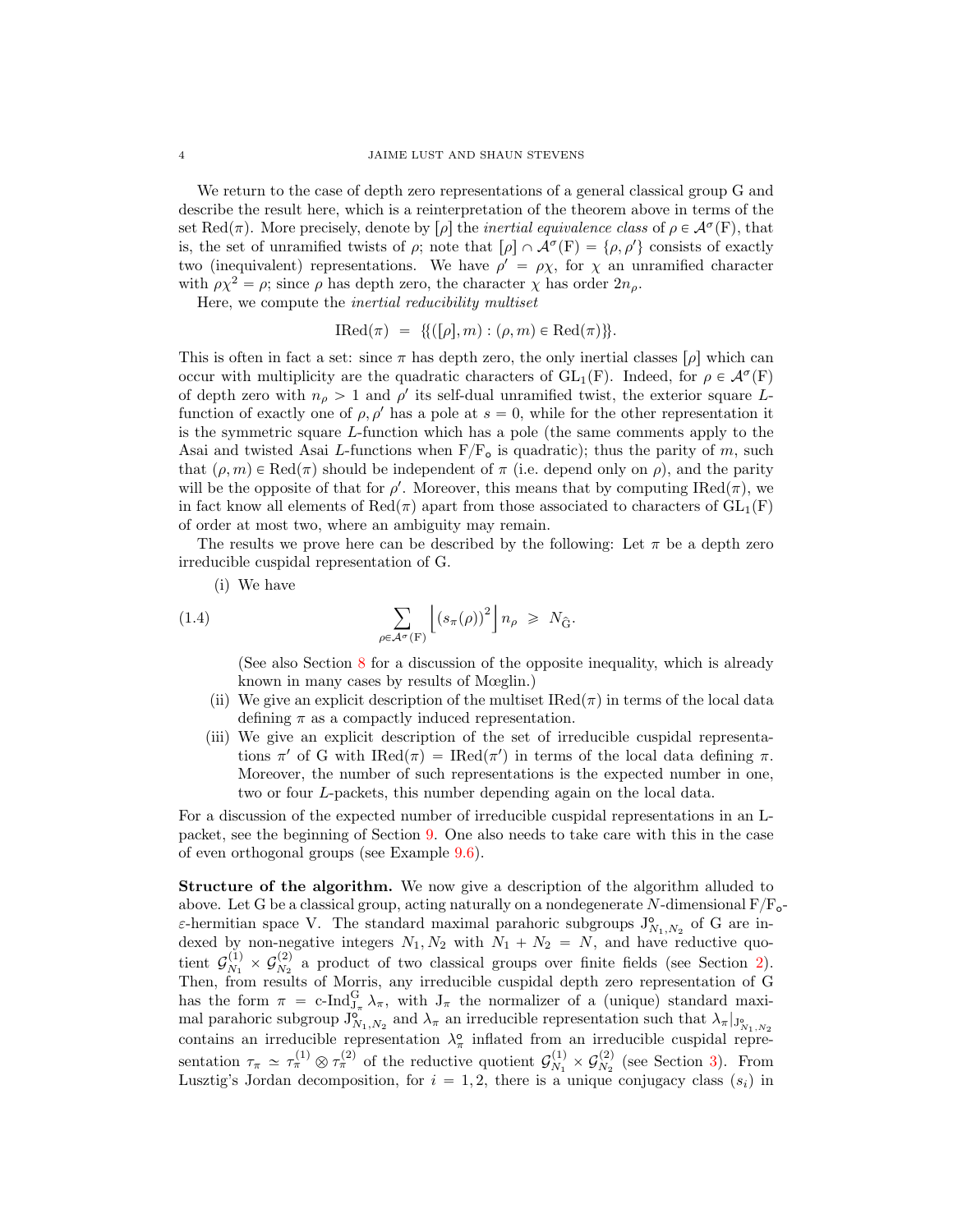the dual group  $\mathcal{G}_{N_i}^{(i),*}$  $\zeta_{N_i}^{(i),*}$  such that  $\tau_{\pi}^{(i)}$  is in the Lusztig series  $\mathscr{E}(\mathcal{G}_{N_i}^{(i)})$  $\mathcal{N}_i^{(i)}$ ,  $s_i$ , and we denote the characteristic polynomial of  $s_i$  by

$$
\prod_P P(X)^{a_P^{(i)}},
$$

where the product runs over irreducible  $k_F/k_o$ -self-dual monic polynomials in  $k_F[X]$  (see Section [7\)](#page-14-0). Results of Lusztig imply that there are integers  $m_P^{(i)} \geq 0$  such that:

- if  $k_F \neq k_o$  or  $P(X) \neq (X \pm 1)$  then  $a_P^{(i)} = \frac{1}{2} m_P^{(i)} (m_P^{(i)} + 1);$
- if  $k_F = k_o$  and  $P(X) = (X \pm 1)$  then we write  $m_+^{(i)} = m_{(X)}^{(i)}$  $\binom{i}{(X-1)}$  and  $m_{-}^{(i)} = m_{(X)}^{(i)}$  $\frac{(i)}{(X+1)},$ and these satisfy additional conditions below in [\(7.2\).](#page-0-0)

Now, for each irreducible  $k_F/k_o$ -self-dual monic polynomial P of degree  $n_P$  in  $k_F[X]$ , there is a unique irreducible cuspidal representation  $\tau_P$  of  $GL_{n_P}(k_F)$  which lies in the Lusztig series  $\mathscr{E}(\mathrm{GL}_{n_P}(k_F), s_P)$ , where  $s_P$  has characteristic polynomial P. Inflating this to an irreducible representation  $\lambda_P$  of  $J_P = GL_{n_P}(\mathfrak{o}_F)$ , extending trivially on a uniformizer and inducing, we obtain an irreducible self-dual cuspidal representation  $\rho_P$ of  $GL_{n_P}(F)$ . Then, when  $n_P > 1$ , we have

$$
([\rho_P], m_P^{(1)} + m_P^{(2)}), ([\rho_P], |m_P^{(1)} - m_P^{(2)}| - 1) \in \text{IRed}(\pi),
$$

where we understand that terms  $(\rho_P, m)$  are ignored when the multiplicity m is nonpositive. For  $P(X) = X \pm 1$ , the multiplicities depend on the type of group (see Section [8\)](#page-25-0); for example in the case of symplectic groups we have the following elements of  $\text{IRed}(\pi)$ :

$$
\begin{aligned} & ([\mathbf{1}], 2(m_+^{(1)} + m_+^{(2)}) + 1), ([\mathbf{1}], 2|m_+^{(1)} - m_+^{(2)}| - 1), \\ & ([\omega_1], 2(m_-^{(1)} + m_-^{(2)}) - 1), ([\omega_1], 2|m_-^{(1)} + m_-^{(2)}| - 1), \end{aligned}
$$

where 1 is the trivial character and  $\omega_1$  is a ramified quadratic character of  $GL_1(F)$ , and again we ignore terms with non-positive multiplicity.

Now, to describe the other cuspidal representations with the same inertial reducibility set, we set  $\mathbf{r}$ 

$$
Q(\pi) = \left\{\text{irreducible self-dual monic } P \in k_{\mathbb{F}}[X] : m_P^{(1)}(\pi) \neq m_P^{(2)}(\pi) \right\}
$$

and put  $q(\pi) := \#Q(\pi)$ . The irreducible cuspidals  $\pi'$  with IRed $(\pi') = \text{IRed}(\pi)$  are parametrized by certain maps  $\varepsilon : \mathbb{Q}(\pi) \to \{1, 2\}$ , with conditions depending on the type of group. (See Section [9](#page-29-0) for the detail of these conditions; there are, for example, no conditions in the symplectic case.) Given a suitable map  $\varepsilon$ , we extend it to all irreducible  $k_F/k_o$ -self-dual monic polynomials by setting  $\varepsilon(P) = 1$  for  $P \notin \mathcal{Q}(\pi)$ . Then we can find, for  $i = 1, 2$ , a semisimple element  $s_{\epsilon}^{(i)}$  in a suitable classical group with characteristic polynomial

$$
\prod_P P(X)^{a_P^{(i)}(\varepsilon)},
$$

where the integers  $a_P^{(i)}(\varepsilon)$  are related to integers  $m_P^{(i)}(\varepsilon)$  as above, with

$$
m_P^{(i)}(\varepsilon) = m_P^{(i \cdot \varepsilon(P))},
$$

where the index is understood modulo 3. Correspondingly, we have irreducible cuspidal representations  $\tau_{\epsilon} = \tau_{\epsilon}^{(1)} \otimes \tau_{\epsilon}^{(2)}$  of the reductive quotient  $\mathcal{G}_{N_1'}^{(1)} \times \mathcal{G}_{N_2'}^{(2)}$  of a standard parahoric; note that, for each  $\varepsilon$ , there may be several representations  $\tau_{\varepsilon}$ , depending on the number of cuspidal representations in each Lusztig series, but this number is independent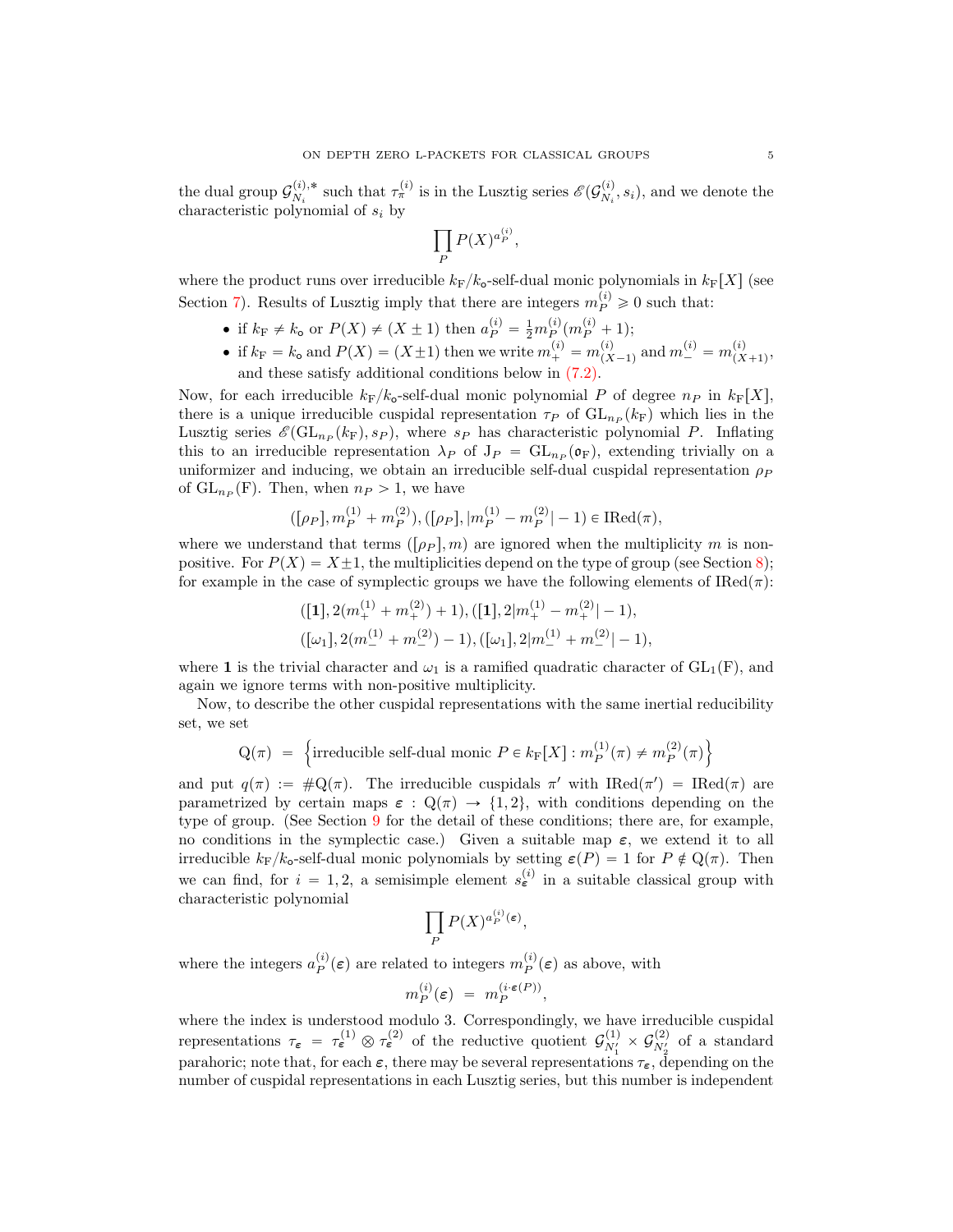of the choice of  $\varepsilon$ . Inflating each  $\tau_{\varepsilon}$  to the maximal parahoric subgroup  $J_{N'_1,N'_2}$ , extending to its normalizer and inducing to G, we get an irreducible cuspidal representation, and this gives all the irreducible cuspidal representations  $\pi'$  with  $\text{IRed}(\pi') = \text{IRed}(\pi)$ .

Structure of the proof. Finally, we describe the ideas behind the proof. The computation of reducibility points required is achieved using Bushnell–Kutzko's theory of covers  $[12]$ , together with results of Blondel  $[4]$ , which translate the problem to the computation of parameters in the Hecke algebra of a cover (see Sections [5–](#page-11-0)[6\)](#page-12-0).

Given  $\pi, \rho_P$  as in the description of the algorithm, we can consider  $\rho_P \otimes \pi$  as a cuspidal representation of a Levi subgroup  $GL_{n_P}(F) \times G$  of a larger classical group. The type  $(J_P \times J_\pi, \lambda_P \otimes \lambda_\pi)$  admits a cover  $(J, \lambda)$  constructed by Morris (see also [\[37\]](#page-37-16)) and the corresponding spherical Hecke algebra is an algebra on an infinite dihedral group, generated by two elements satisfying quadratic relations. The recipe of Blondel allows one to translate the knowledge of these quadratic relations into the pair of reducibility points  $s_{\pi}(\rho_P), s_{\pi}(\rho_P')$ , where  $\rho_P'$  is the self-dual unramified twist of  $\rho_P$  inequivalent to  $\rho_P$ .

To compute these quadratic relations, the results of [\[37\]](#page-37-16) first reduce to the calculation of quadratic relations in *finite* Hecke algebras for  $\tau_P \otimes \tau_{\pi}^{(i)}$ , for  $i = 1, 2$ , which are described by Howlett–Lehrer [\[23\]](#page-37-17). To compute these values, we use results of Lusztig on representations of finite reductive groups (recalled in Section [7\)](#page-14-0), which reduce the computation to unipotent cuspidal representations, in which case Lusztig has performed the computation [\[35\]](#page-37-18). Note, however, that care must be taken since the finite reductive groups which occur do not, in general, have connected centre. There is particular difficulty for (even-dimensional) special orthogonal groups and the results we obtain here may be of independent interest; in particular, we compute when an irreducible cuspidal representation of an even-dimensional special orthogonal group over a finite field extends to the full orthogonal group (see Proposition [7.10\)](#page-22-0), generalizing results of Lusztig and Waldspurger.

Having computed these parameters, we can then put all the ingredients together to prove the main results in Sections [8](#page-25-0) and [9;](#page-29-0) the latter includes some illustrative examples.

Acknowledgements. The research of SS was supported by EPSRC grants EP/G001480/1 and EP/H00534X/1. He would like to thank Meinolf Geck, and particularly Marc Cabanes for his patience in explaining Deligne–Lusztig theory – any remaining mistakes are entirely the authors'. He would also like to thank Corinne Blondel and Guy Henniart for their patience in waiting for this paper to get written up. We also thank the referee for their careful reading of the paper and very useful comments.

## 2. NOTATION AND BACKGROUND

<span id="page-5-0"></span>We fix some notation for the rest of the paper (with the exception of Section [7,](#page-14-0) whose notation is independent). Let  $F_{o}$  be a locally compact nonarchimedean local field of *odd* residual characteristic p, and let  $F/F<sub>o</sub>$  be an extension of degree at most 2. We write  $\sigma$ :  $\lambda \mapsto \lambda$  for the generator of the Galois group of  $F/F_o$ . For E any field containing  $F_o$ , we write  $\mathfrak{o}_E$  for its ring of integers,  $\mathfrak{p}_E$  for its maximal ideal, and  $k_E = \mathfrak{o}_E/\mathfrak{p}_E$  for its residue field, of cardinality  $q_E$ ; in particular we abbreviate  $q = q_F$ . We also abbreviate  $\mathfrak{o}_o = \mathfrak{o}_{F_o}$ etc. We also fix a uniformizer  $\varpi_F$  of F such that  $\overline{\varpi_F} = -\varpi_F$  if  $F/F_o$  is quadratic ramified, and  $\overline{\varpi_F} = \varpi_F$  otherwise, and write  $N_{F/F_o}: F^{\times} \to F_o^{\times}$  for the norm map, which is given by  $\lambda \mapsto \lambda \overline{\lambda}$  if  $[F : F_{\alpha}] = 2$ .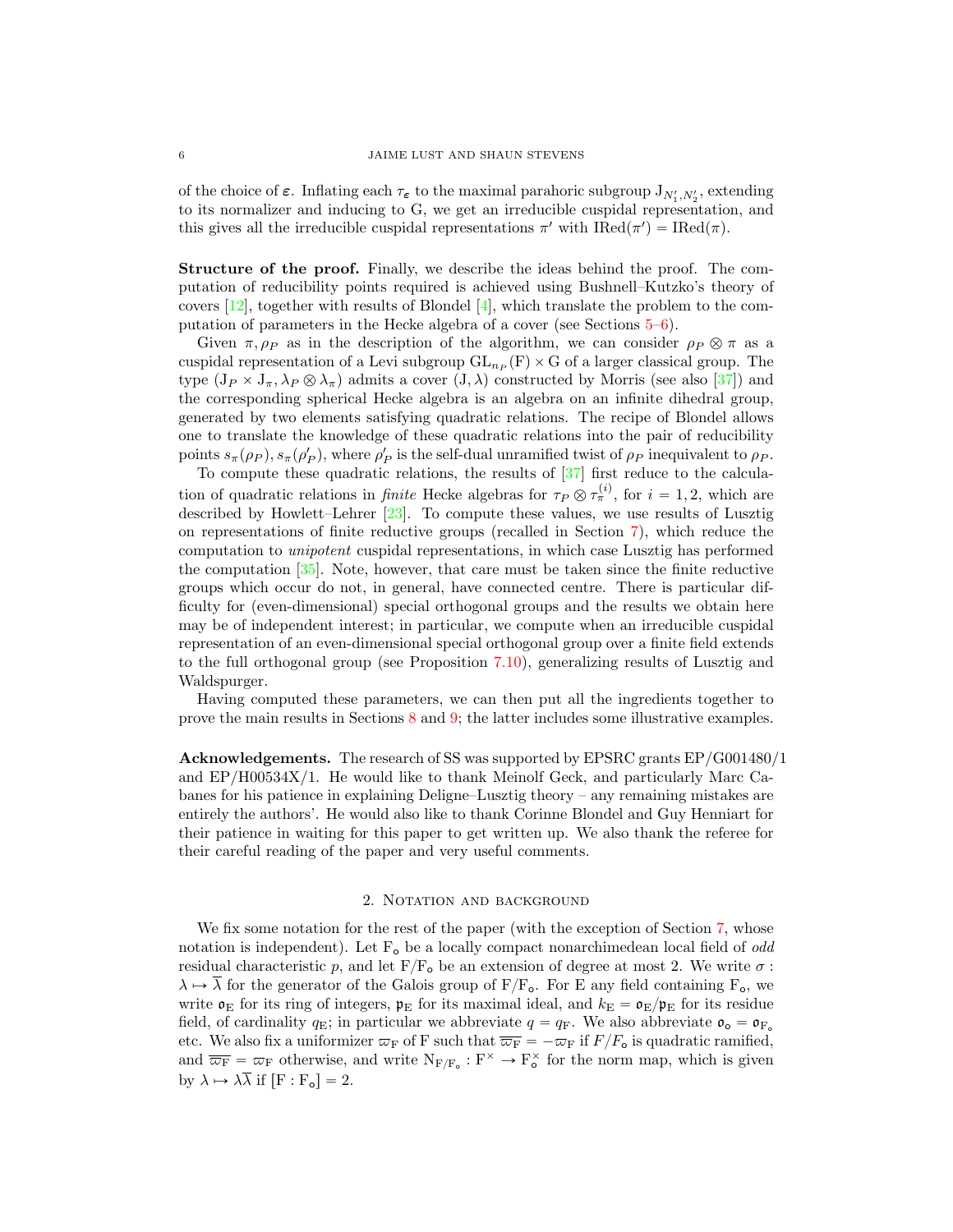We fix a sign  $\varepsilon = \pm 1$ , and let  $(V, h)$  be a nondegenerate  $F/F_{o}\text{-}\varepsilon$ -hermitian space of Witt index N and dimension  $2N + N^{an}$ ; thus V is an F-vector space, the form h satisfies

$$
h(\lambda v, \mu w) = \lambda \overline{\mu}h(v, w) = \varepsilon \lambda \overline{\mu}h(w, v), \quad \text{for } v, w \in V, \ \lambda, \mu \in F,
$$

and we have a Witt decomposition

$$
V=V^-\oplus V^{\text{an}}\oplus V^+,
$$

with dim<sub>F</sub>  $V^{\pm} = N$  and dim<sub>F</sub>  $V^{an} = N^{an}$ , such that the restriction of h to  $V^{\pm}$  is totally isotropic, while its restriction  $h^{\text{an}}$  to  $V^{\text{an}}$  is anisotropic. We denote by  $H = H^{-} \oplus H^{+}$  the hyperbolic plane; that is,  $H^{\pm}$  is a 1-dimensional F-vector space with basis  $e_{+}$  and H is equipped with the form  $h_{\rm H}$  given by

$$
h_{\rm H}(\lambda_{-}e_{-} + \lambda_{+}e_{+}, \mu_{-}e_{-} + \mu_{+}e_{+}) = \lambda_{-}\overline{\mu_{+}} + \varepsilon\lambda_{+}\overline{\mu_{-}}, \qquad \text{for } \lambda_{\pm}, \mu_{\pm} \in \mathcal{F}.
$$

Thus the restriction of h to  $V^-\oplus V^+$  is (isometric to) an orthogonal direct sum of N copies of H. We choose a Witt basis for V, that is:  $e_1^+, \ldots, e_N^+$  a basis for  $V^+$ , with dual basis  $e_1^-, \ldots, e_N^-$  for  $V^-,$  and  $e_1^{\text{an}}, \ldots, e_{N^{\text{an}}}^{\text{an}}$  a basis  $V^{\text{an}}$  with respect to which  $h^{\text{an}}$  has diagonal Gram matrix. We order this basis

$$
\mathbf{e}_N^-, \ldots, \mathbf{e}_1^-, \mathbf{e}_1^{\mathsf{an}}, \ldots, \mathbf{e}_{N^{\mathsf{an}}}^{\mathsf{an}}, \mathbf{e}_1^+, \ldots, \mathbf{e}_N^+.
$$

For  $n \geq 0$ , we denote by nH the orthogonal direct sum of n copies of H, and put

$$
V_n = V \oplus nH
$$

with the form  $h_n = h \oplus h_H \oplus \cdots \oplus h_H$ , so that the decomposition above is orthogonal and we have a Witt decomposition

$$
V_n = V_n^- \oplus V^{an} \oplus V_n^+, \quad \text{with } V_n^{\pm} = V^{\pm} \oplus nH^{\pm}.
$$

Thus  $(V_n : n \ge 0)$  is a Witt tower over  $V_0 = V$ . Writing  $e^{\pm}_{N+i}$  for the image in  $V_n$  of  $e_{\pm}$ in the  $i<sup>th</sup>$  copy of H, the space  $V_n$  has the ordered Witt basis

$$
e_{N+n}^-, \ldots, e_1^-, e_1^{\text{an}}, \ldots, e_{N^{\text{an}}}^{\text{an}}, e_1^+, \ldots, e_{N+n}^+
$$

.

For  $n \geq 0$ , we put  $G_n^+ = U(V_n)$ , the group of  $F_o$ -rational points of the reductive algebraic group over  $F_o$  determined by  $(V_n, h_n)$ , so that

$$
G_n^+ = \{ g \in Aut_F(V_n) : h_n(gv, gw) = h_n(v, w) \text{ for all } v, w \in V \};
$$

thus  $G_n^+$  is (the group of points of) a unitary, symplectic or (full) orthogonal group. We also put  $G_n = U(V_n)^\circ$ , the group of  $F_o$ -rational points of the connected component, so that

$$
G_n = \{ g \in G_n^+ : N_{F/F_o} \det_F(g) = 1 \};
$$

thus  $G_n = G_n^+$  unless  $G_n^+$  is an orthogonal group (so  $F = F_o$  and  $\varepsilon = 1$ ), in which case  $G_n$  is the special orthogonal group, of index 2 in  $G_n^+$ . We will abbreviate  $G = G_0$ and  $G^+ = G_0^+$ .

The stabilizer in  $G_n$  of the decomposition

$$
\mathbf{V}_n = n\mathbf{H}^- \oplus \mathbf{V} \oplus n\mathbf{H}^+
$$

is a Levi subgroup  $M_n$  of  $G_n$ , which is standard with respect to the chosen Witt basis, and we have an isomorphism  $M_n \simeq GL_n(F) \times G$  given by  $g \mapsto (g|_{nH^-}, g|_{V})$ ; moreover, the stabilizer of the subspace  $n\text{H}^-$  is a standard parabolic subgroup  $\text{P}_n$  of  $\text{G}_n$ , with Levi component  $M_n$ . Thus, writing elements of  $G_n$  as matrices with respect to the Witt basis, the group  $P_n$  is block upper triangular and  $M_n$  is block diagonal.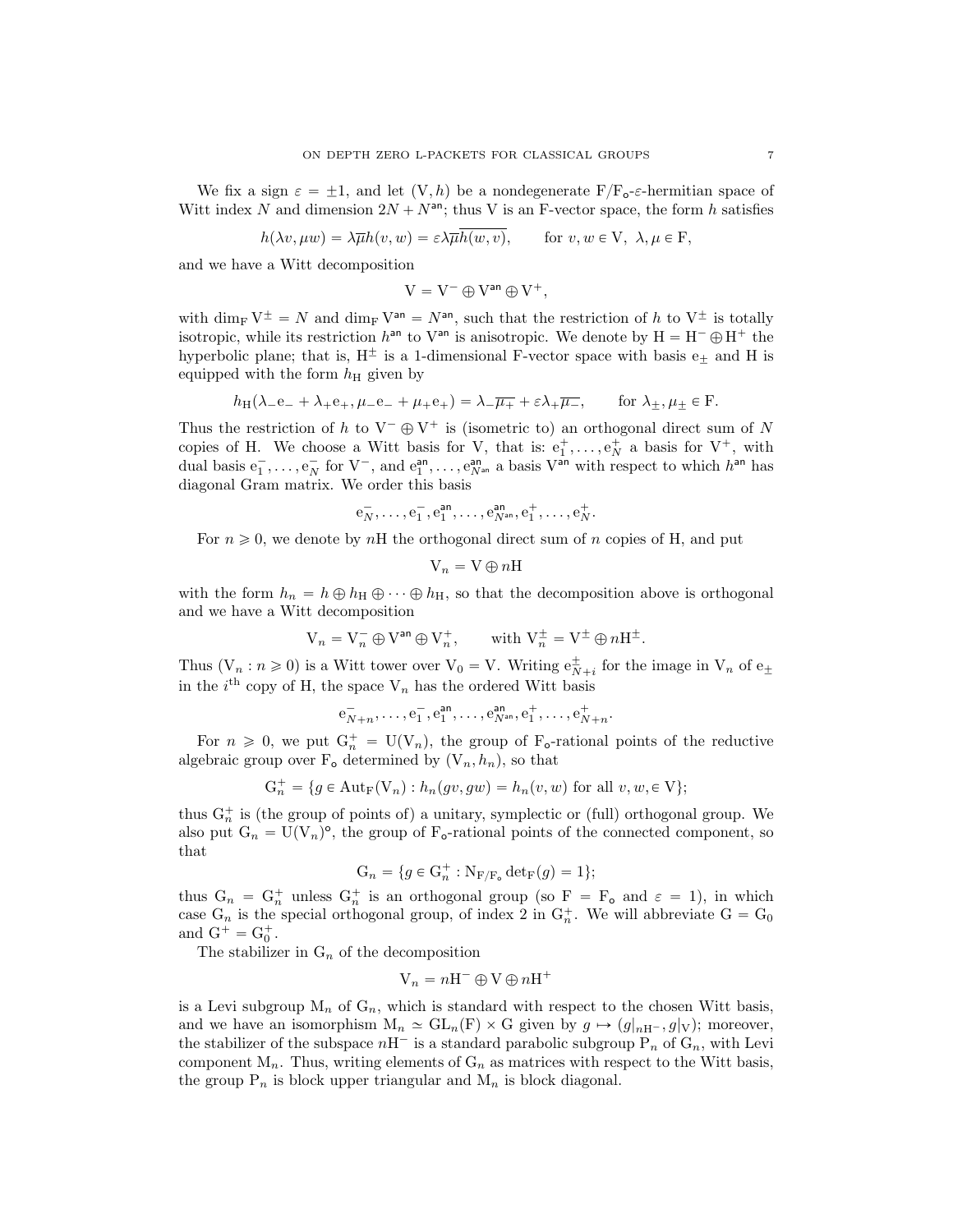We end this section with a description of the maximal parahoric subgroups of G and of their reductive quotients (see also [\[45\]](#page-38-7)). For L an  $\mathfrak{o}_F$ -lattice in V, we denote by  $L^{\#}$ the dual lattice

$$
L^{\#} = \{v \in L : h(v, L) \subseteq \mathfrak{p}_F\}.
$$

We say that L is *almost self-dual* if

 $\mathrm{L} \supseteq \mathrm{L}^{\#} \supseteq \mathfrak{p}_{\mathrm{F}}\mathrm{L};$ 

in that case, the stabilizer  $J = J_L$  in G of L is a maximal compact subgroup of G, and every maximal compact subgroup arises in this way for a unique self-dual lattice L. We write  $J^1$  for the pro-unipotent radical of J, that is the subgroup consisting of those elements g which induce the identity map on the  $k_{\text{F}}$ -vector spaces  $\overline{V}_{(1)} := L/L^{\#}$ and  $\overline{V}_{(2)} := L^{\#}/\mathfrak{p}_{F}L$ .

The form h induces nondegenerate  $k_F/k_o$ -forms on  $\overline{V}_{(1)}$  and  $\overline{V}_{(2)}$  by

$$
\begin{cases} h_{\nabla}(v+{\rm L}^{\#},w+{\rm L}^{\#}) := h(v,w)+\mathfrak{p}_{\rm F}, &\text{for $v,w\in {\rm L}$,}\\[1mm] h_{\nabla^{\#}}(v'+\mathfrak{p}_{\rm F}{\rm L},w'+\mathfrak{p}_{\rm F}{\rm L}):=\varpi_{\rm F}^{-1}h(v',w')+\mathfrak{p}_{\rm F}, &\text{for $v',w'\in {\rm L}^{\#}$.}\end{cases}
$$

The form  $h_{\overline{V}_{(1)}}$  is  $\varepsilon$ -hermitian, while the form  $h_{\overline{V}_{(2)}}$  is  $(-\varepsilon)$ -hermitian if  $F/F_o$  is quadratic ramified, and  $\varepsilon$ -hermitian otherwise, by our choice of uniformizer. Thus we get an induced map

$$
J \to U(\overline{V}_{(1)}) \times U(\overline{V}_{(2)}),
$$

with kernel  $J^1$ , and hence the quotient  $\mathcal{G} = \mathcal{G}_L = J/J^1$  is naturally a subgroup of the finite reductive group  $U(\overline{V}_{(1)}) \times U(\overline{V}_{(2)})$ . In fact, G identifies with the subgroup

$$
\{(g_1, g_2) \in \mathrm{U}(\overline{\mathrm{V}}_{(1)}) \times \mathrm{U}(\overline{\mathrm{V}}_{(2)}) : \mathrm{N}_{k_{\mathrm{F}}/k_o}(\mathrm{det}_{k_{\mathrm{F}}}(g_1) \, \mathrm{det}_{k_{\mathrm{F}}}(g_2)) = 1\},\,
$$

which has connected component  $\mathcal{G}^{\circ} = U(\overline{V}_{(1)})^{\circ} \times U(\overline{V}_{(2)})^{\circ}$ . We denote by  $J^{\circ} = J_{L}^{\circ}$  the inverse image in J of  $\mathcal{G}^{\circ}$ ; this is a parahoric subgroup of G and J is its normalizer in G. It is not always a maximal parahoric subgroup of  $G$  (it is so if and only if neither factor  $U(\overline{V}_{(i)})^{\circ}$  is a two-dimensional special orthogonal group) but every maximal parahoric subgroup does arise in this way. If either  $F/F<sub>o</sub>$  is quadratic ramified and the orthogonal space among  $V_{(1)}, V_{(2)}$  is non-zero, or  $F = F_o$ ,  $\varepsilon = 1$  and both  $V_{(1)}, V_{(2)}$  are non-zero, then  $J^{\circ}$  has index 2 in J; otherwise we have  $J = J^{\circ}$ .

Restricting first to the case of the hermitian space  $(V^{an}, h^{an})$ , there is a unique almost self-dual lattice  $L_{an}$  in  $V^{an}$ , and the corresponding group  $G_{an} = U(V^{an})^{\circ}$  is compact and normalizes the unique (maximal) parahoric subgroup  $J_{an}^{\circ} = J_{L_{an}}^{\circ}$ , with connected component  $\mathcal{G}_{\mathsf{an}}^{\mathsf{o}}$ . We set

$$
\overline{V}_{(1)}^{\text{an}}=L_{\text{an}}/L_{\text{an}}^{\#},\qquad \overline{V}_{(2)}^{\text{an}}=L_{\text{an}}^{\#}/\mathfrak{p}_{\mathrm{F}}L_{\text{an}},
$$

and  $N_i^{\text{an}} = \dim_{k_{\text{F}}} \overline{\mathbf{V}}_{(i)}^{\text{an}}$  $p_{(i)}^{an}$ , so that  $N^{an} = N_1^{an} + N_2^{an}$ . Then we have the following possibilities for  $\mathcal{G}_{\mathsf{an}}^{\mathsf{o}} = \mathrm{U}(\overline{\mathrm{V}}_{(1)}^{\mathsf{an}})$ an  $\binom{1}{1}$ <sup>o</sup> ×  $\mathrm{U}(\overline{\mathrm{V}}_{(2)}^{\mathrm{an}})$  $\binom{3n}{(2)}$ <sup>o</sup>, where we write SO $(M_1, M_2, k_F)$  for the special orthogonal group with form of Witt index  $M_2$  and anisotropic part of dimension  $M_1 - M_2 \leq 2$ :

- If  $F = F_o$  and  $\varepsilon = -1$  then  $N^{an} = 0$  so  $\mathcal{G}_{an}^o$  is trivial.
- If  $F = F_o$  and  $\varepsilon = 1$  then  $\mathcal{G}_{\text{an}}^{\circ} \simeq SO(N_1^{\text{an}}, 0, k_F) \times SO(N_2^{\text{an}}, 0, k_F)$ , with  $N_i^{\text{an}} \leq 2$ .
- If F/F<sub>o</sub> is unramified quadratic, then  $\mathcal{G}_{\text{an}}^{\circ} \simeq \mathrm{U}(N_1^{\text{an}}, k_F/k_{F_0}) \times \mathrm{U}(N_2^{\text{an}}, k_F/k_{F_0}),$ the product of two unitary groups with  $N_i^{\text{an}} \leq 1$ .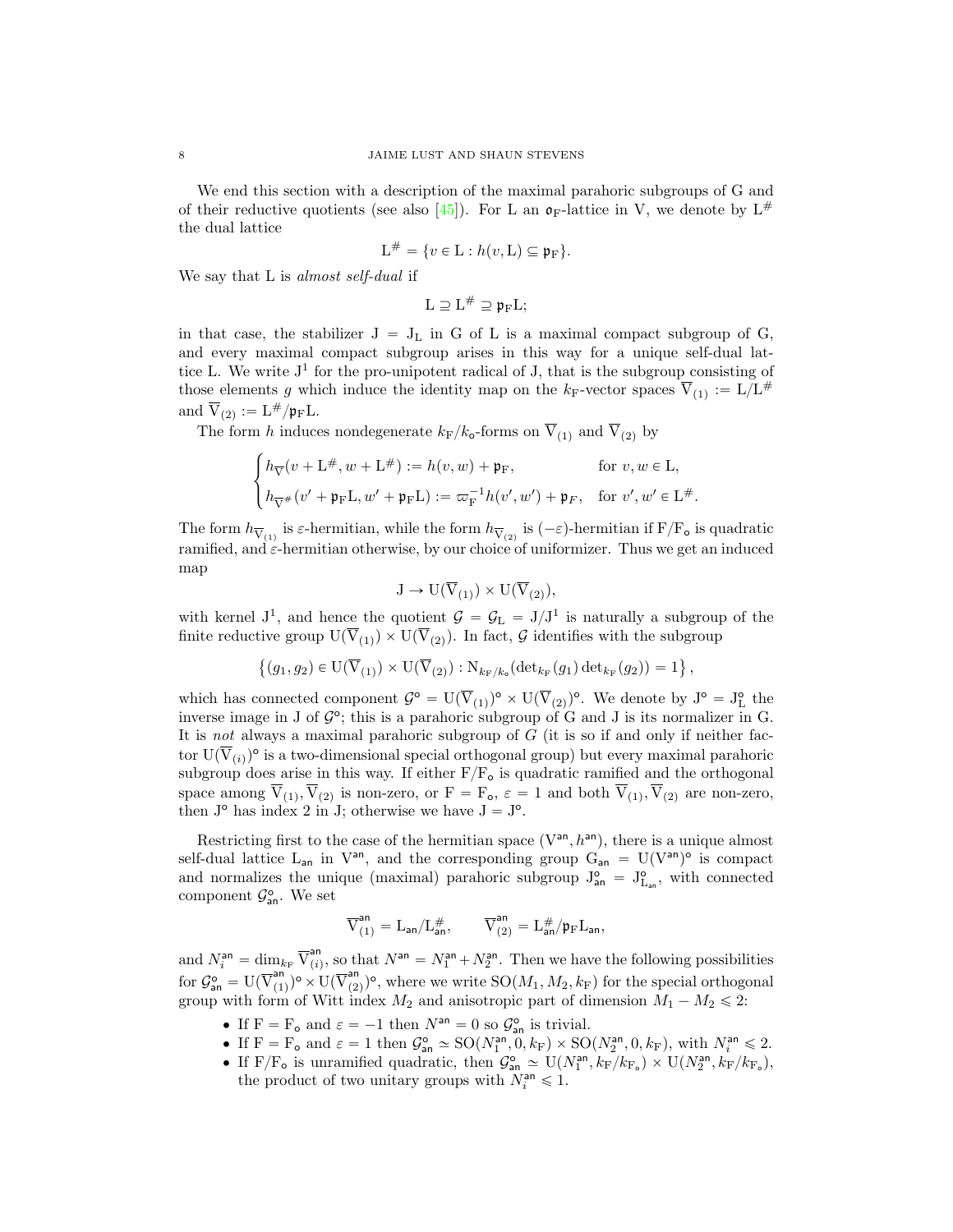• If  $F/F<sub>o</sub>$  is ramified quadratic then

$$
\mathcal{G}^{\circ}_{\mathsf{an}} \simeq \begin{cases} \mathrm{SO}(N_1^{\mathsf{an}}, 0, k_{\mathrm{F}}) & \text{if } \varepsilon = +1, \\ \mathrm{SO}(N_2^{\mathsf{an}}, 0, k_{\mathrm{F}}) & \text{if } \varepsilon = -1, \end{cases}
$$

with  $N_i^{\text{an}} \leq 2$  and only one  $N_i^{\text{an}}$  non-zero.

Returning to the general case of the space  $(V, h)$ , the standard almost self-dual lattices are those of the following form: for  $0 \le N_1, N_2$  with  $N_1 + N_2 = N$ , set

 ${\rm L}_{N_1,N_2}:=\mathfrak{o}_{{\rm F}}{\rm e}_N^-\oplus\cdots\oplus\mathfrak{o}_{{\rm F}}{\rm e}_1^-\oplus{\rm L}^{\rm an}\oplus\mathfrak{o}_{{\rm F}}{\rm e}_1^+\oplus\cdots\oplus\mathfrak{o}_{{\rm F}}{\rm e}_{N_1}^+\oplus\mathfrak{p}_{{\rm F}}{\rm e}_{N_1+1}^+\oplus\cdots\oplus\mathfrak{p}_{{\rm F}}{\rm e}_N^+,$ 

where  $L^{an}$  is the unique almost self-dual lattice in  $V^{an}$ . We write  $J_{N_1,N_2}$  for the stabilizer of  $L_{N_1,N_2}$  and  $J^{\circ}_{N_1,N_2}$  for the corresponding parahoric subgroup. Every almost self-dual lattice has the form  $gL_{N_1,N_2}$ , for some  $g \in G$  and a unique standard lattice  $L_{N_1,N_2}$ ; thus every maximal compact (respectively, maximal parahoric) subgroup is conjugate to a unique standard one  $J_{N_1,N_2}$  (respectively,  $J_{N_1,N_2}^{\circ}$ ). The choice of Witt basis and the forms on  $V_{(1)}$ ,  $V_{(2)}$  then give us the following identifications for the connected reductive quotients  $\mathcal{G}_{N_1,N_2}^{\mathsf{o}} = \mathbf{J}_{N_1,N_2}^{\mathsf{o}} / \mathbf{J}_{N_1,N_2}^1$ :

• If  $F = F_o$  and  $\varepsilon = -1$  then

 $\mathcal{G}_{N_1,N_2}^{\circ} \simeq \text{Sp}(2N_1,k_{\text{F}}) \times \text{Sp}(2N_2,k_{\text{F}}).$ 

• If  $F = F_o$  and  $\varepsilon = 1$  then

$$
\mathcal{G}^{\mathsf{o}}_{N_1,N_2} \simeq \text{SO}(N_1 + N_1^{\mathsf{an}}, N_1, k_{\text{F}}) \times \text{SO}(N_2 + N_2^{\mathsf{an}}, N_2, k_{\text{F}}).
$$

• If  $F/F<sub>o</sub>$  is quadratic unramified then

$$
\mathcal{G}^{\mathsf{o}}_{N_1,N_2} \simeq \mathcal{U}(2N_1 + N_1^{\mathsf{an}}, k_{\mathcal{F}}/k_{\mathsf{o}}) \times \mathcal{U}(2N_2 + N_2^{\mathsf{an}}, k_{\mathcal{F}}/k_{\mathsf{o}}).
$$

• If  $F/F_o$  is quadratic ramified then

$$
\mathcal{G}_{N_1,N_2}^{\circ} \simeq \begin{cases} \text{SO}(N_1 + N_1^{\text{an}}, N_1, k_{\text{F}}) \times \text{Sp}(2N_2, k_{\text{F}}) & \text{if } \varepsilon = +1, \\ \text{Sp}(2N_1, k_{\text{F}}) \times \text{SO}(N_2 + N_2^{\text{an}}, N_2, k_{\text{F}}) & \text{if } \varepsilon = -1. \end{cases}
$$

Writing  $\overline{H}$  for hyperbolic space over  $k_F$ , we can unify these by writing

$$
\mathcal{G}_{N_1,N_2}^{\mathbf{o}} \simeq \mathcal{G}_{N_1}^{(1)} \times \mathcal{G}_{N_2}^{(2)},
$$

with  $\mathcal{G}_{N_i}^{(i)}$  $N_i^{(i)} = \mathrm{U}(N_i \overline{\mathrm{H}} \oplus \overline{\mathrm{V}}_{(i)}^{\mathrm{an}})$  $\binom{an}{i}$ <sup>o</sup>, for  $i = 1, 2$ .

We note that  $J^{\circ}_{N_1,N_2}$  is a maximal parahoric subgroup except where one of the factors here is  $SO(1, 1, k_F)$  but G is not itself a 2-dimensional special orthogonal group; that is, in the following cases:

- $F = F_o, \varepsilon = 1, (N, N^{\text{an}}) \neq (1, 0), \text{ with } (N_i, N_i^{\text{an}}) = (1, 0), \text{ for } i = 1 \text{ or } 2;$
- F/F<sub>o</sub> is quadratic ramified,  $N^{an} = 0$  and  $(\varepsilon, N_1) = (1, 1)$  or  $(\varepsilon, N_2) = (-1, 1)$ .

## 3. Depth zero cuspidal representations

<span id="page-8-0"></span>In this section, we recall the classification of the depth zero irreducible cuspidal representations of  $GL_n(F)$  and of the classical group G, beginning with the former.

We write  $A_n(F)$  for the set of equivalence classes of irreducible cuspidal representations We write  $\mathcal{A}_n(F)$  for the set of equivalence classes of irreducible cuspidal representations<br>of  $GL_n(F)$  and put  $\mathcal{A}(F) = \bigcup_{n \geq 1} \mathcal{A}_n(F)$ . We will abuse notation by writing  $\rho \in \mathcal{A}(F)$ to mean  $\rho$  is an irreducible cuspidal representation of some  $GL_n(F)$ , where  $n = n_\rho$  is of course uniquely determined by  $\rho$ . For  $\rho \in \mathcal{A}_n(F)$ , we denote by  $\rho^{\sigma}$  the representation

$$
\rho^{\sigma}(g) = \rho(\sigma(g^{-1})^{\mathrm{T}}), \quad \text{for } g \in \mathrm{GL}_n(\mathrm{F}),
$$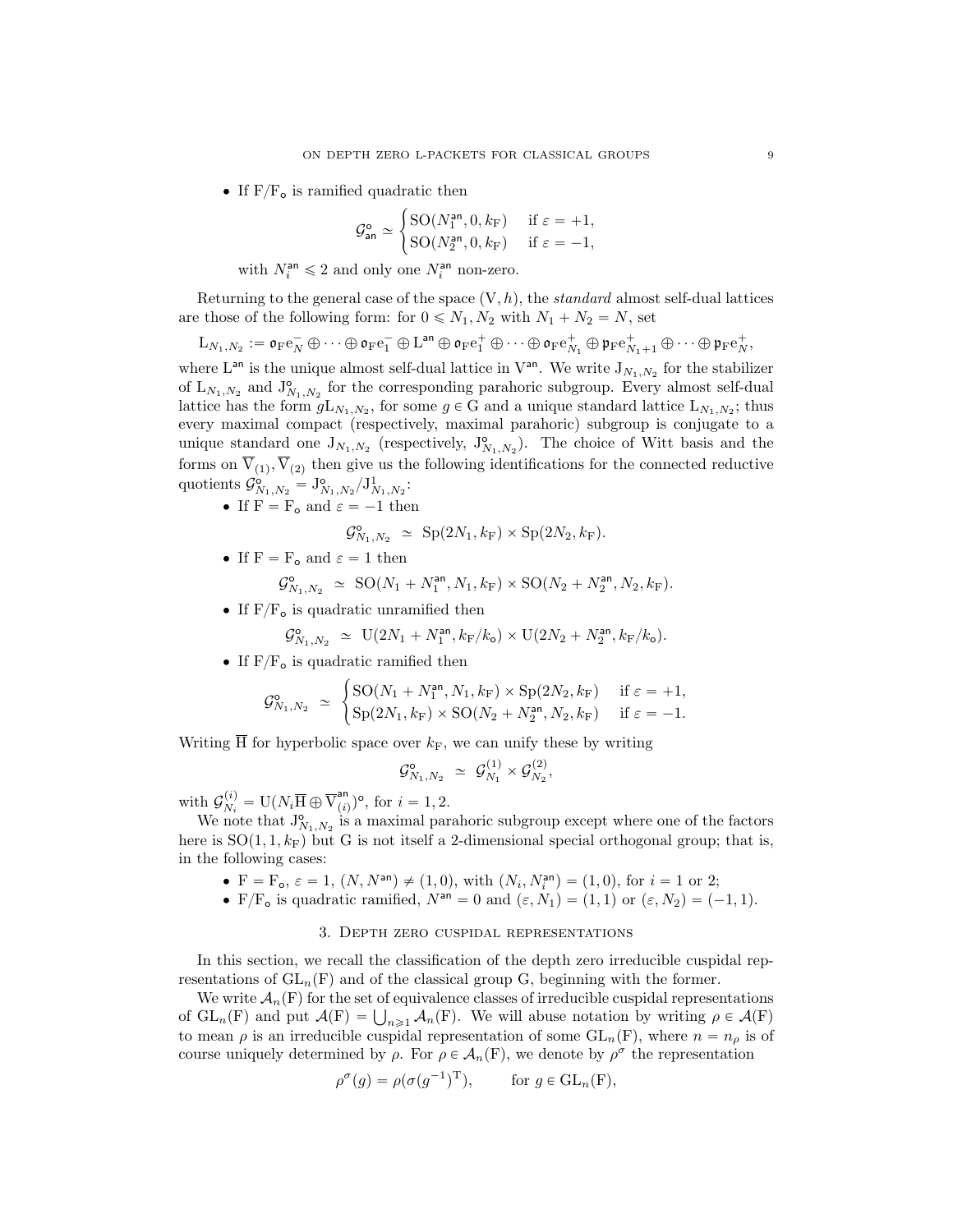where  $\sigma(g)$  denotes the matrix obtained by applying the generator  $\sigma$  of Gal(F/F<sub>o</sub>) to each entry, and  $g^T$  denotes the transpose matrix. We say that  $\rho$  is self-dual if  $\rho^{\sigma} \simeq$  $\rho$ , and write  $\mathcal{A}_{n}^{\sigma}(\mathbf{F})$  for the set of equivalence classes of self-dual irreducible cuspidal  $ρ$ , and write  $A_n^{\sigma}(\mathbf{F})$  for the set of equivalence classes of self-dual irreducible cuspidal representations of GL<sub>n</sub>(F), and  $A^{\sigma}(\mathbf{F}) = \bigcup_{n \geq 1} A_n^{\sigma}(\mathbf{F})$  for the set of equivalence classes of self-dual representations in  $\mathcal{A}(F)$ .

We do not recall here the general notion of depth, only that a representation  $\rho \in \mathcal{A}(F)$ is said to be of depth zero if it has fixed vectors under the pro-unipotent radical of the maximal parahoric subgroup  $GL_{n_{\rho}}(\mathfrak{o}_F)$  of  $GL_{n_{\rho}}(F)$ . We denote by  $\mathcal{A}_{[0]}(F)$  the set of equivalence classes of depth zero representations in  $\mathcal{A}(F)$ , and by  $\mathcal{A}_{[0]}^{\sigma}(\overline{F})$  the set of equivalence classes of self-dual depth zero representations in  $\mathcal{A}(F)$ .

Any depth zero representation  $\rho \in \mathcal{A}_n(F)$  can be written

$$
\rho\,\,=\,\, \textrm{c-}\mathrm{Ind}^{\mathrm{GL}_n(\mathrm{F})}_{\mathbf{J}_{\rho}}\,\Lambda_{\rho},
$$

where  $J_\rho = F^\times GL_n(\mathfrak{o}_F)$  is the normalizer of the maximal parahoric subgroup  $J_\rho =$  $GL_n(\mathfrak{o}_F)$  of  $GL_n(F)$ , and  $\Lambda_\rho$  is an irreducible representation of  $J_\rho$  whose restriction  $\lambda_\rho =$  $\Lambda_{\rho}|_{J_{\rho}}$  is the inflation of an irreducible cuspidal representation  $\tau_{\rho}$  of the reductive quotient  $J_{\rho}/J_{\rho}^1 \simeq GL_n(k_F)$ . Moreover, the (equivalence class of the) representation  $\tau = \tau_{\rho}$ is uniquely determined by  $\rho$ . Further,  $\rho$  is self-dual if and only if  $\tau$  is self-dual; that is, denoting again by  $\sigma$  the generator of Gal $(k_F/k_o)$  and by  $\tau^{\sigma}$  the representation  $\tau^{\sigma}(g)$  $\tau_\rho(\sigma(g^{-1})^T)$ , for  $g \in GL_n(k_F)$ , we have  $\tau^\sigma \simeq \tau$ .

The (equivalence classes of) irreducible cuspidal representations  $\tau$  of  $GL_n(k_F)$  were first classified by Green  $[18]$ , and are parametrized by regular characters of the multiplicative group of the degree n extension of  $k_F$ , or, equivalently (after making choices), by monic irreducible degree n polynomials  $P = P_\tau \in k_F[X]$  with  $P(0) \neq 0$ . Writing  $\sigma(P)$ for the polynomial obtained by applying  $\sigma$  to the coefficients of P, the representation  $\tau^{\sigma}$ then corresponds to the polynomial  $P^{\sigma}(X) := \sigma(P(0))^{-1} X^{\deg(P)} \sigma(P)(1/X)$ . Thus  $\tau$  is self-dual if and only if  $P_{\tau} = P_{\tau}^{\sigma}$ . If  $k_F = k_o$ , such polynomials exist if and only if  $n = 1$ or n is even (see [\[1\]](#page-36-9)); if  $k_F/k_o$  is quadratic, then such polynomials exist if and only if n is odd (see  $[31, §5.4]$  $[31, §5.4]$ ).

Similarly, we write  $\mathcal{A}(G)$  for the set of equivalence classes of irreducible cuspidal representations of G, and  $\mathcal{A}_{[0]}(G)$  for the subset of equivalence classes of depth zero representations. Then, for  $\pi \in \mathcal{A}_{[0]}(G)$ , we can write

$$
\pi = \operatorname{c-Ind}_{J_{\pi}}^{G} \lambda_{\pi},
$$

where  $J_{\pi} = J_{N_1,N_2}$  is the (compact open) normalizer of a standard maximal parahoric subgroup  $J_{\pi}^{\circ}$  and  $\lambda_{\pi}$  is an irreducible representation of  $J_{\pi}$  whose restriction  $\lambda_{\pi}^{\circ} = \lambda_{\pi}|_{J_{\pi}^{\circ}}$ is a sum of conjugates (under  $J_{\pi}$ ) of the inflation of an irreducible cuspidal representation  $\tau_{\pi}$  of the reductive quotient  $\mathcal{G}_{N_1,N_2}^{\circ}$ . By [\[46,](#page-38-8) [53\]](#page-38-9), the standard maximal parahoric subgroup  $J_{\pi}^{\circ}$  is uniquely determined by  $\pi$ , so that  $N_1, N_2$  here are determined by  $\pi$ , and the representation  $\tau_{\pi}$  is determined up to conjugacy by an element of  $\mathcal{G}_{N_1,N_2}$ . Since the group $\mathcal{G}_{N_1,N_2}^{\mathsf{o}}$  decomposes as  $\mathcal{G}_{N_1}^{(1)}$  $S_{N_1}^{(1)} \times G_{N_2}^{(2)}$ (2), we can also write  $\tau_{\pi} = \tau_{\pi}^{(1)} \otimes \tau_{\pi}^{(2)}$ , with  $\tau_{\pi}^{(i)}$  and irreducible cuspidal representation of  $\mathcal{G}_{N}^{(i)}$  $\frac{(i)}{N_i}$ .

The irreducible cuspidal representations  $\tau$  of the groups  $\mathcal{G}_{N_1,N_2}^{\circ}$  were classified by Lusztig  $[33, 34]$  $[33, 34]$  $[33, 34]$ , in terms of semisimple elements s of the dual group and unipotent irreducible cuspidal representations of the centralizer of s, generalizing the classification of Green. (The only unipotent irreducible cuspidal representation of  $GL_n(k_F)$  is the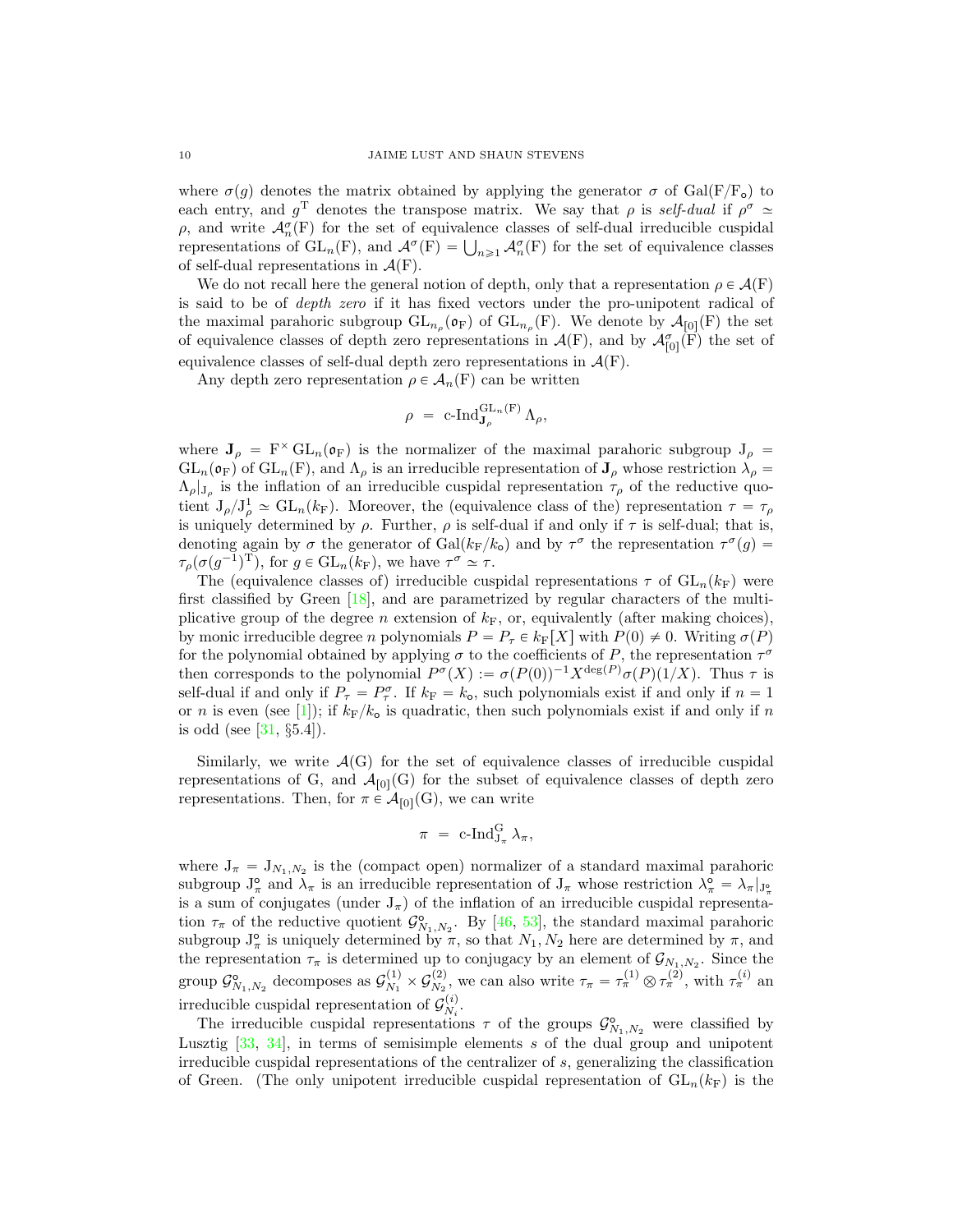trivial representation of  $GL_1(k_F)$ .) We will recall this later, in Section [7,](#page-14-0) when we require it.

## 4. Reducibility of parabolic induction

<span id="page-10-1"></span>In this section, we recall some basic results, in particular due to Silberger, on reducibility of parabolic induction. We continue with the same notation, so that  $G = U(V)^{\circ}$  is our classical group. We recall that we have the group  $G_n = U(V_n)^\circ$ , with Levi subgroup  $M_n \simeq GL_n(F) \times G$  (with the isomorphism determined by the chosen Witt basis) and standard parabolic subgroup  $P_n = M_nN_n$ . Let  $\rho \in \mathcal{A}_n(F)$  and  $\pi \in \mathcal{A}(G)$ , so that we can consider  $\rho \otimes \pi$  as a representation of  $M_n$ .

We are interested in the (ir)reducibility of the normalized parabolically induced representation

$$
I(\rho, \pi, s) = \operatorname{Ind}_{P_n}^{G_n} \rho |\det(\cdot)|_F^s \otimes \pi,
$$

for  $s \in \mathbb{C}$ , where  $|\cdot|_F$  is the normalized absolute value on F (with image  $q^{\mathbb{Z}}$ ) and det is the determinant on  $GL_n(F)$ . We note that replacing  $\rho$  by an unramified twist just has the effect of translating the parameter s; that is

$$
I(\rho|\det(\cdot)|_{\mathcal{F}}^{s_0}, \pi, s)=I(\rho, \pi, s+s_0).
$$

Thus we lose no information if we replace our base-point  $\rho$  with any unramified twist. We have the following fundamental result of Silberger: the first part comes from [\[50,](#page-38-10) Corollaries 5.4.2.2–3] and the second from [\[51,](#page-38-11) Theorem 1.6].

- **Theorem 4.1.** (i) If  $I(\rho, \pi, s)$  is reducible for some  $s \in \mathbf{R}$ , then there exists  $s_0 \in \mathbf{R}$ such that  $\rho | \det(\cdot)|_{\text{F}}^{s_0}$  is self-dual.
	- (ii) If  $\rho$  is self-dual and  $I(\rho, \pi, s)$  is reducible for some  $s \in \mathbf{R}$ , then there is a (unique) real number  $s_{\pi}(\rho) \geq 0$  such that, for  $s \in \mathbf{R}$ ,

 $I(\rho, \pi, s)$  is reducible if and only if  $s = \pm s_{\pi}(\rho)$ .

<span id="page-10-0"></span>**Remark 4.2.** In the situation of Theorem [4.1,](#page-0-0) it is almost true that, if  $\rho$  is self-dual then  $I(\rho, \pi, s)$  is reducible for some  $s \in \mathbf{R}$ . The only exception comes from even special orthogonal groups, where we have an extra subtlety (see [\[24\]](#page-37-23) for more details): if  $\pi$  is an irreducible cuspidal representation of G which is not normalized by the full orthogonal group G<sup>+</sup> and  $n = 1$  (so that  $\rho$  is a trivial or quadratic character of F<sup>×</sup>) then  $I(\rho, \pi, s)$ is irreducible for all  $s \in \mathbf{R}$ . On the other hand, in this situation, putting  $\pi^+ = \text{Ind}_{G}^{G^+} \pi$ , which is an irreducible cuspidal representation of  $G^+$ , then  $I(\rho, \pi^+, s)$  does have reducibility, at  $s = 0$ .

From Theorem [4.1,](#page-0-0) for a fixed  $\pi \in \mathcal{A}(G)$ , we get a map

$$
s_{\pi}: \mathcal{A}^{\sigma}(\mathcal{F}) \to \mathbf{R}_{\geqslant 0},
$$

where we define  $s_{\pi}(\rho) = 0$  if  $I(\rho, \pi, s)$  is irreducible for all  $s \in \mathbf{R}$ . Part of the well-known "Basic Assumption" made in [\[43\]](#page-38-5) is that the image of this map is in fact in  $\frac{1}{2}\mathbf{Z}$  (indeed, this is now known in many cases – at least when G is quasi-split – through the work of Arthur, Mœglin, Waldspurger). We will prove here (independently) that this is indeed the case for depth zero representations  $\pi$ .

Silberger's results in fact give a little more than stated here, since we have stated them only for real values of s. Indeed, if  $\rho \in \mathcal{A}^{\sigma}(F)$  then there are (up to equivalence) exactly two unramified twists of  $\rho$  which are self-dual:  $\rho$  and another one  $\rho'$ . If, moreover,  $\rho$ is a depth zero representation then this second representation is easy to describe: it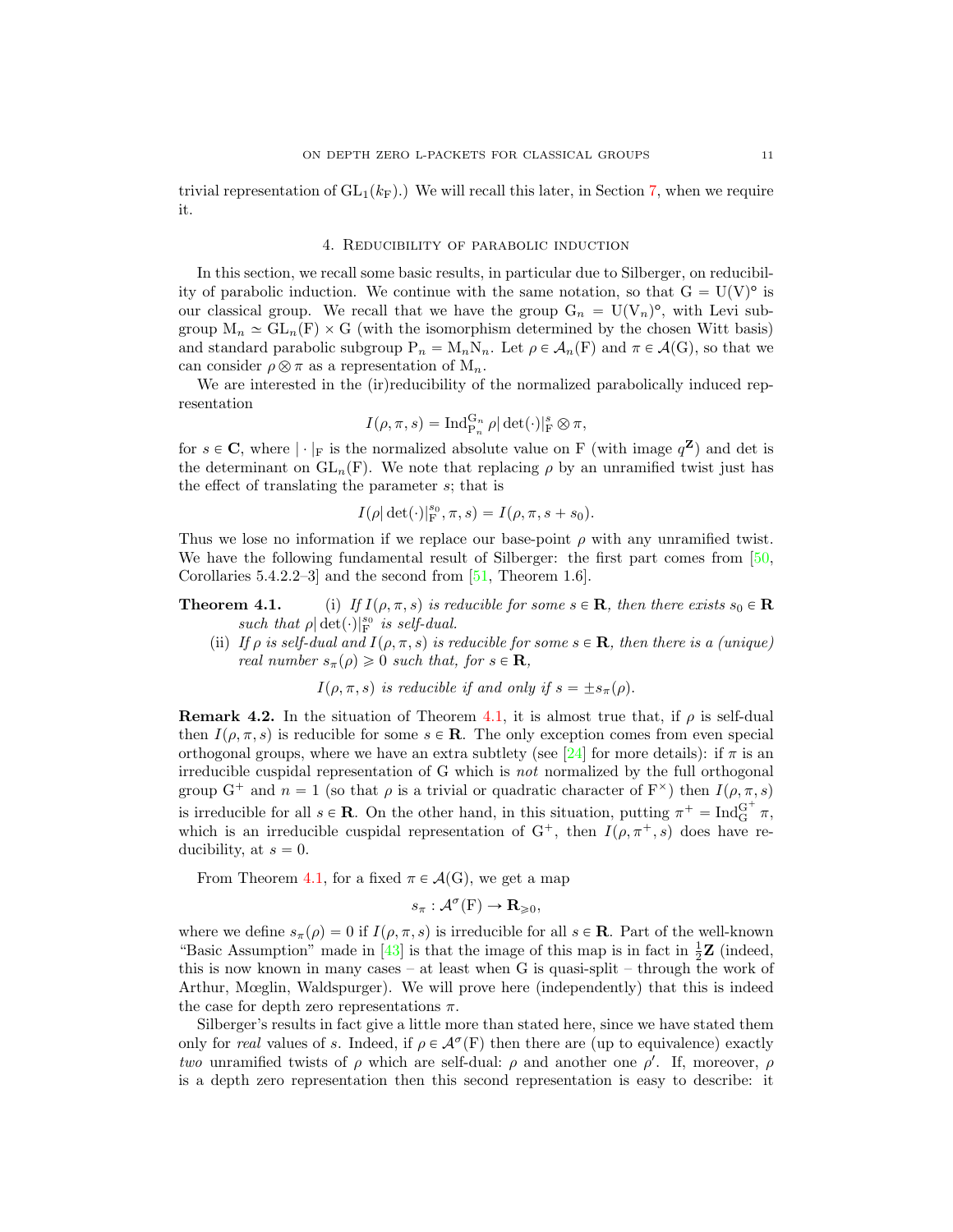is  $\rho' := \rho |\det(\cdot)|_F^{\pi i/n \log q}$ . Thus Silberger's result in fact gives a qualitative description of all complex s for which  $I(\rho, \pi, s)$  is reducible.

In general, we will here only be able to compute the pair of numbers  $\{s_{\pi}(\rho), s_{\pi}(\rho')\},\$ rather than distinguishing them individually. However, this is sufficient to prove the equality  $(1.4)$ .

# 5. Covers and Hecke algebras

<span id="page-11-0"></span>The theory of types and covers was developed by Bushnell–Kutzko to give a strategy and framework to describe the structure of the category of smooth representations of a connected reductive group. Here we are interested only in a rather special case (in particular, we have only maximal proper Levi subgroups and depth zero representations for classical groups) so we do not give definitions and results in their full generality. In particular, we are specializing to depth zero the results of [\[4,](#page-36-8) §3.2].

We continue in the notation of the previous section but restrict to depth zero. Thus we have  $\rho \in \mathcal{A}_{[0]}^{\sigma}(F)$ , a representation of  $GL_n(F)$ , and  $\pi \in \mathcal{A}_{[0]}(G)$ , giving us a representation  $\rho \otimes \pi$  of the Levi subgroup  $M_n \simeq GL_n(F) \times G$  of  $G_n$ . We write  $\rho = c$ -Ind $\mathcal{G}_{\mathbf{J}_{\rho}}^{GL_n(F)} \Lambda_{\rho}$ and  $\pi = c$ -Ind $_{J_{\pi}}^G \lambda_{\pi}$ , as in Section [3,](#page-8-0) and use all the associated notation from there. We write  $P_n = M_n N_n$  and denote by  $P_n^- = M_n N_n^-$  the opposite parabolic subgroup.

We put  $J_M = J_\rho \times J_\pi$ , a compact open subgroup of  $M_n$ , and  $\lambda_M = \lambda_\rho \otimes \lambda_\pi$ , an irreducible representation of  $J_M$ . From [\[37,](#page-37-16) Theorem 1.1], there is a cover  $(J, \lambda)$  of  $(J_M, \lambda_M)$ , that is

- $\bullet$  J is a compact open subgroup of  $G_n$  which has an Iwahori decomposition with respect to  $(M_n, P_n)$  and such that  $J \cap M_n = J_M;$
- $\bullet$   $\lambda$  is an irreducible representation of J whose restriction to J<sub>M</sub> is  $\lambda_M$  and whose restriction to  $J \cap N_n^{\pm}$  is a multiple of the trivial representation;
- the Hecke algebra  $\mathscr{H}(\mathbb{G}_n, \lambda)$  contains an invertible element whose support is the  $(J, J)$ -double coset of a strongly positive element of the centre of  $M_n$ .

Moreover, we have a description of the Hecke algebra  $\mathscr{H}(G_n, \lambda)$  given by [\[37,](#page-37-16) Theorem 1.2]:

(i) If there is some  $g \in G_n \backslash M_n$  which normalizes  $M_n$  and such that the conjugate by g of  $\rho \otimes \pi$  is equivalent to an unramified twist of  $\rho \otimes \pi$ , then  $\mathscr{H}(\mathbb{G}_n, \lambda)$  is a generic Hecke algebra on an infinite dihedral group; that is, it is generated by  $T_1, T_2$ , each supported on a single  $(J, J)$ -double coset, with relations

$$
(T_i - q^{f_i})(T_i + 1) = 0,
$$

for some half-integers  $f_i \geq 0$ . Moreover, there is a recipe to compute the  $f_i$ , which we revisit in Section [6](#page-12-0) below. "

(ii) Otherwise,  $\mathscr{H}(\mathbb{G}_n, \lambda)$  is abelian, isomorphic to C  $Z^{\pm 1}$ .

In the second case, the induced representation  $I(\rho, \pi, s)$  is irreducible for any  $s \in \mathbb{C}$  so we restrict our interest to the first case. Since  $\rho$  is self-dual, the condition in (i) is always satisfied, unless G is an even-dimensional special orthogonal group, the representation  $\pi$ is not normalized by the full orthogonal group  $G^+$ , and  $n = 1$ . (See Remark [4.2.](#page-10-0))

We write  $\mathfrak{R}^{[\rho,\pi]}(M_n)$  for the full subcategory of (smooth complex) representations of  $M_n$  all of whose irreducible subquotients are unramified twists of  $\rho \otimes \pi$ , and  $\mathfrak{R}^{[\rho,\pi]}(G_n)$ for the full subcategory of representations of  $G_n$  all of whose irreducible subquotients have supercuspidal support an unramified twist of  $\rho \otimes \pi$ . Then, since  $(J, \lambda)$  is a cover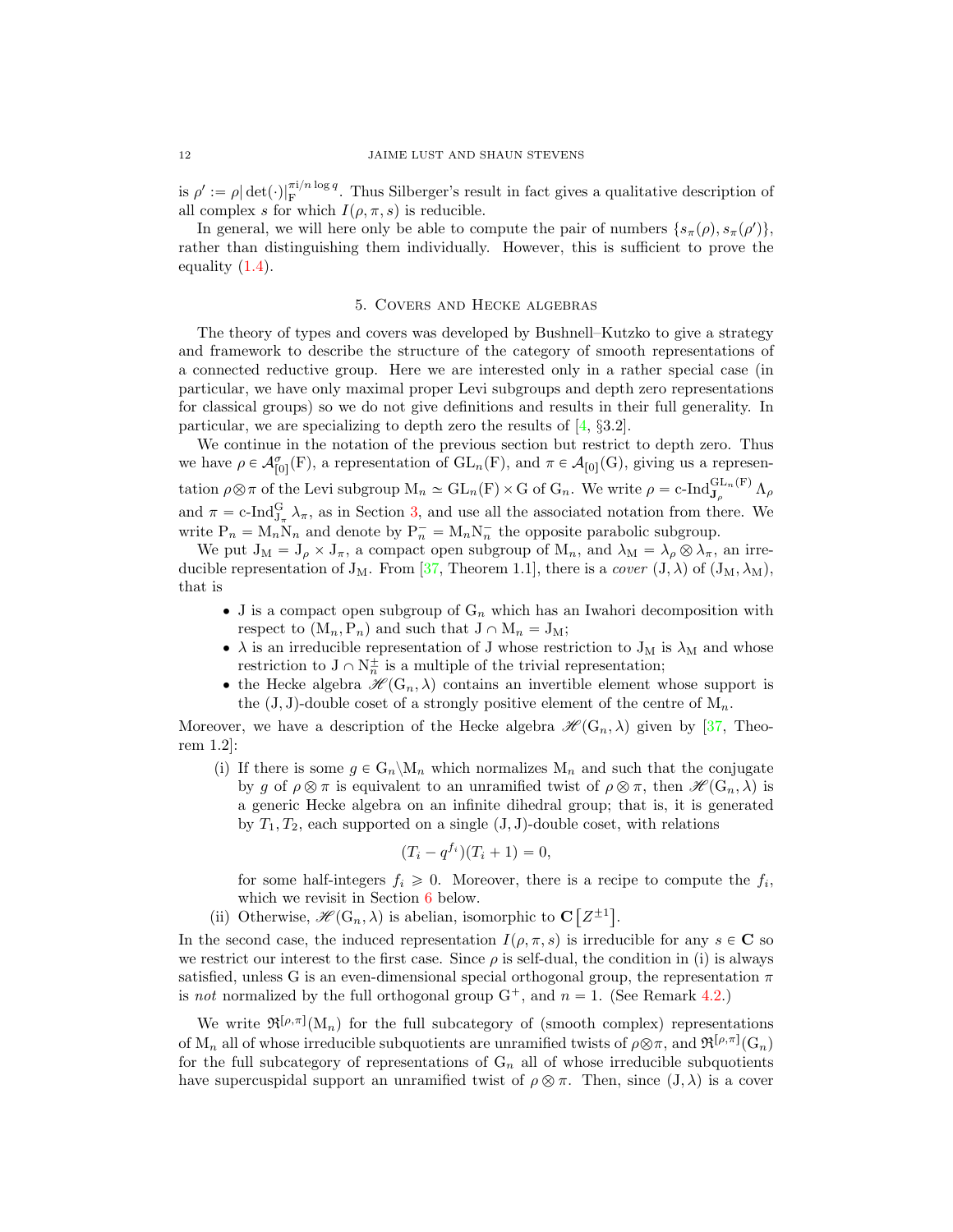of  $(J_M, \lambda_M)$  which is a type, we have a normalized embedding of Hecke algebras t:  $\mathscr{H}(\mathrm{M}_n, \lambda_M) \hookrightarrow \mathscr{H}(\mathrm{G}_n, \lambda)$  giving us a commutative diagram

$$
\mathfrak{R}^{\lceil\rho,\pi\rceil}(G_n) \xrightarrow{\mathfrak{h}} \text{Mod-}\mathcal{H}(G_n,\lambda)
$$
  

$$
\text{Ind}_{P_n}^{G_n} \downarrow^{\mathfrak{h}} \downarrow^{\mathfrak{h}}_{\mathfrak{k}}
$$
  

$$
\mathfrak{R}^{\lceil\rho,\pi\rceil}(M_n) \xrightarrow{\mathfrak{h}_M} \text{Mod-}\mathcal{H}(M_n,\lambda_M)
$$

Here, the functor  $t_*$  maps a right  $\mathscr{H}(M_n, \lambda_M)$ -module X to  $\text{Hom}_{\mathscr{H}(M_n, \lambda_M)}(\mathscr{H}(G_n, \lambda), X)$ , where the  $\mathscr{H}(M_n, \lambda_M)$ -module structure on  $\mathscr{H}(G_n, \lambda)$  is given by t. The horizontal arrows are equivalences of categories: the functor  $\mathfrak{h}_M$  is given by  $\xi \mapsto \text{Hom}_{J_M}(\lambda_M, \xi)$ , and similarly for h.

The Hecke algebra  $\mathscr{H}(\mathrm{M}_n,\lambda_{\mathrm{M}})$  is isomorphic to  $\mathbf{C}[Z^{\pm 1}]$ , where Z is supported on  $\zeta \mathrm{J}_\mathrm{M}$ and  $\zeta$  is the element of the centre of  $M_n$  which acts on  $V_n = nH^- \oplus V \oplus nH^+$  as 1 on V and as  $\varpi_F$  on  $nH^+$ . The element  $T_2T_1 \in \mathcal{H}(\mathbb{G}_n, \lambda)$  is supported on the double coset J $\zeta$ J and, since  $t(Z)$  is supported on the same double coset, we may (and do) normalize Z so that  $t(Z) = T_2T_1$ .

Now, from [\[4,](#page-36-8) Proposition 3.12], we get that, if  $I(\rho, \pi, s)$  is reducible, then the real part of s belongs to the set

(5.1) 
$$
\left\{\pm \frac{(f_1 \pm f_2)}{2n}\right\}.
$$

We will see these values are always half-integers. Thus, in the notation of Section [4,](#page-10-1) we have \*

<span id="page-12-1"></span>
$$
\{s_{\pi}(\rho), s_{\pi}(\rho')\} = \left\{\frac{|f_1 \pm f_2|}{2n}\right\},\,
$$

where  $|\cdot|$  is the usual (real) absolute value, and we recall that  $\rho'$  is the unique self-dual unramified twist of  $\rho$  which is not equivalent to  $\rho$ .

#### 6. Reduction to the finite case

<span id="page-12-0"></span>We now describe how to relate the parameters  $f_i$  of the previous section to a problem in the representation theory of finite reductive groups, and rephrase the equality [\(1.3\)](#page-2-1) in these terms. The recipe for computing these parameters is described in [\[37,](#page-37-16) §6.3], which is considerably simplified by only treating depth zero representations; in particular, the character  $\chi_0$  of loc. cit. is trivial. Thus the content of this section is all proved in loc. cit. and here we just explicate it in our special case.

We recall that  $\pi = c$ -Ind $_{J_{\pi}}^G \lambda_{\pi}$ , where  $J_{\pi}$  is the normalizer of a standard maximal we recan that  $n = c$ -ind<sub> $J_{\pi} \wedge \pi$ </sub>, where  $J_{\pi}$  is the normalizer or a standard maximal parahoric subgroup  $J_{N_1,N_2}^{\circ}$ , with  $N_1, N_2$  uniquely determined, and  $\lambda_{\pi}|_{J_{N_1,N_2}^{\circ}}$  contains an irreducible representation  $\lambda_{\pi}^{\circ}$  inflated from an irreducible cuspidal representation  $\tau_{\pi} \simeq$  $\tau_{\pi}^{(1)} \otimes \tau_{\pi}^{(2)}$  of the (connected) reductive quotient  $\mathcal{G}_{N_1,N_2}^{\mathfrak{0}} \simeq \mathcal{G}_{N_1}^{(1)}$  $\overset{(1)}{N_1}\times \mathcal{G}_{N_2}^{(2)}$  $N_2^{(2)}$ . More explicitly, as in Section [2,](#page-5-0) we write

$$
\mathcal{G}_{N_i}^{(i)} = \mathrm{U}(N_i \overline{\mathrm{H}} \oplus \overline{\mathrm{V}}_{(i)}^{\mathrm{an}})^{\mathrm{o}}, \qquad \text{for } i = 1, 2.
$$

We will also write  $\mathcal{G}_{N_i}^{(i)+}$  $\mathcal{G}_{N_i}^{(i)+}$  for the full finite classical group of which  $\mathcal{G}_{N_i}^{(i)}$  $\chi_i^{(i)}$  is the connected component. We will need to distinguish the cases when  $\tau_{\pi}^{(i)}$  is normalized by  $\mathcal{G}_{N_i}^{(i)+}$  $\mathcal{N}_i^{(i)+}$  from those where it is not.

By construction, the group J in  $G_n$  has reductive quotient isomorphic to  $GL_n(k_F)$   $\times$  $\mathcal{G}_{N_1,N_2}$ , and we denote by  $J^{\circ}$  the inverse image of its connected component. The parahoric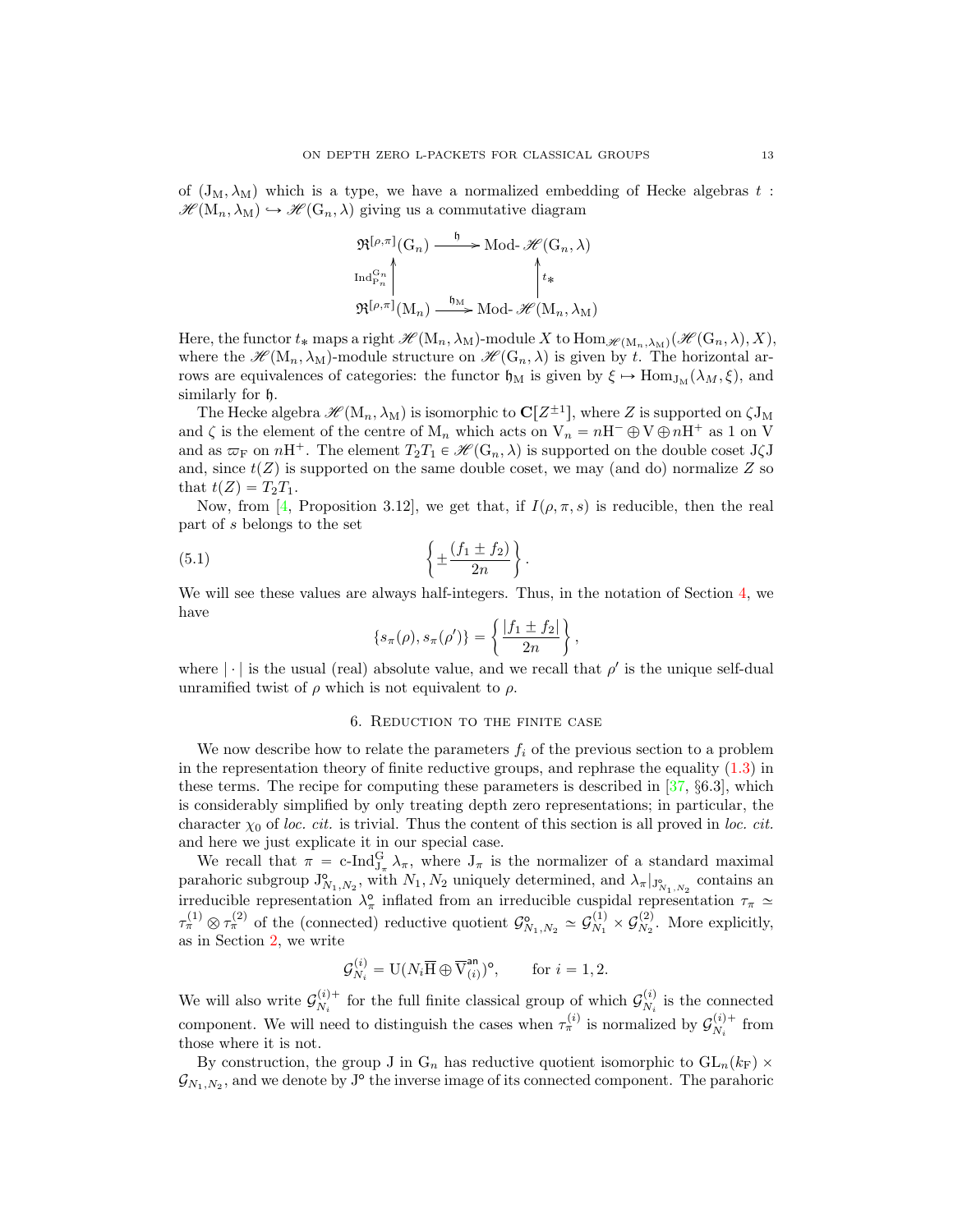subgroup  $J^{\circ}$  is contained in precisely two maximal compact subgroups of  $G_n$ , namely the standard maximal compact  $J_2 := J_{N_1,N_2+n}$  and a maximal compact group  $J_1$  conjugate to  $J_{N_1+n,N_2}$ . More precisely, both  $J_1, J_2$  would be standard with respect to the ordered Witt basis

$$
\begin{aligned} {\rm e}_{N}^{-},\ldots,{\rm e}_{N_1+1}^{-}, {\rm e}_{N+n}^{-},\ldots {\rm e}_{N+1}^{-}, {\rm e}_{N_1}^{-},\ldots, {\rm e}_{1}^{-}, {\rm e}_{1}^{an},\ldots, {\rm e}_{N^an}^{an},\\ {\rm e}_{1}^{+},\ldots, {\rm e}_{N_1}^{+}, {\rm e}_{N+1}^{+},\ldots, {\rm e}_{N+n}^{+}, {\rm e}_{N_1+1}^{+},\ldots, {\rm e}_{N}^{+}.\end{aligned}
$$

These maximal compact subgroups have reductive quotients  $\mathcal{G}_1, \mathcal{G}_2$  isomorphic to  $\mathcal{G}_{N_1+n,N_2}$ and  $\mathcal{G}_{N_1,N_2+n}$  respectively, and the image of J<sup>o</sup> in each of these is a parabolic subgroup with Levi component isomorphic to  $GL_n(k_F) \times \mathcal{G}_{N_1,N_2}^{\circ}$ . More explicitly, the  $\mathcal{G}_i$  have connected components

$$
\mathcal{G}_1^{\mathsf{o}} \simeq \mathrm{U}((N_1+n)\overline{\mathrm{H}} \oplus \overline{\mathrm{V}}_{(1)}^{\mathrm{an}})^{\mathsf{o}} \times \mathcal{G}_{N_2}^{(2)} \supseteq \left(\mathrm{GL}_n(k_{\mathrm{F}}) \times \mathcal{G}_{N_1}^{(1)}\right) \times \mathcal{G}_{N_2}^{(2)},
$$
  

$$
\mathcal{G}_2^{\mathsf{o}} \simeq \mathcal{G}_{N_1}^{(1)} \times \mathrm{U}((N_2+n)\overline{\mathrm{H}} \oplus \overline{\mathrm{V}}_{(2)}^{\mathrm{an}})^{\mathsf{o}} \supseteq \mathcal{G}_{N_1}^{(1)} \times \left(\mathrm{GL}_n(k_{\mathrm{F}}) \times \mathcal{G}_{N_2}^{(2)}\right).
$$

Moreover, we have certain Weyl group elements  $s_i \in J_i$ , defined in [\[37,](#page-37-16) §5.6]. (See also [\[52,](#page-38-4) §6.2] where, in most cases, they are denoted  $s_1^{\varpi}, s_1$  respectively, though there is an added complication when  $n = 1$  and G is a special orthogonal group, explained in [\[37,](#page-37-16) §5.6.]) More explicitly, both  $s_1, s_2$  exchange (up to scalars) the vectors  $e^+_{N+j}$  and  $e^-_{N+j}$ , for  $1 \leq j \leq n$  and preserve the subspace V of  $V_n$ .

Now let  $(J, \lambda)$  be the cover of  $(J_\rho \times J_\pi, \lambda_\rho \otimes, \lambda_\pi)$  from Section [5.](#page-11-0) The proof of the existence of this cover, in [\[37\]](#page-37-16), goes via first constructing a cover  $(J^{\circ}, \lambda^{\circ})$  of  $(J_{\rho} \times J^{\circ}_{\pi}, \lambda_{\rho} \otimes$  $\lambda_{\pi}^{\circ}$ ). The Hecke algebras  $\mathscr{H}(\mathbb{G}_n, \lambda^{\circ})$  and  $\mathscr{H}(\mathbb{G}_n, \lambda)$  are not in general isomorphic, but they are closely related, as we now describe.

The Hecke algebra  $\mathscr{H}(\mathbb{G}_n, \lambda)$  is generated by two elements  $T_1, T_2$ , with  $T_i$  supported on Js<sub>i</sub>J and satisfying a quadratic relation  $(T_i - q^{f_i})(T_i + 1) = 0$ . Then:

- (i) If  $n = 1$ , and either  $\mathcal{G}_{N_i}^{(i)+}$  $N_i^{(l)+}$  is the trivial orthogonal group (i.e. the orthogonal group on a trivial space) or the irreducible cuspidal representation  $\tau_{\pi}^{(i)}$  of  $\mathcal{G}_{N_i}^{(i)}$  $N_i$ is *not* normalized by  $\mathcal{G}_{N_i}^{(i)+}$  $N_i^{(i)+}$ , then we always have  $f_i = 0$ ; that is,  $T_i^2 = 1$ . Note that our assumption that we have reducibility implies that this can be the case for at most one value of  $i$ , and this is never the case if G is either symplectic or unramified unitary.
- (ii) Otherwise, there is a corresponding element  $T_i^{\circ} \in \mathcal{H}(\mathbb{G}_n, \lambda^{\circ})$  with support  $J^{\circ} s_i J^{\circ}$ and satisfying the same quadratic relation as  $T_i$  (with the same parameter  $f_i$ ).

It remains to describe the parameter  $f_i$  in the latter case and we assume from now on that we are in that situation.

By inflation, we have a support-preserving algebra injection

$$
\mathscr{H}(\mathcal{G}_i^{\mathsf{o}}, \tau_\rho \otimes \tau_\pi^{\mathsf{o}}) \hookrightarrow \mathscr{H}(\mathbf{G}_n, \lambda^{\mathsf{o}}),
$$

and  $T_i^{\circ}$  is in the image of this map. We also have isomorphisms

$$
\mathscr{H}(\mathcal{G}_i^{\text{o}}, \tau_\rho \otimes \tau_\pi^{\text{o}}) \simeq \mathscr{H}(\mathbf{U}((N_i + n)\overline{\mathbf{H}} \oplus \overline{\mathbf{V}}_{(i)}^{\text{an}})^{\text{o}}, \tau_\rho \otimes \tau_\pi^{(i)}),
$$

and the algebra on the right is described (at least in the case that the ambient finite classical group has connected centre) in [\[36,](#page-37-24) Theorem 8.6]: they are two-dimensional, generated by an element satisfying the same quadratic relation, with  $q^{f_i}$  the quotient of the dimensions of the two irreducible factors of the representation parabolically induced from  $\tau_\rho \otimes \tau_\pi^{(i)}$ . Moreover, one can compute this by using Lusztig's Jordan decomposition of characters, as we describe in the next section.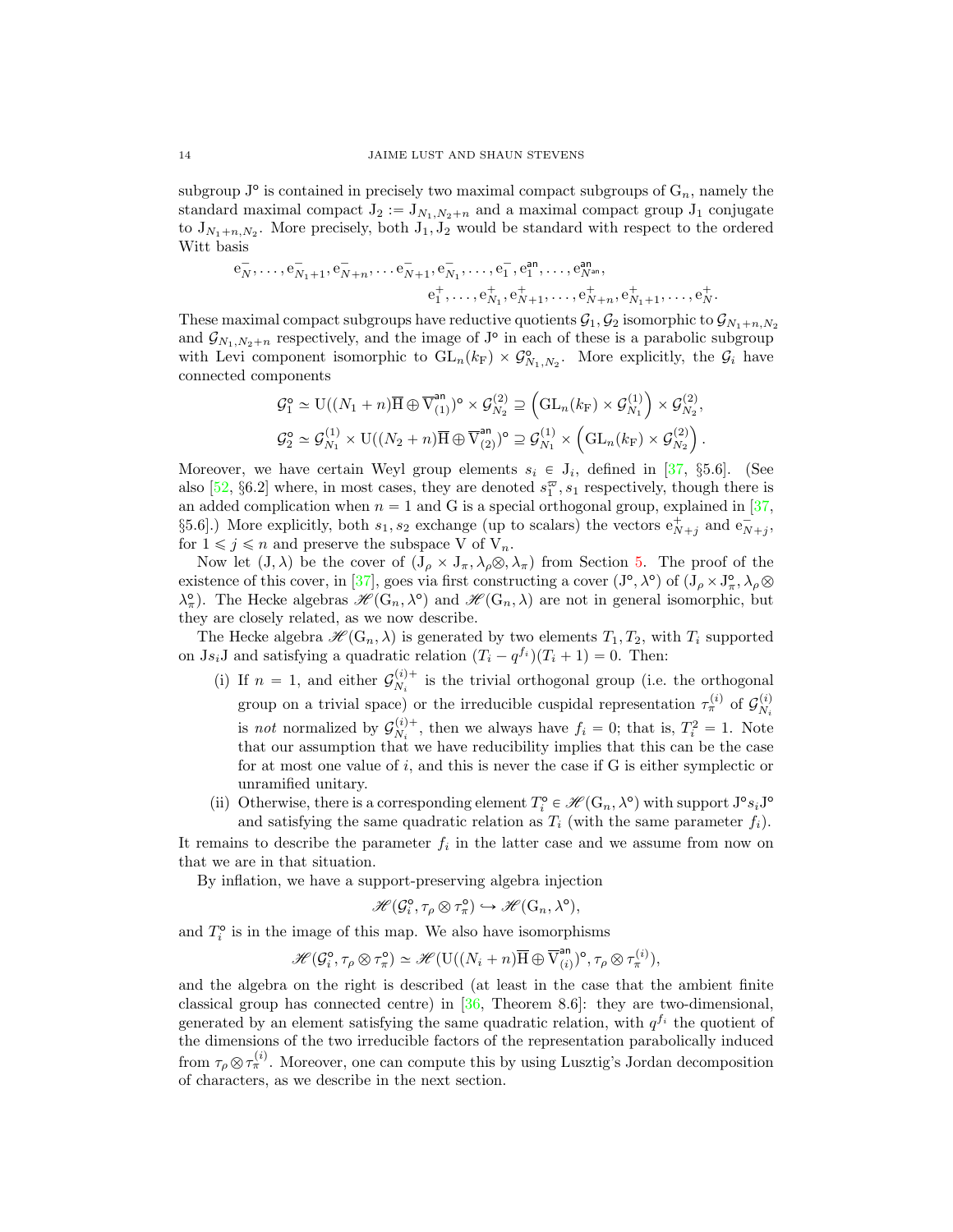## 7. Computation of parameters

<span id="page-14-0"></span>In this section, we undertake the computation of the parameters in the finite Hecke algebras from above. When the finite reductive group arising has connected centre, this can more-or-less be read off from the Jordan decomposition of characters and the case of unipotent irreducible cuspidals, for which there are tables in [\[35\]](#page-37-18). In general, one must first embed the group into one with connected centre, and then make the comparison. A special case is already carried out in  $[32]$ , where they look at the Hecke algebra coming from inducing a self-dual irreducible cuspidal representation of the Siegel parabolic of a classical group.

In order to fit with the usual notations for finite reductive groups, the notation in this section is independent of that in the rest of the paper. We will not recall here the definitions of geometric and rational Lusztig series, both of which give partitions of the set of irreducible representations of a connected finite reductive group coming from Deligne–Lusztig induction; we refer the reader instead, for example, to [\[13\]](#page-37-26) or [\[15\]](#page-37-27).

<span id="page-14-2"></span>7.1. Self-dual polynomials. We begin with a brief section on irreducible self-dual polynomials over finite fields, since these will be used to parametrize the irreducible cuspidal representations of our finite reductive groups. We fix  $\mathbf{F}_q$  a finite field of odd cardinality q and let  $\mathbf{F}_{q_0}$  be a subfield of index at most 2. We denote by  $\sigma$  the automorphism generating Gal $(\mathbf{F}_q/\mathbf{F}_{q_o})$ , and use the same notation for the induced automorphism of the polynomial ring  $\mathbf{F}_q[X]$ , obtained by applying  $\sigma$  to all coefficients.

For  $P \in \mathbf{F}_q[X]$ , we put

 $P^{\sigma}(X) := \sigma(P(0))^{-1} X^{\deg(P)} \sigma(P)(1/X).$ 

We say that a monic polynomial  $P \in \mathbf{F}_q[X]$  is  $\mathbf{F}_q/\mathbf{F}_{q_0}$ -self-dual if  $P = P^{\sigma}$ ; thus P is  $\mathbf{F}_{q}/\mathbf{F}_{q_{o}}$ -self-dual if and only if:

(i) when  $\mathbf{F}_q = \mathbf{F}_{q_0}$ , for each root  $\zeta$  of P (in some algebraic closure of  $\mathbf{F}_q$ ), the element  $\zeta^{-1}$  is also a root of P;

(ii) when  $\mathbf{F}_q \neq \mathbf{F}_{q_o}$ , for each root  $\zeta$  of P, the element  $\zeta^{-q_o}$  is also a root of P.

When  $\mathbf{F}_q = \mathbf{F}_{q_0}$ , we will just speak of *self-dual* polynomials; these might more often elsewhere be called reciprocal.

If we now restrict to *irreducible*  $\mathbf{F}_q/\mathbf{F}_{q_0}$ -self-dual monic polynomials P, the possibilities are somewhat constrained:

- (i) when  $\mathbf{F}_q = \mathbf{F}_{q_0}$ , either  $P(X) = X \pm 1$  or else deg $(P)$  is even;
- (ii) when  $\mathbf{F}_q \neq \mathbf{F}_{q_o}$ , we must have that  $\deg(P)$  is odd.

<span id="page-14-1"></span>7.2. Connected centre. We now turn to the problem at hand, excluding for now the case of unitary groups, whose treatment is postponed to Section [7.7.](#page-25-1) We begin with the case of a group with connected centre, so that the centralizer of any semisimple element of the dual group is connected. Let  $\mathcal G$  be a connected reductive group of *classical type*, over a finite field  $\mathbf{F}_q$  of odd characteristic p, with connected centre and with Frobenius map  $\mathcal F$ . By classical type here we mean that  $\mathcal G$  is one of:

- (i) an odd-dimensional special orthogonal group  $SO_{2N+1};$
- (ii) a group of symplectic similitudes  $GSp_{2N}$ ;
- (iii) a group of orthogonal similitudes  $\mathrm{GSO}^+_{2N}$  or  $\mathrm{GSO}^-_{2N}$ , of Witt index  $N, N-1$ respectively. (Note that we mean here that  $\text{GSO}_{2N}^{\pm}$  is the connected component of the full group of orthogonal similitudes  $\mathrm{GO}^\pm_{2N}$ .) In this case we do *not* allow the group  $GSO_2^+$ .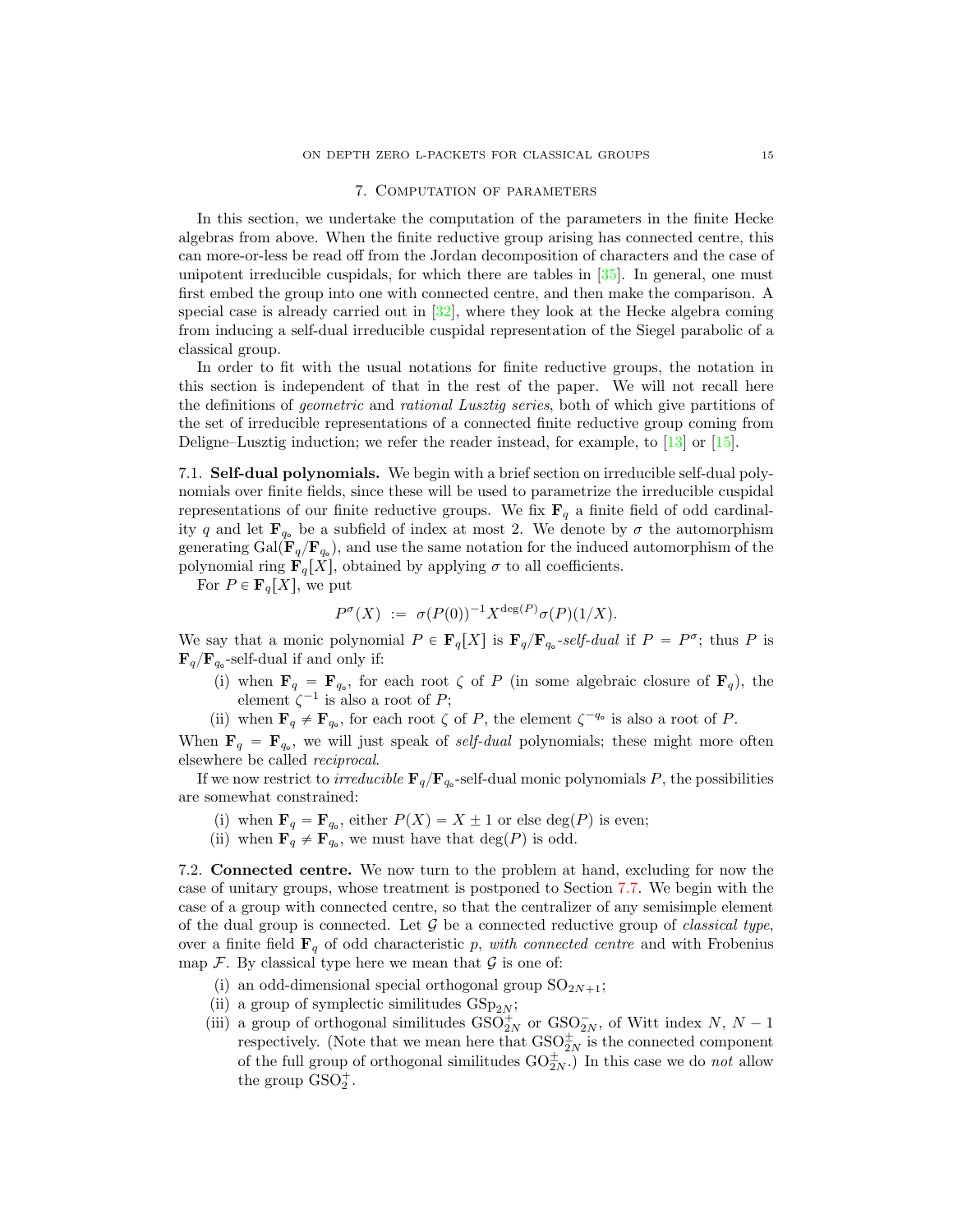In each case, the Frobenius map  $\mathcal F$  is the standard one. We denote by  $\mathcal G^*$  the dual group and write  $\mathcal F$  again for the (dual) Frobenius on it. The dual group acts naturally on an  $\overline{\mathbf{F}}_q$ -vector space V, with an  $\mathbf{F}_q$ -structure and a form, of dimension  $2N, 2N + 1, 2N$ respectively in the three cases above. In case (iii), we say that  $V$  is of type  $+1$  if it has Witt index N, and of type  $-1$  otherwise; we say that the zero space has type  $+1$ .

Write  $\mathscr{E}(\mathcal{G}^{\mathcal{F}})$  for the set of equivalence classes of irreducible (complex) representations of  $\mathcal{G}^{\mathcal{F}}$ . Then (see for example [\[33,](#page-37-21) §7.6]) there is a partition into *geometric Lusztig series*<br> $\mathscr{E}(\mathcal{G}^{\mathcal{F}}) = \bigcup \mathscr{E}(\mathcal{G}^{\mathcal{F}}, s),$ 

$$
\mathscr{E}(\mathcal{G}^{\mathcal{F}}) = \bigcup_{s} \mathscr{E}(\mathcal{G}^{\mathcal{F}}, s),
$$

where s runs over the conjugacy classes of semisimple elements of  $\mathcal{G}^{*,\mathcal{F}}$ . (Note that rational and geometric conjugacy classes coincide as the centre of  $\mathcal G$  is connected.) The partition is given as follows: for any F-stable maximal torus  $\mathcal T$  of  $\mathcal G^*$  containing s, we have the Deligne–Lusztig representation  $\mathcal{R}_{\mathcal{T}}^{\mathcal{G}}$ ; then an irreducible representation  $\pi$  of  $\mathcal{G}^{\mathcal{F}}$ lies in  $\mathscr{E}(\mathcal{G}^{\mathcal{F}}, s)$  if and only if there is such a torus  $\mathcal{T}$  with

$$
\left\langle \pi, \mathcal{R}_{\mathcal{T}}^{\mathcal{G}}s\right\rangle \ \neq \ 0.
$$

(Here,  $\langle \cdot, \cdot \rangle$  denotes the natural G-invariant inner product on class functions, and we identify (equivalence classes of) representations with their characters.)

Given a semisimple element  $s \in \mathcal{G}^{*,\mathcal{F}}$ , the centralizer  $\mathcal{G}_s^*$  is a connected reductive group of the same rank as  $G$ , though in general it is not a Levi subgroup. Then the Jordan decomposition of characters  $\left[33, \text{ Corollary } 7.10\right]$  $\left[33, \text{ Corollary } 7.10\right]$  $\left[33, \text{ Corollary } 7.10\right]$  (see also  $\left[13, \text{ Theorem } 15.8\right]$  $\left[13, \text{ Theorem } 15.8\right]$  $\left[13, \text{ Theorem } 15.8\right]$ ) gives a bijection

$$
\psi_s^{\mathcal{G}} : \mathscr{E}(\mathcal{G}^{\mathcal{F}}, s) \to \mathscr{E}(\mathcal{G}_s^{*, \mathcal{F}}, 1)
$$

with the following properties (see  $[33, 87.8]$  $[33, 87.8]$ ):

• for any irreducible representation  $\pi$  in  $\mathscr{E}(\mathcal{G}^{\mathcal{F}}, s)$  and any F-stable maximal torus  $\mathcal T$  containing s,

(7.1) 
$$
\varepsilon_{\mathcal{G}} \langle \pi, R_{\mathcal{T}}^{\mathcal{G}} s \rangle = \varepsilon_{\mathcal{G}_s} \langle \psi_s^{\mathcal{G}}(\pi), R_{\mathcal{T}}^{\mathcal{G}^*} 1 \rangle,
$$

where  $\varepsilon_{\mathcal{G}} = (-1)^{\mathbf{F}_q \text{-rank}(\mathcal{G})}$  (see [\[15,](#page-37-27) Definition 8.3]);

 $\bullet$  there is a uniform constant  $c_s$  such that

<span id="page-15-0"></span>
$$
\dim \pi = c_s \dim \psi_s^{\mathcal{G}}(\pi),
$$

for all  $\pi$  in  $\mathscr{E}(\mathcal{G}^{\mathcal{F}}, s)$ ; explicitly, writing  $d_{p'}$  for the maximal divisor of d coprime to p, for any positive integer d, we have  $c_s = |\mathcal{G}^{*,\mathcal{F}}|_{p'} |\mathcal{G}_s^{*,\mathcal{F}}|_{p'}^{-1};$ 

• if the identity components of the centres of  $\mathcal{G}^*$  and  $\mathcal{G}_s^*$  have the same  $\mathcal{F}_q$ -rank then  $\pi$  in  $\mathscr{E}(\mathcal{G}^{\mathcal{F}},s)$  is cuspidal if and only if  $\psi_s^{\mathcal{G}}(\pi)$  is cuspidal; otherwise, no representation in  $\mathscr{E}(\mathcal{G}^{\mathcal{F}}, s)$  is cuspidal.

(We remark that all the results so far extend to the case of disconnected centre once we replace the geometric Lusztig series with the rational series – see below in section [7.3](#page-17-0) for the notion of rational Lusztig series, which coincides with the geometric one for groups with connected centre.)

Thus we get a classification of the irreducible cuspidal representations of  $\mathcal{G}^{\mathcal{F}}$  from a classification of pairs  $(s, \tau)$ , with s a semisimple element of  $\mathcal{G}^{*,\mathcal{F}}$  (up to conjugacy) such that the identity components of the centres of  $\mathcal{G}^*$  and  $\mathcal{G}_s^*$  have the same  $\mathcal{F}_q$ -rank, and  $\tau$ an irreducible cuspidal unipotent representation of  $\mathcal{G}_{s}^{*,\mathcal{F}}$  (up to equivalence). Lusztig classified the irreducible cuspidal unipotent representations of classical groups – in particular, there is at most one irreducible cuspidal unipotent representation for each such group – and we find (see  $[33, p172]$  $[33, p172]$ ) the following.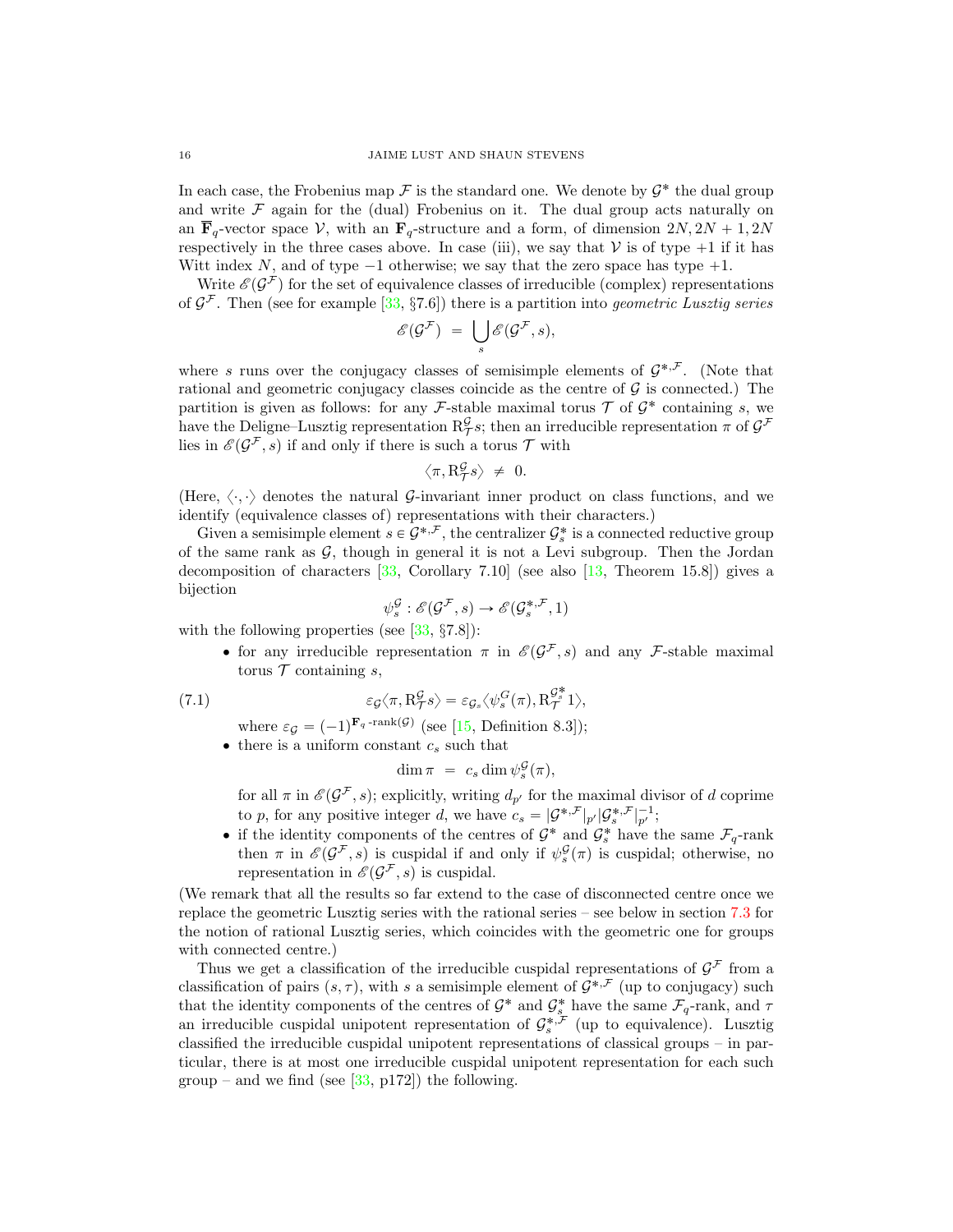For  $s \in \mathcal{G}^{*,\mathcal{F}}$  semisimple, we denote by  $P_s \in \mathbf{F}_q[X]$  its characteristic polynomial (as an automorphism of the space  $V$  on which  $\mathcal{G}^*$  acts naturally), by  $\mathcal{V}_+$  the  $(+1)$ -eigenspace and by  $\mathcal{V}_-$  the  $(-1)$ -eigenspace. Then there is a bijection between the (equivalence classes of) irreducible cuspidal representations of  $\mathcal{G}^{\mathcal{F}}$  and the set of conjugacy classes of semisimple elements  $s \in \mathcal{G}^{*,\mathcal{F}}$  such that

$$
P_s(X) = \prod_P P(X)^{a_P},
$$

where the product runs over all irreducible self-dual monic polynomials over  $\mathbf{F}_q$  and the integers  $a_P$  satisfy: ÿ

- $(7.2)$ . P  $a_P \deg(P) = \dim \mathcal{V};$ • for  $P(X) \neq (X \pm 1)$ , we have  $a_P = \frac{1}{2}(m_P^2 + m_P)$ , for some integer  $m_P \geq 0$ ;
	- writing  $a_+ := a_{(X-1)}$  and  $a_- := a_{(X+1)}$ , there are integers  $m_+, m_- \geq 0$  such that
		- (i) if  $G = SO_{2N+1}$  then  $a_+ = 2(m_+^2 + m_+)$  and  $a_- = 2(m_-^2 + m_-)$ ,
		- (ii) if  $G = \text{GSp}_{2N}$  then  $a_+ = 2(m_+^2 + m_+) + 1$  and  $a_- = 2m_-^2$ ,
		- (iii) if  $G = GSO_{2N}^{\pm}$  then  $a_{+} = 2m_{+}^{2}$  and  $a_{-} = 2m_{-}^{2}$ ,

where, in case (iii),  $V_{\pm}$  is an even-dimensional orthogonal space of type  $(-1)^{m_{\pm}}$ , and the same in case (ii) for  $\mathcal{V}_-$  only.

Let s be a semisimple element of  $\mathcal{G}^{*,\mathcal{F}}$  and suppose that we have an  $\mathcal{F}$ -stable Levi subgroup  $\mathcal{L}^*$ , which is the Levi component of an  $\mathcal{F}$ -stable parabolic subgroup  $\mathcal{P}^*$  of  $\mathcal{G}^*$ , such that  $s \in \mathcal{L}^*$ . Correspondingly, we have an F-stable Levi subgroup  $\mathcal{L}$ , which is the Levi component of an F-stable parabolic subgroup  $P$  of  $G$ . Then  $\mathcal{L}_s^*$  is an F-stable Levi subgroup of  $\mathcal{G}_{s}^{*}$  (though it need not be a *proper* Levi subgroup), and is the Levi component of the  $\mathcal{F}\text{-stable parabolic }\mathcal{P}_s^*$ . Then we have a diagram

$$
\mathbf{Z}\mathscr{E}(\mathcal{G}^{\mathcal{F}},s) \xrightarrow{\psi_s^{\mathcal{G}}} \mathbf{Z}\mathscr{E}(\mathcal{G}_s^{*,\mathcal{F}},1)
$$
\n
$$
\uparrow \text{Ind}_{\mathcal{L},\mathcal{P}}^{\mathcal{G}^{\mathcal{G}}} \qquad \qquad \uparrow \text{Ind}_{\mathcal{L}_s^*,\mathcal{P}_s^*}^{\mathcal{G}_s^*}
$$
\n
$$
\mathscr{E}(\mathcal{L}^{\mathcal{F}},s) \xrightarrow{\psi_s^{\mathcal{L}}} \mathscr{E}(\mathcal{L}_s^{*,\mathcal{F}},1)
$$

(The vertical arrows here are parabolic induction – i.e. Harish-Chandra induction – and we have abbreviated from  $\text{Ind}_{\mathcal{L}^{\mathcal{F}},\mathcal{P}^{\mathcal{F}}}^{\mathcal{G}^{\mathcal{F}}}$  since the notation is already heavy.) This diagram commutes (this is a result of Shoji, which can be extracted from the appendix to  $[16]$ ); in the cases that interest us here it can be seen fairly directly:

- If  $\mathcal{G}_s^* \subseteq \mathcal{L}^*$  then the vertical arrows preserve irreducibility (this is a special case of  $[33, (7.9.1)]$  $[33, (7.9.1)]$  and the diagram commutes by  $(7.1)$ . In fact, this also generalizes to the case where the parabolic  $P$  is not F-stable, replacing  $\text{Ind}_{\mathcal{L},\mathcal{P}}^{\mathcal{G}}$  by the Deligne–Lusztig map  $\varepsilon_{\mathcal{G}_{\mathcal{L}}^{\mathcal{L}}} R_{\mathcal{L}_{\mathcal{L}}^{\mathcal{L}}\mathcal{P}}^{\mathcal{G}}$ ; indeed, in that case the diagram commutes by *definition* of the map  $\psi_s^{\mathcal{G}}$  (see the proof of [\[33,](#page-37-21) Proposition 7.9]).
- Suppose  $\mathcal L$  is a maximal proper Levi subgroup and  $\tau \in \mathscr{E}(\mathcal L, s)$  is cuspidal. Then  $\mathcal{N}_{\mathcal{G}}(\mathcal{L})/\mathcal{L}$  has order 1 or 2. We are interested in the case where  $\text{Ind}_{\mathcal{L}}^{\mathcal{G}} \tau$  is reducible; equivalently,  $\mathcal{N}_{\mathcal{G}}(\mathcal{L})/\mathcal{L}$  has order 2 and, writing w for a representative of the nontrivial coset, w normalizes  $\tau$ . In this case the induced representation decomposes as

$$
\operatorname{Ind}_{\mathcal{L},\mathcal{P}}^{\mathcal{G}} \tau = \pi_1 \oplus \pi_2, \qquad \dim(\pi_1) > \dim(\pi_2),
$$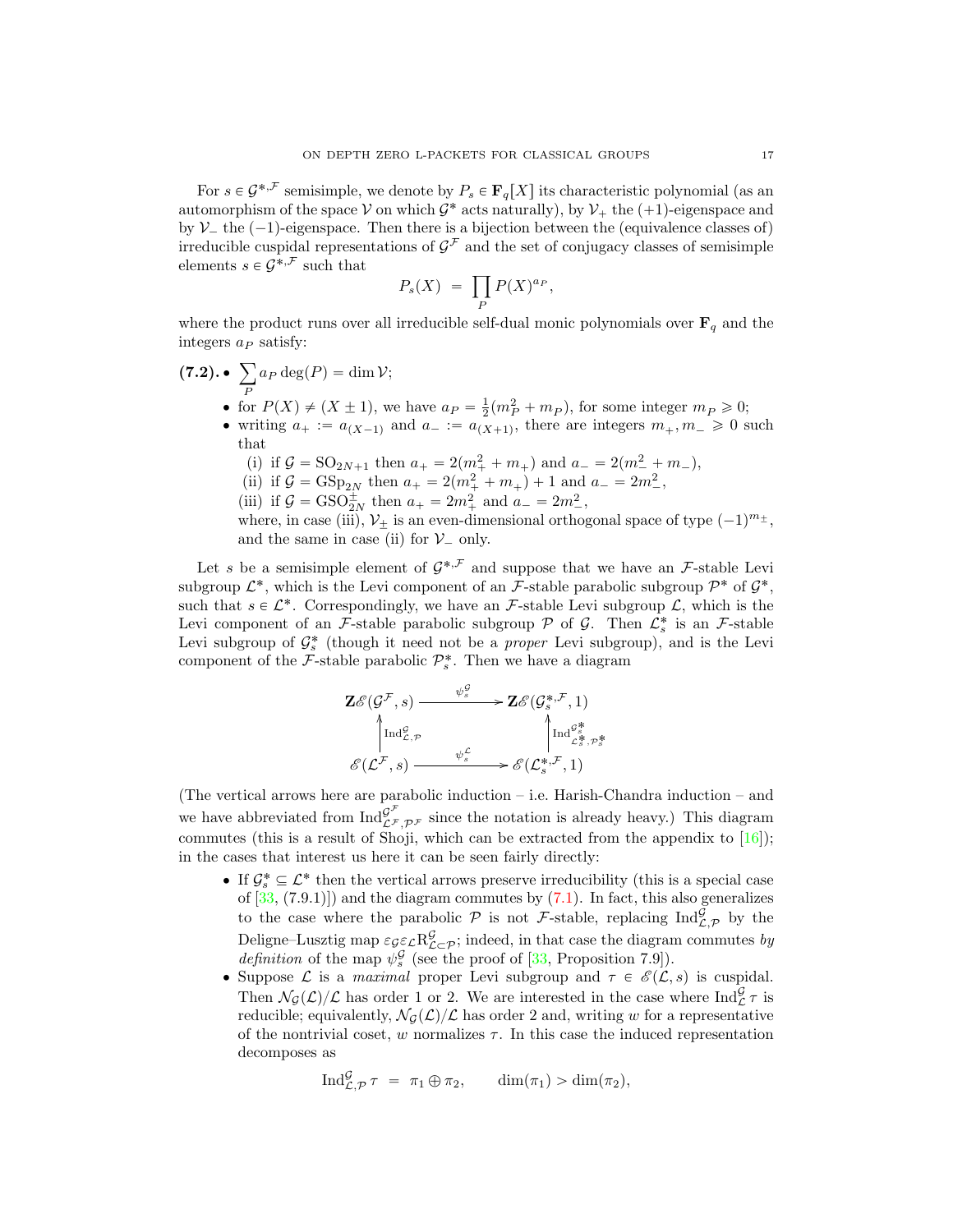(the inequality is strict by [\[36,](#page-37-24) Theorem 8.6]) and  $\text{End}_{\mathcal{G}^{\mathcal{F}}}(\text{Ind}_{\mathcal{L},\mathcal{P}}^{\mathcal{G}}\tau)$  is a twodimensional algebra with a quadratic generator  $T$  satisfying a relation of the form

$$
(T+1)(T-q^{f_{\tau}}) = 0, \qquad q^{f_{\tau}} = \frac{\dim(\pi_1)}{\dim(\pi_2)}.
$$

Moreover, the same is true for  $\text{Ind}_{\mathcal{L}_{\sigma}^{*},\mathcal{P}_{\sigma}^{*}}^{\mathcal{G}_{\sigma}^{*}} \psi_{s}^{\mathcal{L}}(\tau)$  and the recipe given in [\[36,](#page-37-24) §8] (see *op. cit.* Theorem 8.6 and (8.2.3)) to calculate  $f_{\tau}$  depends only on the Weyl group  $\mathcal{N}_{\mathcal{G}_s^*}(\mathcal{L}_s^*)^{\mathcal{F}}/\mathcal{L}_s^{*,\mathcal{F}}$  (see, *op. cit.* (8.5.7)) which is *identical* for the two induced representations. (Indeed, this matching is the idea behind the inductive proof of the Jordan decomposition of characters.) The recipe is somewhat complicated but fortunately, on the side of the centralizer  $\mathcal{G}_s^*$ , we have unipotent representations and the parameter  $q^{f_{\tau}}$  can be read off from [\[35,](#page-37-18) Table II, page 33. (In the special case that  $s^2 = 1$  (to which one could reduce) one can also read off the parameter from [\[33,](#page-37-21) Proposition 8.3].)

<span id="page-17-0"></span>7.3. Disconnected centre. We now consider the case which really interests us here. So we suppose that G is a classical group over a finite field  $\mathbf{F}_q$  of odd characteristic p, with Frobenius map  $\mathcal F.$  By classical group here, we mean that  $\mathcal G$  is one of:

- (i) an odd-dimensional special orthogonal group  $SO_{2N+1}$ ;
- (ii) a symplectic group  $Sp_{2N}$ ;
- (iii) an even-dimensional special orthogonal group  $\mathrm{SO}^+_{2N}$  or  $\mathrm{SO}^-_{2N},$  of Witt index  $N,N-$ 1 respectively, where again we do not allow the group  $\mathrm{SO}_2^+ .$

In each case, the Frobenius map  $\mathcal F$  is again the standard one. Case (i) has already been treated above, so we only consider cases (ii),(iii) here.

In each case, we embed  $\mathcal G$  in a group  $\widetilde{\mathcal G}$  with connected centre of the type considered in Section [7.2.](#page-14-1) Then we get a map  $\widetilde{\mathcal{G}}^* \to \mathcal{G}^*$  which maps conjugacy classes of semisimple elements in  $\widetilde{\mathcal{G}}^{*,\mathcal{F}}$  to  $\mathcal{G}^{*,\mathcal{F}}$ -conjugacy classes of semisimple elements in  $\mathcal{G}^{*,\mathcal{F}}$ . (Recall that the map  $\widetilde{\mathcal{G}}\to \mathcal{G}$  remains surjective on Frobenius-fixed points.)

The geometric conjugacy class of a semisimple element s in  $\mathcal{G}^{*,\mathcal{F}}$  splits into two  $\mathcal{G}^{*,\mathcal{F}}$ conjugacy classes if and only if its centralizer  $\mathcal{G}_{s}^{*}$  is disconnected, which happens if and only both 1 and  $-1$  are eigenvalues of s. Here we also have a partition (into *rational* Lusztig series) of the set of equivalence classes of irreducible representations of  $\mathcal{G}^{\mathcal{F}},$ 

$$
\mathscr{E}(\mathcal{G}^{\mathcal{F}}) = \bigcup_{s} \mathscr{E}(\mathcal{G}^{\mathcal{F}}, s),
$$

where s runs over the  $\mathcal{G}^{*,\mathcal{F}}$ -conjugacy classes of semisimple elements of  $\mathcal{G}^{*,\mathcal{F}}$ . Each geometric Lusztig series is the union of at most two rational Lusztig series, corresponding to the rational conjugacy classes in a geometric conjugacy class. Moreover, if  $\tilde{s} \in \tilde{\mathcal{G}}^{*,\bar{\mathcal{F}}}$ maps to  $s \in \mathcal{G}^{*,\mathcal{F}}$ , then the rational series  $\mathscr{E}(\mathcal{G}^{\mathcal{F}},s)$  is precisely the set of irreducible components of the restriction to  $\mathcal{G}^{\mathcal{F}}$  of the representations in the Lusztig series  $\mathscr{E}(\widetilde{\mathcal{G}}^{\mathcal{F}}, \tilde{s})$ (see  $[13,$  Proposition 15.6]).

We begin by considering the irreducible cuspidal representations of  $\mathcal{G}^{\mathcal{F}}$ . An irreducible representation of  $\mathcal{G}^{\mathcal{F}}$  is cuspidal if and only if it is a component of the restriction of an irreducible cuspidal representation of  $\tilde{\mathcal{G}}^{\mathcal{F}}$ . In general, an irreducible cuspidal representation of  $\widetilde{\mathcal{G}}^{\mathcal{F}}$  will decompose as a sum of at most two pieces on restriction to  $\mathcal{G}^{\mathcal{F}}$ , inequivalent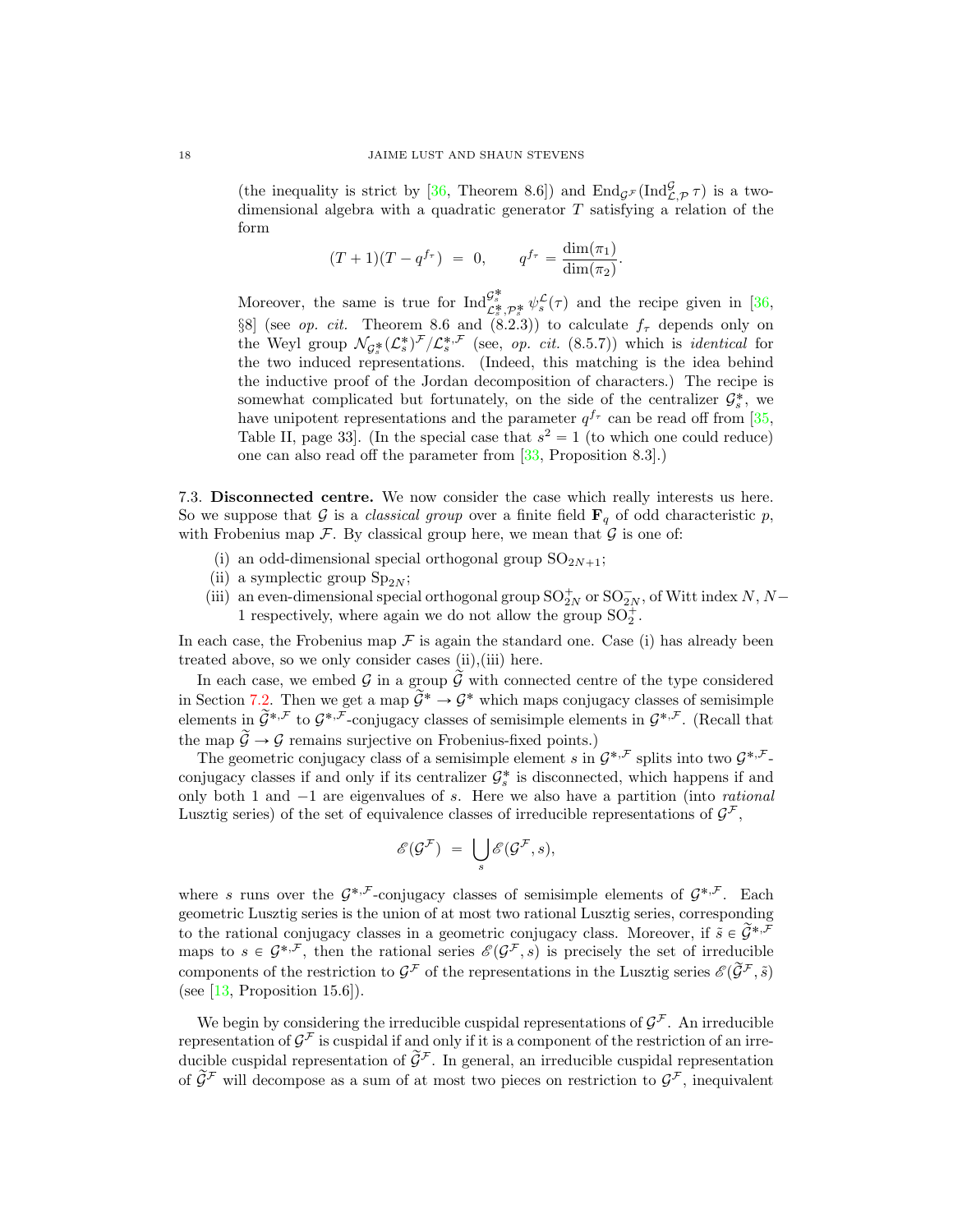but of the same dimension when there are two (since they are conjugate by  $\tilde{\mathcal{G}}^{\mathcal{F}}$ ). Precisely what happens is essentially determined by the following lemma of Lusztig, which treats the special case of quadratic unipotent representations.

<span id="page-18-0"></span>**Lemma 7.3** ([\[33,](#page-37-21) Lemma 8.9]). Let  $\tilde{s} \in \tilde{\mathcal{G}}^{*,\mathcal{F}}$  be such that its image  $s \in \mathcal{G}^{*,\mathcal{F}}$  is an involution and such that  $\mathscr{E}(\widetilde{\mathcal{G}}^{\mathcal{F}}, \widetilde{s})$  contains an irreducible cuspidal representation  $\pi$ ; then  $\pi|_{\mathcal{G}^{\mathcal{F}}}$ is irreducible if and only if  $s = \pm 1$ .

(Note that  $s = -1$  is in fact not possible when  $G = Sp_{2n}$ .)

This is enough to deal with the general case because of the following (see [\[13,](#page-37-26) Theorem 8.27). Suppose  $\mathcal L$  is an  $\mathcal F$ -stable Levi subgroup of  $\mathcal G$  and  $\mathcal P$  is a parabolic subgroup (not necessarily F-stable) with Levi component  $\mathcal{L}$ , and let  $\mathcal{L}^*, \mathcal{P}^*$  be the corresponding subgroups of  $\mathcal{G}^*$ . Suppose  $s \in \mathcal{G}^{*,\mathcal{F}}$  is a semisimple element such that  $\mathcal{G}_s^{*,\mathcal{G}}\mathcal{G}_s^{*,\mathcal{F}} \subseteq \mathcal{L}^*,$ where  $G^{*,\circ}$  denotes the connected component of  $G^*$ . Then Deligne–Lusztig twisted induction  $R^{\mathcal{G}}_{\mathcal{L}\subset\mathcal{P}}$  gives a bijection

$$
\varepsilon_{\mathcal{G}} \varepsilon_{\mathcal{L}} \mathcal{R}^{\mathcal{G}}_{\mathcal{L}\subset \mathcal{P}} : \mathscr{E}(\mathcal{L}^{\mathcal{F}}, s) \to \mathscr{E}(\mathcal{G}^{\mathcal{F}}, s).
$$

Moreover (cf. [\[33,](#page-37-21) §7.9]), there is a constant  $c_{\mathcal{L},\mathcal{G}} =$  $\left|\mathcal{G}^{\mathcal{F}}\right|_{p'}$  $\left|\mathcal{L}^{\mathcal{F}}\right|^{-1}_{\mathfrak{m}^{\prime}}$  $p^{\prime}$  such that, for any  $\pi \in$  $\mathscr{E}({\mathcal{L}}^{\mathcal{F}},s),$ 

 $\dim \big(\varepsilon_{\mathcal{G}} \varepsilon_{\mathcal{L}} \mathbf{R}_{\mathcal{L}\subset \mathcal{P}}^{\mathcal{G}}(\pi)$  $= c_{\mathcal{L},\mathcal{G}} \dim(\pi).$ 

Finally, this map respects cuspidality when the connected centres of  $\mathcal{G}^*$  and  $\mathcal{L}^*$  have the same  $\mathbf{F}_q$ -rank: i.e. in that case,  $\pi \in \mathscr{E}(\mathcal{L}^{\mathcal{F}}, s)$  is cuspidal if and only if  $\varepsilon_g \varepsilon_{\mathcal{L}} R_{\mathcal{L}\subset \mathcal{P}}^{\mathcal{G}} \pi$ in  $\mathscr{E}(\mathcal{G}^{\mathcal{F}}, s)$  is cuspidal.

Now, suppose we are given a semisimple element  $\tilde{s}$  of  $\tilde{\mathcal{G}}^{*,\mathcal{F}},$  mapping to  $s \in \mathcal{G}^{*,\mathcal{F}},$ such that  $\mathscr{E}(\widetilde{\mathcal{G}}^{\mathcal{F}},\tilde{s})$  contains a cuspidal representation. Denote by  $\mathcal{L}^*$  the minimal  $\mathcal{F}$ stable Levi subgroup containing the centralizer of s; if we set  $V_0 = \text{Ker}(s^2 - 1)$  then in fact  $\mathcal{L}^* = \mathcal{G}_s^*$  whenever  $s|_{\mathcal{V}_0} = \pm 1$ . The connected centres of  $\mathcal{L}^*$  and  $\mathcal{G}^*$  have the same  $\mathbf{F}_q$ -rank so we have a bijection between the irreducible cuspidal representations in  $\mathscr{E}(\mathcal{G}^{\vec{\mathcal{F}}},s)$  and in  $\mathscr{E}(\mathcal{L}^{\mathcal{F}},s)$ . Moreover, denoting by  $\widetilde{\mathcal{L}},\widetilde{\mathcal{P}}$  the inverse images of  $\mathcal{L},\mathcal{P}$  in  $\widetilde{\mathcal{G}}$ respectively, we have (see  $[13, (15.5)]$  $[13, (15.5)]$ ) a commutative diagram

$$
\begin{array}{ccc}\n\mathscr{E}(\widetilde{\mathcal{L}}^{\mathcal{F}},\widetilde{s}) & \xrightarrow{\mathrm{R}_{\mathcal{L}\subset\widetilde{\mathcal{P}}}^{\widetilde{\mathcal{G}}}} & \mathscr{E}(\widetilde{\mathcal{G}}^{\mathcal{F}},\widetilde{s}) \\
& \downarrow\n\end{array}
$$
\n
$$
\mathbf{Z}\mathscr{E}(\mathcal{L}^{\mathcal{F}},s) \xrightarrow{\mathrm{R}_{\mathcal{L}\subset\mathcal{P}}^{\mathcal{G}}} \mathbf{Z}\mathscr{E}(\mathcal{G}^{\mathcal{F}},s),
$$

where we have omitted the superscripts  $\mathcal F$  in the functors, for ease of notation.

Finally, we put this together. Note that  $\tilde{\mathcal{L}}$  is a product of general linear groups (with twisted Frobenius) and a single classical group  $\tilde{G}_0$  with connected centre, whose dual group  $\widetilde{\mathcal{G}}_0^*$  acts naturally on  $\mathcal{V}_0$ ; then any irreducible representation  $\pi_{\widetilde{\mathcal{L}}} \in \mathscr{E}(\widetilde{\mathcal{L}}^{\mathcal{F}}, \widetilde{s})$ decomposes as a product of irreducible representations of unitary group and an irreducible  $\pi_0 \in \mathscr{E}(\widetilde{\mathcal{G}}_0^{\mathcal{F}}, \widetilde{s}|_{\mathcal{V}_0})$ . Similarly,  $\mathcal{L}$  is a product of general linear groups and a classical group  $\mathcal{G}_0$  and then the (ir)reducibility of  $\pi_{\tilde{L}}|_{\mathcal{L}^{\mathcal{F}}}$  is determined by the (ir)reducibility of  $\pi_0|_{\mathcal{G}_0^{\mathcal{F}}}$ .

Thus, for  $\pi = \mathrm{R}^{\widetilde{\mathcal{G}}}_{\widetilde{\mathcal{E}}}$  $\tilde{G}(\tilde{G}^{\mathcal{F}},\tilde{s})$ , an irreducible cuspidal representation in  $\mathscr{E}(\tilde{G}^{\mathcal{F}},\tilde{s})$ , the restriction  $\pi|_{\mathcal{G}^F}$  is irreducible if and only if  $\pi_{\tilde{L}}|_{\mathcal{L}^F}$  is irreducible (from the commutative diagram), which happens if and only if  $\pi_0|_{\mathcal{G}_0^{\mathcal{F}}}$  is irreducible, in the notation of the previ-ous paragraph. Moreover, it follows from Lemma [7.3](#page-18-0) that this occurs if and only if the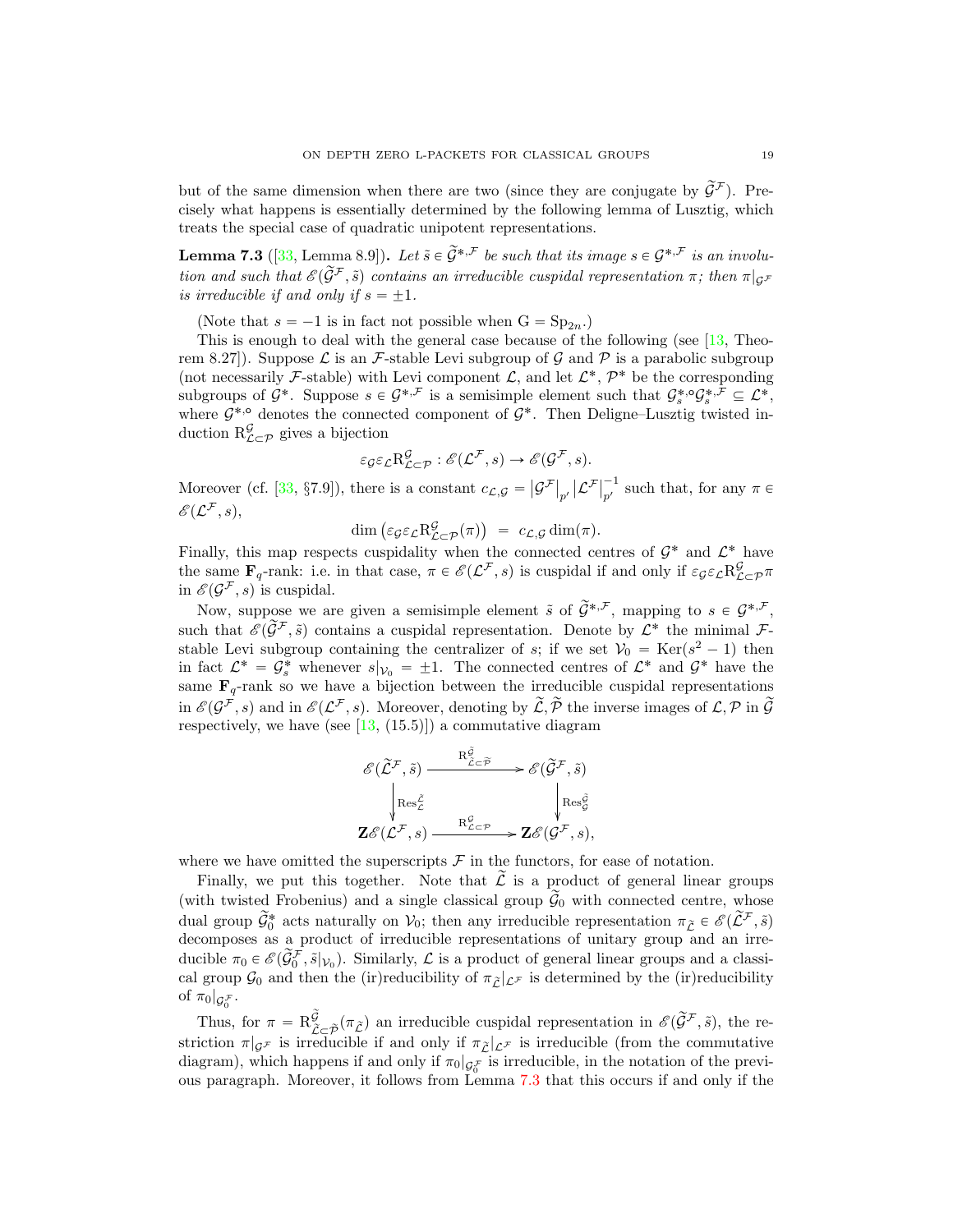restriction  $s|_{\mathcal{V}_0} = \pm 1$ . Thus, in fact, the restriction remains irreducible if and only if the centralizer  $\mathcal{G}_{s}^{*}$  is connected. We have proved:

<span id="page-19-3"></span>**Lemma 7.4.** Let  $\pi \in \mathcal{E}(\mathcal{G}^{\mathcal{F}}, s)$  be an irreducible cuspidal representation and let  $\tilde{s} \in \tilde{\mathcal{G}}^{*, \mathcal{F}}$ be a semisimple element mapping to s. The following are equivalent:

- (i)  $\pi$  extends to an irreducible representation in  $\mathscr{E}(\widetilde{\mathcal{G}}^{\mathcal{F}}, \widetilde{s});$
- (ii) the centralizer  $\mathcal{G}_{s}^{*}$  is connected;
- (iii) at most one of  $\pm 1$  is an eigenvalue of s.

Now we turn to the computation of the parameter. Thus, as in Section [7.2,](#page-14-1) we have  $s$ a semisimple element of  $\mathcal{G}^{*,\mathcal{F}}$  and we suppose that  $\mathcal{L}^*$  is a maximal proper  $\mathcal{F}$ -stable Levi subgroup, which is the Levi component of an F-stable parabolic subgroup  $\mathcal{P}^*$  of  $\mathcal{G}^*$ , such that  $\mathcal{G}_{s}^{*} \subseteq \mathcal{L}^{*}$ . Correspondingly, we have F-stable Levi and parabolic subgroups  $\mathcal{L}, \mathcal{P}$ in G. We lift s to  $\tilde{s} \in \tilde{\mathcal{G}}^*$  and likewise have lifts  $\tilde{\mathcal{L}}^*$  and  $\tilde{\mathcal{P}}^*$ , with  $\tilde{\mathcal{G}}^*_{\tilde{s}} \subseteq \tilde{\mathcal{L}}^*$ , and corresponding subgroups  $\widetilde{\mathcal{L}}, \widetilde{\mathcal{P}}$  in  $\widetilde{\mathcal{G}}$  into which  $\mathcal{L}, \mathcal{P}$  respectively embed.

We are given a cuspidal representation  $\tau$  in  $\mathscr{E}(\mathcal{L}^{\mathcal{F}}, s)$ , so that  $\tau$  appears (with multiplicity one) in the restriction of a cuspidal representation  $\tilde{\tau}$  in  $\mathscr{E}(\mathcal{L}^{\mathcal{F}},\tilde{s})$ , with  $\tilde{s} \in \tilde{\mathcal{L}}^{*,\mathcal{F}}$ mapping to s. Let w be any representative for the non-trivial element of  $\mathcal{N}_G(\mathcal{L})/\mathcal{L}$ . We will eventually be interested in the case where w normalizes  $\tau$  (so that the parabolically induced representation from  $\tau$  is reducible) but, in that case, it is not immediately clear whether or not w normalizes  $\tilde{\tau}$ . We will need to know exactly when this is the case but we can already say something about the parameters in the Hecke algebras. For ease of notation, we again omit the superscripts  $\mathcal F$  in the following.

<span id="page-19-0"></span>**Lemma 7.5.** (i) Suppose w normalizes  $\tilde{\tau}$ . Then w also normalizes  $\tau$  and we have an isomorphism of Hecke algebras  $\text{End}_{\mathcal{G}}(\text{Ind}_{\mathcal{L},\mathcal{P}}^{\mathcal{G}} \tau) \simeq \text{End}_{\widetilde{\mathcal{G}}}(\text{Ind}_{\widetilde{\mathcal{L}},\widetilde{\mathcal{P}}}^{\widetilde{\mathcal{G}}}\widetilde{\tau})$  which preserves support: that is, it maps any element supported on the double-coset  $\mathcal{P}w\mathcal{P}$ to an element supported on the double-coset  $\tilde{\mathcal{P}}w\tilde{\mathcal{P}}$ .

<span id="page-19-2"></span>(ii) Suppose w does not normalize  $\tilde{\tau}$  but does normalize  $\tau$ . Then  $\text{End}_{\mathcal{G}}(\text{Ind}_{\mathcal{L},\mathcal{P}}^{\mathcal{G}}\tau)$  has generator T supported on the double-coset  $\mathcal{P}w\mathcal{P}$ , satisfying  $(T + 1)(T - 1) = 0$ .

Proof. We write

$$
\operatorname{Ind}_{\mathcal{L},\mathcal{P}}^{\mathcal{G}} \tau = \bigoplus_{i=1}^{\ell} \pi_i, \quad \text{where } \ell = \begin{cases} 2, & \text{if } w \text{ normalizes } \tau, \\ 1, & \text{otherwise.} \end{cases}
$$

If  $\ell = 2$  then we order the terms so that  $\dim(\pi_1) \geq \dim(\pi_2)$ , and  $\text{End}_{\mathcal{G}}(\text{Ind}_{\mathcal{L},\mathcal{P}}^{\mathcal{G}} \tau)$  is a two-dimensional algebra with a quadratic generator T satisfying a relation of the form

$$
(T+1)(T-q^{f_{\tau}}) = 0, \qquad q^{f_{\tau}} = \frac{\dim(\pi_1)}{\dim(\pi_2)}.
$$

<span id="page-19-1"></span>In either case, from Mackey we also have

(7.6) 
$$
\operatorname{Res}_{\mathcal{G}}^{\widetilde{\mathcal{G}}} \operatorname{Ind}_{\widetilde{\mathcal{L}},\widetilde{\mathcal{P}}}^{\widetilde{\mathcal{G}}} = \bigoplus_{\gamma \in \widetilde{\mathcal{L}}/\mathcal{N}_{\widetilde{\mathcal{L}}}(\tau)} \operatorname{Ind}_{\mathcal{L},\mathcal{P}}^{\mathcal{G}} \tau^{\gamma} = \bigoplus_{\gamma \in \widetilde{\mathcal{L}}/\mathcal{N}_{\widetilde{\mathcal{L}}}(\tau)} \bigoplus_{i=1}^{\ell} \pi_i^{\gamma}.
$$

[\(i\)](#page-19-0) Suppose w normalizes  $\tilde{\tau}$ , in which case

$$
\operatorname{Ind}_{\widetilde{\mathcal{L}},\widetilde{\mathcal{P}}}^{\widetilde{\mathcal{G}}} = \widetilde{\pi}_1 \oplus \widetilde{\pi}_2, \qquad \dim(\widetilde{\pi}_1) > \dim(\widetilde{\pi}_2).
$$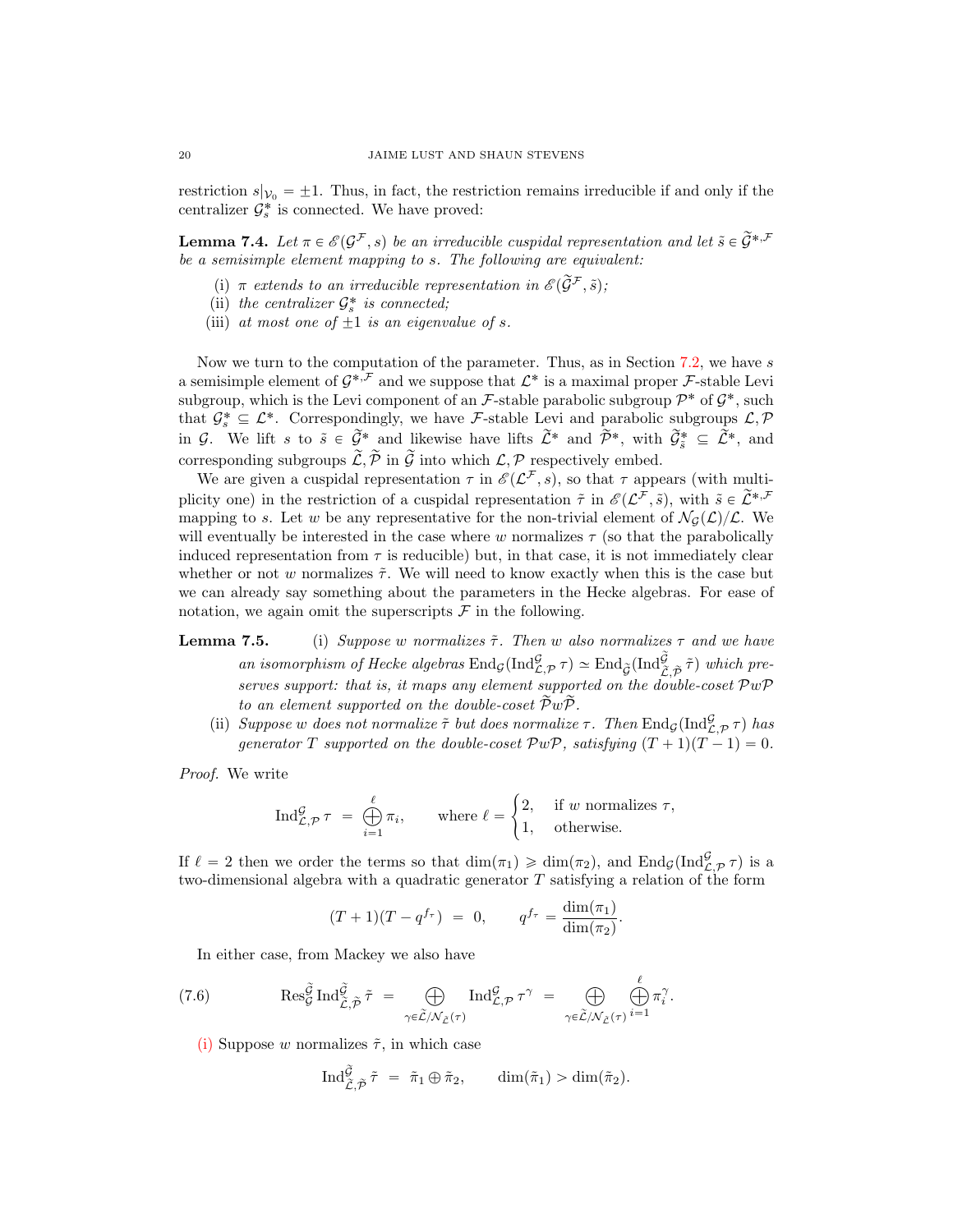Since the dimensions are distinct they do not form a single  $\mathcal{L}$ -orbit so, comparing with [\(7.6\)](#page-19-1), we must have  $\ell = 2$  and

$$
\operatorname{Res}_{\mathcal{G}}^{\widetilde{\mathcal{G}}}\widetilde{\pi}_i=\bigoplus_{\gamma\in\widetilde{\mathcal{L}}/\mathcal{N}_{\widetilde{\mathcal{L}}}(\tau)}\pi_i^{\gamma};
$$

in particular we get  $\dim(\pi_1)/\dim(\pi_2) = \dim(\tilde{\pi}_1)/\dim(\tilde{\pi}_2)$  so that, by [\[23,](#page-37-17) Theorem 4.14] (see also *op. cit.* Definition 3.19), the relations of the quadratic generators in End<sub>G</sub>(Ind<sub>C,P</sub>  $\tau$ ) and  $\operatorname{End}_{\widetilde{\mathcal{G}}}(\operatorname{Ind}_{\widetilde{\mathcal{L}},\widetilde{\mathcal{P}}}^{\widetilde{\mathcal{G}}})$  are the same.

[\(ii\)](#page-19-2) Suppose now that w does not normalize  $\tilde{\tau}$  but does normalize  $\tau$  (so that  $\ell = 2$ ). Then  $\text{Ind}_{\tilde{C},\tilde{\mathcal{P}}}^{\tilde{G}}\tilde{\tau}$  is irreducible so the two pieces of  $\text{Ind}_{\mathcal{L},\mathcal{P}}^{\mathcal{G}}\tau$  are conjugate under  $\tilde{\mathcal{G}}^{\mathcal{F}}$  so of the same dimension; in particular we get  $f_\tau = 0$ , as required.

It remains now to compute when the representation  $\tilde{\tau}$  in  $\mathscr{E}(\mathcal{L}^{\mathcal{F}},\tilde{s})$  containing  $\tau$  is normalized by w. Ultimately, the answer depends on the family of groups in question, but we can already make a preliminary reduction. We assume from now on that  $w$  does indeed normalize  $\tau$ .

We write  $\mathcal{L}^{\mathcal{F}} \simeq \mathrm{GL}_{n}^{\mathcal{F}} \times \mathcal{G}_{0}^{\mathcal{F}}$ , where  $\mathcal{G}_{0}$  is a (possibly trivial) classical group in the same family as  $G$ , and  $\tau = \tau_1 \otimes \tau_0$ , so that  $\tau_1$  is a self-dual irreducible cuspidal representation of  $\widetilde{\mathrm{GL}_n^{\mathcal{F}}}$ . We write  $\widetilde{\mathcal{G}}_0$  for the similitude group into which  $\mathcal{G}_0$  embeds; if  $\mathcal{G}_0$  is a trivial group (i.e. acts on a trivial space) then  $\widetilde{\mathcal{G}}_0$  is the multiplicative group.

We also have an isomorphism  $\tilde{\mathcal{L}}^{\mathcal{F}} \simeq GL_n^{\mathcal{F}} \times \tilde{\mathcal{G}}_0^{\mathcal{F}}$ , which can be seen as follows. We choose a Witt basis  $e_N^-, \ldots, e_1^-, e_1^+, \ldots, e_N^+$  for the space on which  $\mathcal{G}^{\mathcal{F}}$  acts, with respect to which  $\mathcal{L}^{\mathcal{F}}$  is standard (so it is the stabilizer of the subspace  $\langle e_N^-, \ldots, e_{N-n+1}^- \rangle$ ), where we have changed from our usual notation in the case of a non-split special orthogonal group, with  $e_1^-, e_1^+$  a basis for the anisotropic part of the space. We write  $\mu : \widetilde{\mathcal{G}}_0^{\mathcal{F}} \to \mathbf{F}_q^{\times}$ for the similitude map, which is the identity map when  $\mathcal{G}_0$  is trivial. Then we get an isomorphism  $\operatorname{GL}_n^{\mathcal{F}} \times \widetilde{\mathcal{G}}_0^{\mathcal{F}} \to \widetilde{\mathcal{L}}$  from the map

$$
(g,h) \ \mapsto \ \text{diag}(g,h,\mu(h)w_n(g^{-1})^{\mathrm{T}}w_n^{-1}), \qquad \text{for $g\in \mathrm{GL}_n^{\mathcal{F}},$ $h\in \widetilde{\mathcal{G}}_0^{\mathcal{F}}$},
$$

where  $w_n$  is the antidiagonal element of  $GL_n^{\mathcal{F}}$  with all non-zero entries equal to 1 (a representative for the longest element of the Weyl group),  $g<sup>T</sup>$  denotes the transpose matrix, and the matrix on the right hand side is block diagonal. (Note that, when  $\mathcal{G}_0$  is trivial, the central term  $h$  in the block diagonal matrix is acting on a trivial space, so is not really present.) Thus we can write  $\tilde{\tau} = \tau_1 \otimes \tilde{\tau}_0$ , where  $\tilde{\tau}_0$  is an irreducible cuspidal representation of  $\hat{\check{g}}_0^{\mathcal{F}}$  whose restriction to  $\mathcal{G}_0^{\mathcal{F}}$  contains  $\tau_0$ .

We denote by  $\varepsilon$  the sign such that G preserves an  $\varepsilon$ -symmetric form. Then, if either G is a symplectic group or  $n$  is even, we can take the representative  $w$  given by

<span id="page-20-0"></span>
$$
w(e_i^{\pm}) = \begin{cases} e_i^{\pm} & \text{if } 1 \le i \le N - n, \\ \varepsilon e_i^{\mp} & \text{if } N - n < i \le N; \end{cases}
$$

thus w is block antidiagonal (for the block sizes corresponding to  $\mathcal{L}$ ), and the conjugation action of w on  $\widetilde{\mathcal{L}}$ , transported back to  $\mathrm{GL}_n^{\mathcal{F}} \times \widetilde{\mathcal{G}}_0^{\mathcal{F}}$ , is given by

(7.7) 
$$
(g,h) \mapsto (\mu(h)(g^{-1})^T, h).
$$

Since  $\tau_1$  is self-dual, if its central character is also trivial then the map [\(7.7\)](#page-20-0) clearly intertwines  $\tau_1 \otimes \tilde{\tau}_0$  with itself. The only case when the central character is non-trivial is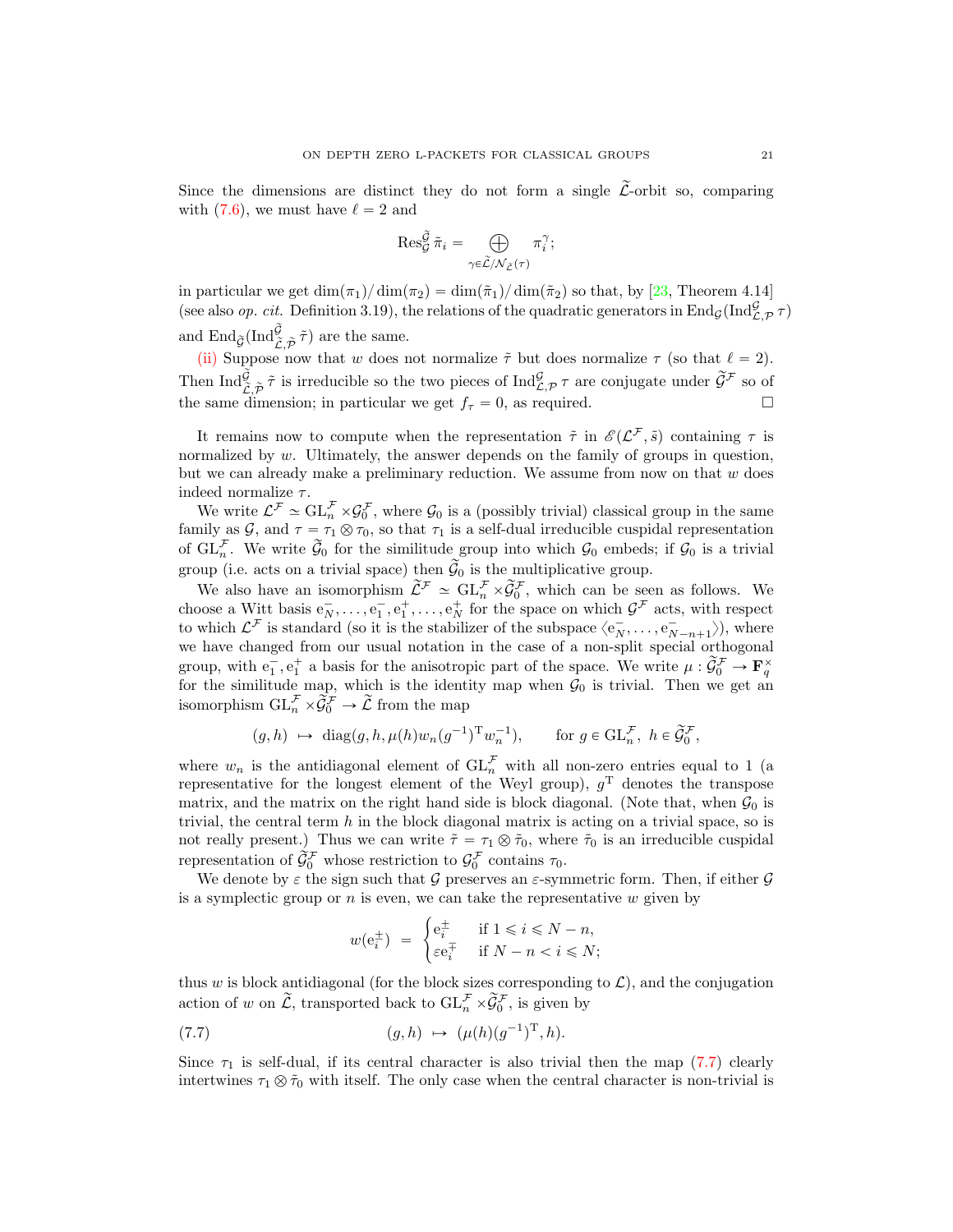when  $\tau_1$  is the quadratic character, where we see that [\(7.7\)](#page-20-0) intertwines  $\tau_1 \otimes \tilde{\tau}_0$  with itself if and only if  $\tilde{\tau}_0 \simeq \tilde{\tau}_0 \otimes (\tau_1 \circ \mu)$ .

This leaves the case of even special orthogonal groups with  $n = 1$ , where we need a different representative w. Note that, in this case, we do not have that  $\mathcal{G}_0$  is the trivial group, since we have excluded the case  $G = SO_2^+$ . We have an identification  $\mathcal{G}_0 \simeq$  $SO_{2(N-1)}^{\pm}$ , from the action on  $\langle e_{N-1}^{\pm}, \ldots, e_{N-1}^{\pm} \rangle$ , and we pick  $c_0 \in O_{2(N-1)}^{\pm} \setminus SO_{2(N-1)}^{\pm}$ . Then we can take  $w$  to be the element given by

$$
\begin{cases} w(\mathbf{e}_N^{\pm}) = \mathbf{e}_N^{\mp}, \\ w|_{\langle \mathbf{e}_{N-1}^-, \dots, \mathbf{e}_{N-1}^+ \rangle} = c_0. \end{cases}
$$

The action of w on  $\widetilde{\mathcal{L}}$  is given by

$$
(g,h)~\mapsto~(\mu(h)g, c_0hc_0^{-1})
$$

and we see that  $\tilde{\tau}$  is normalized by w if and only if  $\tilde{\tau}_0 \simeq \tilde{\tau}_0^{c_0} \otimes (\tau_1 \circ \mu)$ .

If we set  $c_0 = 1$  in the case of symplectic groups, we can unify the discussion above into the following statement.

<span id="page-21-0"></span>**Lemma 7.8.** (i) If  $n > 1$  then  $\tilde{\tau}$  is normalized by w. (ii) If  $n = 1$  then  $\tilde{\tau}$  is normalized by w if and only if  $\tilde{\tau}_0 \simeq \tilde{\tau}_0^{c_0} \otimes (\tau_1 \circ \mu)$ .

In the following subsections, we analyze precisely when the conditions in Lemma [7.8](#page-0-0)[\(ii\)](#page-21-0) are satisfied, in terms of the eigenvalues of the semisimple element s such that  $\tau \in$  $\mathscr{E} (\mathcal{L}^{\mathcal{F}}, s).$ 

<span id="page-21-2"></span>7.4. Symplectic groups. We begin with the case of symplectic groups, so that we are in case (ii) of Section [7.3.](#page-17-0) Thus we have a cuspidal representation  $\tau$  in  $\mathscr{E}(\mathcal{L}^{\mathcal{F}},s)$ , for some maximal proper Levi subgroup  $\mathcal L$  of  $\mathcal G$ , and a cuspidal representation  $\tilde \tau$  in  $\mathscr{E}(\widetilde{\mathcal L}^{\mathcal F}, \tilde s)$ whose restriction to  $\mathcal L$  contains  $\tau$ . We denote by w a representative for the non-trivial element of  $\mathcal{N}_{\mathcal{G}}(\mathcal{L})/\mathcal{L}$ , which we assume normalizes  $\tau$ .

We write  $\mathcal{L}^{\mathcal{F}} \simeq \mathrm{GL}_{n}^{\mathcal{F}} \times \mathcal{G}_{0}^{\mathcal{F}}$ , where  $\mathcal{G}_{0}$  is a (possibly trivial) symplectic group, and  $\tau =$  $\tau_1 \otimes \tau_0$ , so that  $\tau_1$  is a self-dual irreducible cuspidal representation of  $\mathrm{GL}_n^{\mathcal{F}}$ . Then  $\tau_1 \in$  $\mathscr{E}(\mathrm{GL}_n^{\mathcal{F}}, s_1)$  and  $\tau_0 \in \mathscr{E}(\mathcal{G}_0^{\mathcal{F}}, s_0)$ , for some semisimple elements  $s_0, s_1$  of the respective dual groups. Note that, if  $\mathcal{G}_0$  is the trivial symplectic group then its dual group is  $\text{SO}_1$ so that  $s_0 = 1$ .

<span id="page-21-1"></span>**Lemma 7.9.** The representation  $\tilde{\tau}$  is normalized by w unless  $\tau_1$  is the non-trivial quadratic character of  $\overline{GL_1}^F$  and  $-1$  is not an eigenvalue of  $s_0$ .

We remark that, since 1 is always an eigenvalue of  $s_0$  in the case of symplectic groups, the condition that  $-1$  not be an eigenvalue of  $s_0$  is equivalent to the condition that  $\tau_0$ extend to the similitude group  $\widetilde{\mathcal{G}}_0^{\mathcal{F}}$ , by Lemma [7.4.](#page-19-3)

*Proof.* By Lemma [7.8,](#page-0-0) we only need to consider the case that  $\tau_1$  is the non-trivial quadratic character; in that case, w normalizes  $\tilde{\tau}$  if and only if  $\tilde{\tau}_0 \simeq \tilde{\tau}_0 \otimes \chi$ , where we recall that  $\tilde{\tau}_0$  is an irreducible cuspidal representation of the similitude group  $\tilde{G}_0^{\mathcal{F}} = \text{GSp}_{2(N-1)}^{\mathcal{F}}$ containing  $\tau_0$ , and  $\chi = \tau_1 \circ \mu$  is the non-trivial quadratic character of  $\tilde{\mathcal{G}}_0^{\mathcal{F}}$ . Denote by  $\mathscr{Z}(\widetilde{\mathcal{G}}_0^{\mathcal{F}})$  the centre of  $\widetilde{\mathcal{G}}_0^{\mathcal{F}}$ ; then  $\tilde{\tau}_0 \otimes \chi \simeq \tilde{\tau}_0$  if and only if the restriction of  $\tilde{\tau}_0$  to the index two subgroup  $\mathscr{L}(\widetilde{\mathcal{G}}_0^{\mathcal{F}}) \mathcal{G}_0^{\mathcal{F}}$  is reducible, i.e.  $\tilde{\tau}_0$  restricts reducibly to  $\mathcal{G}_0^{\mathcal{F}}$ . Thus  $\tilde{\tau}^w \simeq \tilde{\tau}$ if and only if  $\tau_0$  does not extend to  $\tilde{\mathcal{G}}_0^{\mathcal{F}}$ , and we are done.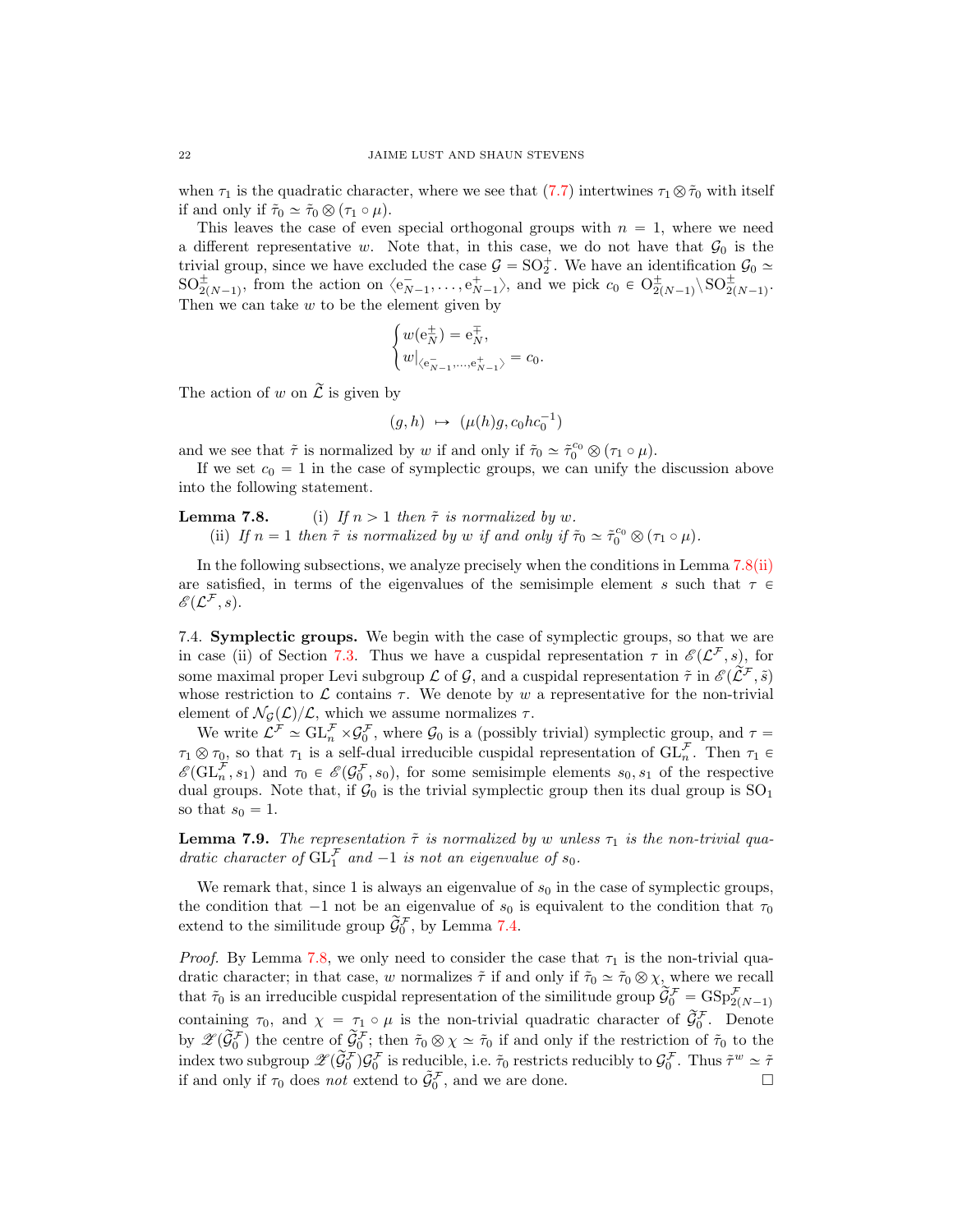<span id="page-22-3"></span>7.5. Even special orthogonal groups. Now we turn to the case of even-dimensional orthogonal groups, so that we are in case (iii) of Section [7.3.](#page-17-0) Here, as well as proving the analogue of Lemma [7.9,](#page-21-1) we need to consider the cases, seen in Section [6,](#page-12-0) where the parameter in the affine Hecke algebra is zero, rather than matching the parameter in the finite Hecke algebra for the connected reductive quotient. This happens precisely when either we have a "trivial orthogonal group" or an irreducible cuspidal representation of an even-dimensional special orthogonal group which is not normalized by the full orthogonal group. Thus we must also identify when this happens, in the language of the previous sections. We begin with this question, since the answer is also needed for the proof of the analogue of Lemma [7.9.](#page-21-1)

<span id="page-22-0"></span>**Proposition 7.10.** Let  $\tau \in \mathscr{E}(\mathrm{SO}_{2N}^{\pm,\mathcal{F}},s)$  be an irreducible cuspidal representation, and let  $\tilde{\tau} \in \mathscr{E}(\text{GSO}_{2N}^{\pm,\mathcal{F}}, \tilde{s})$  be an irreducible cuspidal representations, where  $\tilde{s}$  is a semisimple element mapping to s.

- <span id="page-22-1"></span>(i)  $\tilde{\tau}$  extends to a representation of  $\mathrm{GO}^{\pm,\mathcal{F}}_{2N}$  if and only if 1 is an eigenvalue of s.
- <span id="page-22-2"></span>(ii)  $\tau$  extends to a representation of  $O_{2N}^{\pm,\mathcal{F}}$  if and only if at least one of  $\pm 1$  is an eigenvalue of s.

We remark that in the case that  $s^2 = 1$  (that is,  $\tau$  is a quadratic unipotent represen-tation), [\(i\)](#page-22-1) is proved in [\[33,](#page-37-21) Lemma 8.9], while [\(ii\)](#page-22-2) is proved in [\[54\]](#page-38-12) (see the proof of op. cit. Proposition 4.3). Our proofs in the general case are similar.

*Proof.* In order to prove this, we need to recall a little about the dual group of  $\text{GSO}_{2N}^{\pm}$ . This dual group is the *special Clifford group*  $C^0(\mathcal{V})$ , which sits in an exact sequence

$$
1 \to \mathbf{G}_m \to \mathrm{C}^0(\mathcal{V}) \to \mathrm{SO}(\mathcal{V}) \to 1,
$$

which is exact on points by Hilbert's Theorem 90. It is the connected component of the full Clifford group  $C(\mathcal{V})$ , which sits in a similar exact sequence, mapping onto the full orthogonal group  $O(V)$ . The Clifford group is a subgroup of the group of invertible elements of the Clifford algebra  $A = A(V)$ , which is  $\mathbb{Z}/2\mathbb{Z}$ -graded  $A = A^0 \oplus A^1$ ; then  $C(\mathcal{V}) = C^0(\mathcal{V}) \sqcup C^1(\mathcal{V})$ , with  $C^i(\mathcal{V}) = C(\mathcal{V}) \cap A^i$ , and the special Clifford group is a subgroup of index two in the full Clifford group.

We will need to know when the semisimple element  $\tilde{s} \in C^0(\mathcal{V})$  of the special Clifford group is centralized by some element of  $C^1(V)$ . If 1 is an eigenvalue of s then it has an anisotropic eigenvector v with eigenvalue 1 and one checks that  $v \in C^1(\mathcal{V})$  is centralized by  $\tilde{s}$ . If 1 is not an eigenvalue of s, then the elements of  $A^1$  which commute with  $\tilde{s}$  are linear combinations of elements of the form

$$
v_1 \cdots v_r,
$$

with  $v_i$  linearly independent eigenvectors of s with eigenvalue  $\zeta_i$ , such that  $\prod_{i=1}^r \zeta_i = 1$ and  $r$  is odd. However, any two such elements anti-commute (since  $r$  is odd) and any such element squares to 0, since the  $v_i$  are isotropic unless  $\zeta_i = -1$  and we cannot have all  $\zeta_i = -1$ , since their product is 1 and r is odd. Thus any element of  $a \in A^1$ which commutes with s satisfies  $a^2 = 0$  so is non-invertible. Thus no element of  $C^1(\mathcal{V})$ commutes with  $\tilde{s}$ .

Finally, we pick  $c \in O_{2N}^{\pm,\mathcal{F}} \setminus SO_{2N}^{\pm,\mathcal{F}}$  and we are ready to begin the proof.

[\(i\)](#page-22-1) The representation  $\tilde{\tau}$  extends to  $GO_{2N}^{\pm,\mathcal{F}}$  if and only if it is normalized by c. Now  $\tilde{\tau}^c \in$  $\mathscr{E}(\text{GSO}_{2N}^{\pm,\mathcal{F}}, \tilde{c}^{-1}\tilde{s}\tilde{c})$ , for some  $\tilde{c} \in C^1(\mathcal{V})$ . On the other, hand, these Lusztig series contain only one cuspidal representation each, so  $\tilde{\tau} \simeq \tilde{\tau}^c$  if and only if  $\tilde{s}$  is conjugate in  $C^0(\mathcal{V})$ to  $\tilde{c}^{-1}\tilde{s}\tilde{c}$ , that is, if and only if the centralizer in  $C(\mathcal{V})$  of  $\tilde{s}$  is not contained in the special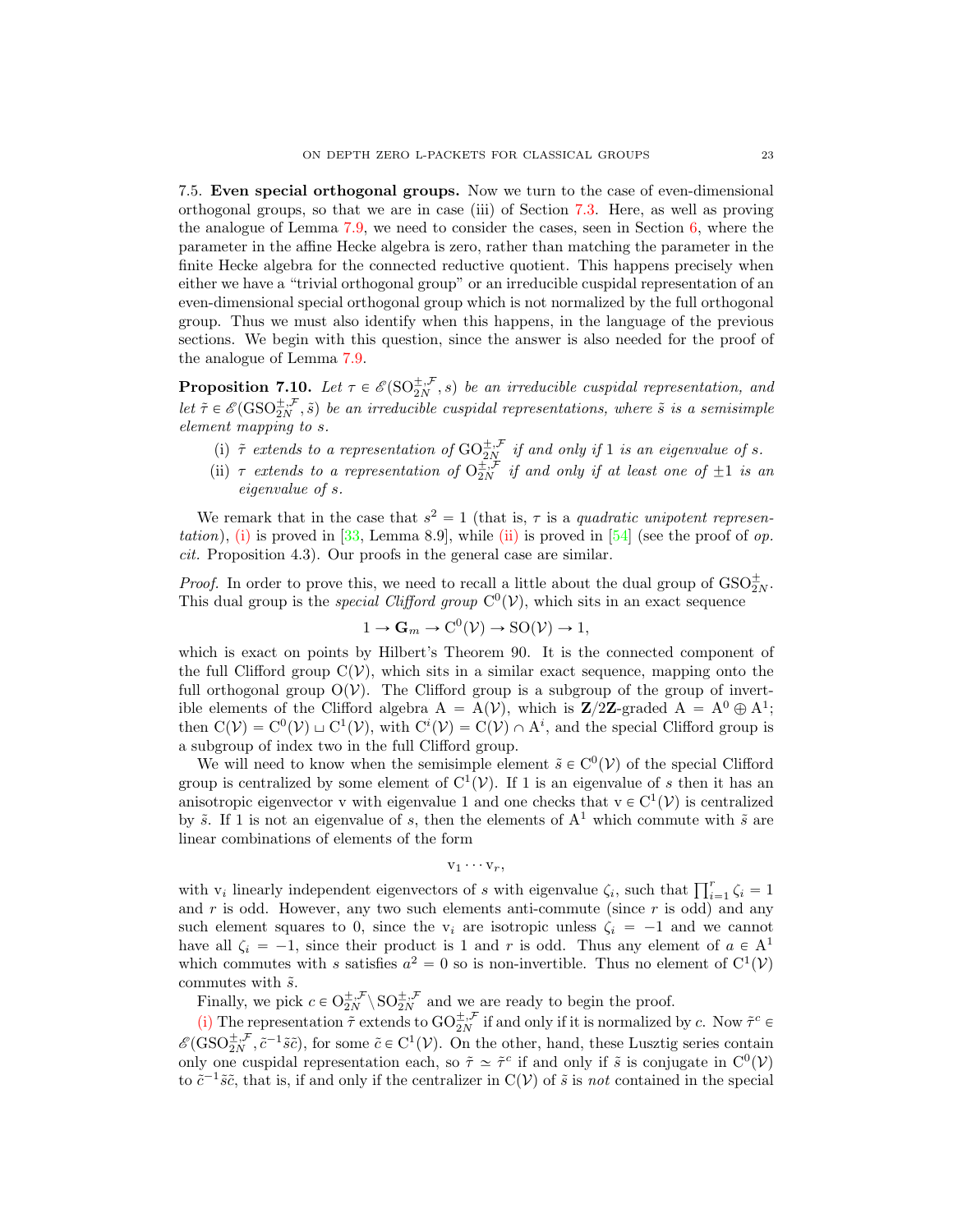Clifford group  $C^0(V)$ . However, we have seen above that this happens if and only if 1 is an eigenvalue of s.

[\(ii\)](#page-22-2) The proof begins in a similar way. The representation  $\tau$  extends to  $O_{2N}^{\pm,\mathcal{F}}$  if and only if it is normalized by c. In this case,  $\tau^c \in \mathscr{E}(\mathrm{SO}_{2N}^{\pm, \mathcal{F}}, c^{-1}sc)$  and, if this Lusztig series contains only one cuspidal representation, then  $\tau \simeq \tau^c$  if and only if s is conjugate in  $SO_{2N}^{\pm,\mathcal{F}}$  to  $c^{-1}sc$ , that is, if and only if the centralizer in  $O_{2N}^{\pm,\mathcal{F}}$  of s is not contained in the special orthogonal group. On the other hand, we already know that the Lusztig series contains only one cuspidal representation if and only if at most one of  $\pm 1$  is an eigenvalue of s, while the centralizer of s is contained in  $SO_{2N}^{\pm,\mathcal{F}}$  if and only if neither  $\pm 1$ is an eigenvalue of s.

This leaves the case when *both*  $\pm 1$  are eigenvalues of s. Let  $\tilde{\tau}$  be an irreducible cuspidal representation in  $\mathscr{E}(\text{GSO}_{2N}^{\pm,\mathcal{F}},\tilde{s})$  whose restriction to  $\text{SO}_{2N}^{\pm,\mathcal{F}}$  contains  $\tau$ . By [\(i\),](#page-22-1) this representation is normalized by  $c$ .

Now we consider the representation  $1 \otimes \tau$  of  $\mathcal{L}^{\mathcal{F}} = GL_1^{\mathcal{F}} \times SO_{2N}^{\pm,\mathcal{F}}$ , a Levi subgroup of  $SO_{2(N+1)}^{\pm,\mathcal{F}}$ . As at the end of Section [7.3,](#page-17-0) we choose a Witt basis  $e_{N+1}^-, \ldots, e_{N+1}^+$  with respect to which  $\mathcal{L}^{\mathcal{F}}$  is standard and denote by w the element of  $SO_{2(N+1)}^{\pm,\mathcal{F}}$  given by

$$
\begin{cases} w(\mathbf{e}_{N+1}^{\pm}) = \mathbf{e}_{N+1}^{\mp}, \\ w|_{\langle \mathbf{e}_N, ..., \mathbf{e}_N^{\pm} \rangle} = c. \end{cases}
$$

Similarly, we have the representation  $1 \otimes \tilde{\tau}$  of  $\tilde{\mathcal{L}}^{\mathcal{F}} = GL_1^{\mathcal{F}} \times GSO_{2N}^{\pm,\mathcal{F}}$ , which is normalized by w, by Lemma [7.8](#page-0-0)[\(ii\).](#page-21-0) But then Lemma [7.5](#page-0-0)[\(i\)](#page-19-0) implies that w also normalizes  $1 \otimes \tau$ , whence  $\tau$  is normalized by c. Thus  $\tau$  extends to  $O_{2N}^{\pm,\mathcal{F}}$ , as required.

Now we return to the notation at the end of section [7.3.](#page-17-0) Thus, with  $\mathcal{G} = SO_{2N}^{\pm}$  and  $\widetilde{\mathcal{G}} =$  $GSO_{2N}^{\pm}$ , we have a cuspidal representation  $\tau$  in  $\mathscr{E}(\mathcal{L}^{\mathcal{F}},s)$ , for some maximal proper Levi subgroup L of G, and a cuspidal representation  $\tilde{\tau}$  in  $\mathscr{E}(\tilde{\mathcal{L}}^{\mathcal{F}}, \tilde{s})$  whose restriction to L contains  $\tau$ . We denote by w a representative for the non-trivial element of  $\mathcal{N}_G(\mathcal{L})/\mathcal{L}$ , which we assume normalizes  $\tau$ .

We write  $\mathcal{L}^{\mathcal{F}} \simeq \mathrm{GL}_{n}^{\mathcal{F}} \times \mathcal{G}_{0}^{\mathcal{F}}$ , where  $\mathcal{G}_{0}$  is a (possibly trivial) special orthogonal group, and  $\tau = \tau_1 \otimes \tau_0$ , so that  $\tau_1$  is a self-dual irreducible cuspidal representation of  $\mathrm{GL}_n^{\mathcal{F}}$ . Then  $\tau_1 \in \mathscr{E}(\mathrm{GL}_n^{\mathcal{F}}, s_1)$  and  $\tau_0 \in \mathscr{E}(\mathcal{G}_0^{\mathcal{F}}, s_0)$ , for some semisimple elements  $s_0, s_1$  of the respective dual groups. Note that, if  $\mathcal{G}_0$  is the trivial special orthogonal group then its dual group is the trivial group so that  $s_0$  has no eigenvalues.

**Corollary 7.11.** The representation  $\tilde{\tau}$  is normalized by w in all but the following cases:

- (i)  $\tau_1$  is the trivial character of  $\mathrm{GL}_1^{\mathcal{F}}$  and 1 is not an eigenvalue of  $s_0$ ;
- (ii)  $\tau_1$  is the quadratic character of  $\mathrm{GL}_1^{\mathcal{F}}$  and  $-1$  is not an eigenvalue of  $s_0$ .

We remark that, among the exceptional cases, we cannot have that  $\mathcal{G}_0$  is the trivial group, since otherwise we would have  $G = SO_2^+$ , which we have excluded.

*Proof.* By Lemma [7.8,](#page-0-0) we need only consider the case  $n = 1$ , so that  $\tau_1$  is a trivial or quadratic character; then  $\tilde{\tau}$  is normalized by w if and only if  $\tilde{\tau}_0 \simeq \tilde{\tau}_0^{c_0} \otimes (\tau_1 \circ \mu)$ , where we recall that  $\tilde{\tau}_0$  is an irreducible cuspidal representation of the similitude group  $\tilde{\mathcal{G}}_0^{\mathcal{F}}$  $\mathrm{GSO}_{2(N-1)}^{\pm,\mathcal{F}}$  containing  $\tau_0$ , and  $c_0 \in \mathrm{O}_{2(N-1)}^{\pm,\mathcal{F}}$  $_{2(N-1)}^{\pm,\mathcal{F}}\backslash\operatorname{SO}_{2(N-1)}^{\pm,\mathcal{F}}.$ 

Suppose first that  $\tau_1$  is trivial. Then  $\tilde{\tau}$  is normalized by w if and only if  $\tilde{\tau}_0$  is normalized by  $c_0$ , which happens if and only if  $\tilde{\tau}_0$  extends to the full similitude group; by Proposition [7.10,](#page-22-0) this happens if and only if 1 is an eigenvalue of  $s_0$ , and we are done.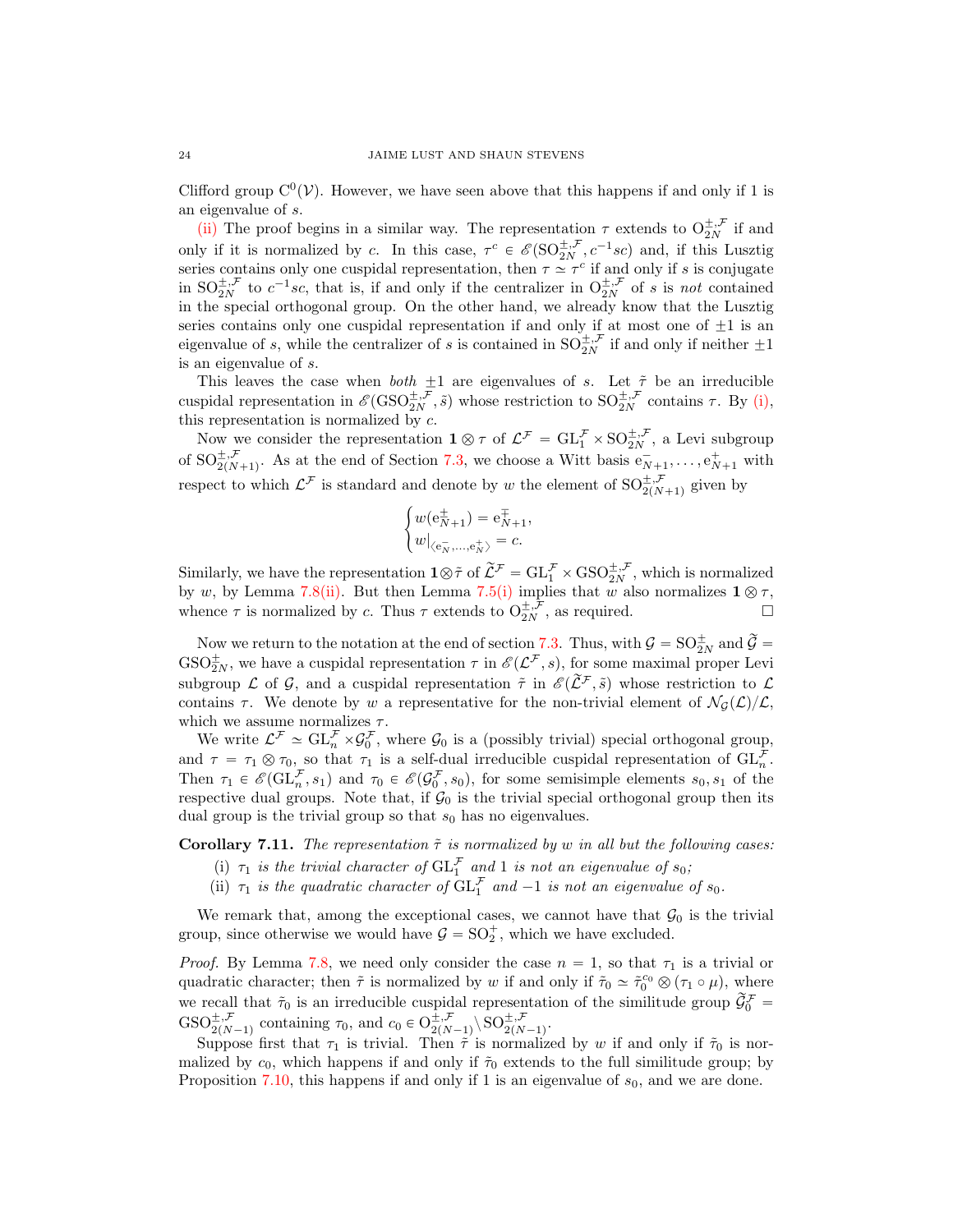Now suppose that  $\tau_1$  is the non-trivial quadratic character and put  $\chi_1 = \tau_1 \circ \mu$ . We also denote by  $c_1$  an element of  $GSO_{2(N-1)}^{\pm,\mathcal{F}}$  which is not in  $\mathscr{Z}(\text{GSO}_{2(N-1)}^{\pm,\mathcal{F}})$   $SO_{2(N-1)}^{\pm,\mathcal{F}}$ ; thus  $\tilde{\tau}_0$  is an extension of  $\tau_0$  if and only if  $\tau_0$  is normalized by  $c_1$ , if and only if  $\tilde{\tau}_0 \nsim \tilde{\tau}_0 \otimes \chi_1$ . On the other hand, we already know from Lemma [7.4](#page-19-3) that  $\tau_0$  extends to an irreducible representation of  $GSO_{2(N-1)}^{\pm,\mathcal{F}}$  if and only if at most one of  $\pm 1$  is an eigenvalue of  $s_0$ .

If both  $\pm 1$  are eigenvalues of  $s_0$ , then  $\tilde{\tau}_0 \simeq \tilde{\tau}_0 \otimes \chi_1$ , while  $\tilde{\tau}_0$  extends to  $\mathrm{GO}_{2(N-1)}^{\pm,\mathcal{F}}$ , by Proposition [7.10](#page-22-0)[\(i\).](#page-22-1) Thus  $\tilde{\tau}_0^{c_0} \otimes \chi_1 \simeq \tilde{\tau}_0 \otimes \chi_1 \simeq \tilde{\tau}_0$ .

If neither  $\pm 1$  is an eigenvalue of  $s_0$ , then  $\tilde{\tau}_0^{c_0} \otimes \chi_1$  is an extension of  $\tau_0^{c_0}$ , which is not equivalent to  $\tau_0$  by Proposition [7.10](#page-22-0)[\(ii\).](#page-22-2) Thus  $\tilde{\tau}_0^{c_0} \otimes \chi_1 \neq \tilde{\tau}_0$ .

Finally, if exactly one of  $\pm 1$  is an eigenvalue of  $s_0$ , then  $\tau_0^{c_0} \simeq \tau_0$ , by Proposi-tion [7.10](#page-22-0)[\(ii\).](#page-22-2) Then  $\tilde{\tau}_0^{\text{c}_0}$  contains  $\tau_0$  on restriction, so is equivalent either to  $\tilde{\tau}_0$  or to  $\tilde{\tau}_0 \otimes \chi_1$ , since it agrees with  $\tilde{\tau}_0$  on the index two subgroup  $\mathscr{Z}(\text{GSO}_{2(N-1)}^{\pm,\mathcal{F}})$  SO $_{2(N-1)}^{\pm,\mathcal{F}}$  of  $\text{GSO}_{2(N-1)}^{\pm,\mathcal{F}}$ . By Proposition [7.10](#page-22-0)[\(i\),](#page-22-1) the former happens if and only if 1 is an eigenvalue of  $s_0$ , in which case  $\tilde{\tau}_0^{c_0} \otimes \chi_1 \simeq \tilde{\tau}_0 \otimes \chi_1 \not\approx \tilde{\tau}_0$ . Thus the latter happens if and only if  $-1$  is an eigenvalue  $s_0$ , in which case  $\tilde{\tau}_0^{c_0} \otimes \chi_1 \simeq \tilde{\tau}_0$ .

<span id="page-24-0"></span>7.6. Summary. We summarize the results of all these calculations, including looking up parameters in Lusztig's tables in [\[35\]](#page-37-18), in the following table. We are given an irreducible cuspidal representation  $\tau$  in  $\mathscr{E}(\mathcal{L}^{\mathcal{F}}, s)$ , for some maximal proper Levi subgroup  $\mathcal L$  of  $\mathcal G$ , which is normalized by  $\mathcal{N}_{\mathcal{G}}(\mathcal{L})$ . If  $w \in \mathcal{N}_{\mathcal{G}}(\mathcal{L})\backslash\mathcal{L}$ , then the Hecke algebra  $\text{End}_{\mathcal{G}}(\text{Ind}_{\mathcal{L},\mathcal{P}}^{\mathcal{G}}\tau)$ is two-dimensional and is generated by an element T supported on  $\mathcal{P}w\mathcal{P}$  and satisfying a quadratic relation

$$
(T+1)(T-q^{f_{\tau}})=0.
$$

By Lemma [7.5,](#page-0-0) the parameter  $q^{f_{\tau}}$  is either 1 or else coincides with a similar parameter in the case of connected centre, and which of these occurs is determined by Lemma [7.8](#page-0-0) and the results of Sections [7.4](#page-21-2)[–7.5.](#page-22-3) Moreover, the parameter in the case of connected centre can be read from [\[35,](#page-37-18) Table II, page 33], as described at the end of Section [7.2](#page-14-1)

We write  $\mathcal{L}^{\mathcal{F}} \simeq \mathrm{GL}_{n}^{\mathcal{F}} \times \mathcal{G}_{0}^{\mathcal{F}}$ , where  $\mathcal{G}_{0}$  is a (possibly trivial) classical group of the same type as  $G$ , and  $\tau = \tau_1 \otimes \tau_0$ , so that  $\tau_1$  is a self-dual irreducible cuspidal representation of  $\mathrm{GL}_n^{\mathcal{F}}$ . Then  $\tau_1 \in \mathscr{E}(\mathrm{GL}_n^{\mathcal{F}}, s_1)$  and  $\tau_0 \in \mathscr{E}(\mathcal{G}_0^{\mathcal{F}}, s_0)$ , for some semisimple elements  $s_0, s_1$ of the respective dual groups.

We write

$$
P_{s_0}(X) = \prod_P P(X)^{a_P}(X-1)^{a_+}(X+1)^{a_-}
$$

for the characteristic polynomial of  $s_0$ , where the product is over all irreducible selfdual monic polynomials over  $\mathbf{F}_q$  of even degree, and the integers  $a_P, a_{\pm}$  are related to integers  $m_P, m_{\pm}$  as in the description in [\(7.2\).](#page-0-0) We also write Q for the characteristic polynomial of  $s_1 \in \mathrm{GL}_n^{*,\mathcal{F}}$ ; thus either  $Q(X) = (X \pm 1)$  or Q is an irreducible self-dual monic polynomial of even degree  $n = n_Q$ . In the table, the cases (i)–(iii) refer to the different possible classical groups, as in Section [7.3.](#page-17-0)

| degree $n$ | polynomial Q | case               |                         |
|------------|--------------|--------------------|-------------------------|
|            | $X-1$        | (i), (ii)<br>(iii) | $2m_{+}+1$<br>$2m+$     |
|            | $X+1$        | (i)<br>(ii), (iii) | $2m_-+1$<br>$2m_{-}$    |
| $n_Q$ even |              | (i), (ii), (iii)   | $(2m_Q+1)\frac{n_Q}{2}$ |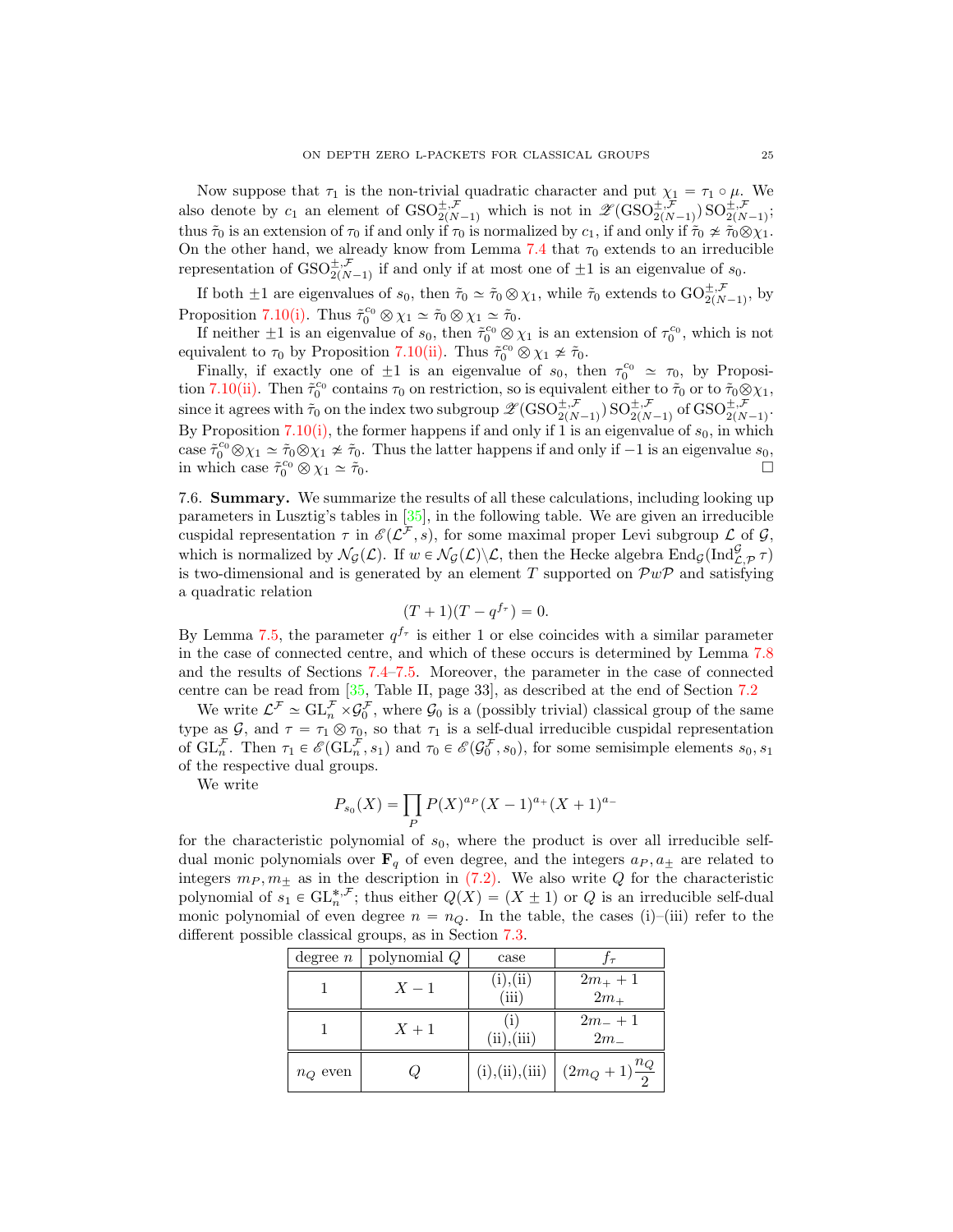<span id="page-25-1"></span>7.7. Unitary groups. Finally, we consider the case of unitary groups. We could have included this in the cases of Sections [7.2](#page-14-1)[–7.6](#page-24-0) above but it would have further complicated the notation. Instead, we indicate here the differences with the previous cases and summarize the final results.

Let  $q = q_o^2$  be an even power of an odd prime p, take  $\mathcal{G} = GL_n$  over the finite field  $\mathbf{F}_{q_o}$ , and let F be the twisted Frobenius map, so that  $\mathcal{G}^{\mathcal{F}}$  is a unitary group (which we can think of as a subgroup of  $\operatorname{GL}_n(\mathbf{F}_q)$ . Then  $\mathcal{G}^* = \operatorname{GL}_n$  act naturally on an n-dimensional vector space V with an  $\mathbf{F}_q/\mathbf{F}_{q_0}$ -hermitian form. For  $s \in \mathcal{G}^{*,\mathcal{F}}$  semisimple, we denote by  $P_s(X) \in \mathbf{F}_q[X]$  its characteristic polynomial as an automorphism of V.

From [\[33,](#page-37-21) §9], the equivalence classes of irreducible cuspidal representations of  $\mathcal{G}^{\mathcal{F}}$  are in bijection with the set of conjugacy classes of semisimple elements s in  $\mathcal{G}^{*,\mathcal{F}}$  whose characteristic polynomial is of the form

$$
P_s(X) = \prod_P P(X)^{a_P},
$$

where the product runs over all irreducible  $\mathbf{F}_q/\mathbf{F}_{q_0}$ -self-dual monic polynomials in  $\mathbf{F}_q[X]$ (see Section [7.1\)](#page-14-2), and  $a_P = \frac{1}{2}(m_P^2 + m_P)$ , for some integer  $m_P \ge 0$ .

Now suppose  $\mathcal L$  is a maximal proper  $\mathcal F$ -stable Levi subgroup of  $\mathcal G$ , which is the Levi component of an F-stable parabolic subgroup P. We write  $\mathcal{L}^{\mathcal{F}} \simeq GL_m(\mathbf{F}_q) \times \mathcal{G}_0^{\mathcal{F}}$ , with  $\mathcal{G}_0^{\mathcal{F}}$ again a unitary group. Let  $\tau$  be an irreducible cuspidal representation of  $\mathcal{L}^{\mathcal{F}}$  with the property that any representative w for the non-trivial element of  $\mathcal{N}_G(\mathcal{L})/\mathcal{L}$  normalizes  $\tau$ . Thus we may decompose  $\tau = \tau_1 \otimes \tau_0$ , with  $\tau_1$  a (conjugate)-self-dual irreducible cuspidal representation of  $GL_m(\mathbf{F}_q)$  and  $\tau_0$  an irreducible cuspidal representation of  $\mathcal{G}_0^{\mathcal{F}}$ .

In this situation, the induced representation  $\text{Ind}_{\mathcal{L},\mathcal{P}}^{\mathcal{G}} \tau$  decomposes again as  $\pi_1 \oplus \pi_2$ , with  $\dim(\pi_1) > \dim(\pi_2)$ , and  $\text{End}_{\mathcal{G}^{\mathcal{F}}}(\text{Ind}_{\mathcal{L},\mathcal{P}}^{\mathcal{G}} \tau)$  is a two-dimensional algebra with a quadratic generator  $T$  satisfying a relation of the form

$$
(T+1)(T-q^{f_{\tau}}) = 0, \qquad q^{f_{\tau}} = \frac{\dim(\pi_1)}{\dim(\pi_2)} > 1.
$$

As in the connected case above, the parameter may be computed via the Jordan decomposition of characters and Lusztig's tables, as follows. For  $s_0$  a semisimple element of  $\mathcal{G}_0^{*,\mathcal{F}}$  such that  $\tau_0 \in \mathcal{E}(\mathcal{G}_0^{\mathcal{F}}, s_0)$ , we write its characteristic polynomial

$$
P_{s_0}(X) = \prod_P P(X)^{a_P},
$$

for integers  $a_P = \frac{1}{2}(m_P^2 + m_P)$  as above. We also write Q for the irreducible characteristic polynomial of an element  $s_1 \in \mathrm{GL}_m^{*,\mathcal{F}}$  such that  $\tau_1 \in \mathscr{E}(\mathrm{GL}_m^{\mathcal{F}}, s_1)$ ; thus Q is an irreducible  $\mathbf{F}_q/\mathbf{F}_{q_o}$ -self-dual monic polynomial, of some odd degree  $n = n_Q$ . Then we get

$$
f_{\tau} = (2m_Q + 1)\frac{n_Q}{2}.
$$

## 8. Synthesis

<span id="page-25-0"></span>In this section, we put together the previous results to verify the inequality [\(1.4\)](#page-3-0), for  $\pi$ a depth zero irreducible cuspidal representation of the classical group G. Recall that  $N_{\hat{G}}$ is the dimension of the vector space on which the complex dual group  $\hat{G}$  acts naturally. In fact we prove that, in  $(1.4)$ , the sum over depth zero self-dual irreducible cuspidal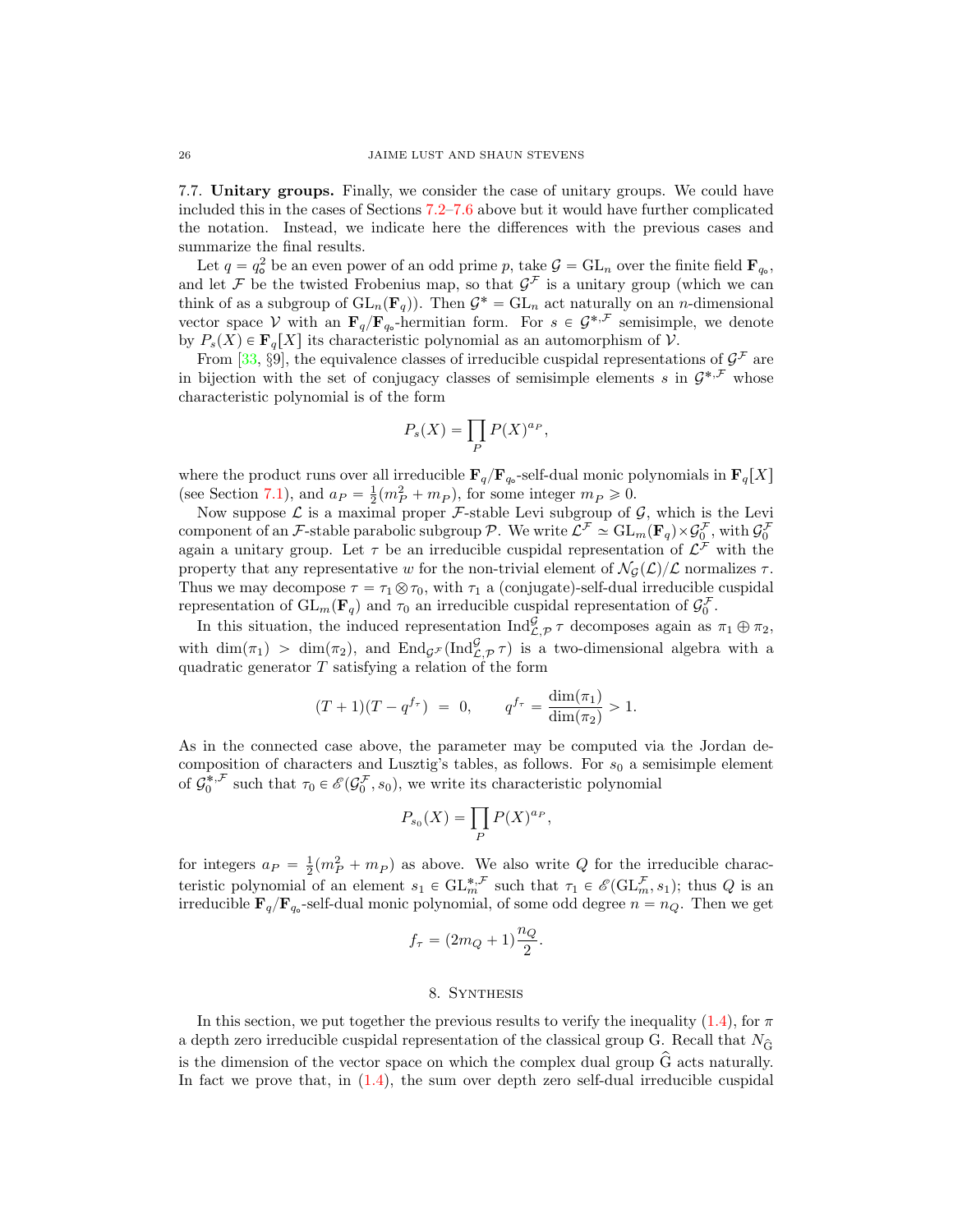<span id="page-26-0"></span>representations already gives us  $N_{\hat{\mathbf{G}}}$ , that is:

(8.1) 
$$
\sum_{\rho \in \mathcal{A}_{[0]}^{\sigma}(\mathbf{F})} \left[ (s_{\pi}(\rho))^{2} \right] n_{\rho} = N_{\hat{\mathbf{G}}},
$$

**Remark 8.2.** In many cases, the opposite inequality to  $(1.4)$  was already proved by Mœglin in  $\left[39\right]$  (so that  $(1.3)$  follows); alternatively, the techniques used here, together with the results in  $[37]$ , easily show that, for  $\rho$  a positive depth self-dual irreducible with the results in [37], easily show that, for  $\rho$  a positive depth self-dual irreducible cuspidal representation we have  $s_{\pi}(\rho) \in \{0, \pm \frac{1}{2}\}$ , so that these do not contribute to the sum. (See also  $[6]$ , where this is carried out in a more general situation.) The details are left as an exercise.

Thus we return to the notation of Sections [2–](#page-5-0)[6:](#page-12-0) we have  $\pi = c$ -Ind $_{J_\pi}^G \lambda_\pi$  an irreducible cuspidal depth zero representation of a classical group G, with  $J_{\pi}$  the normalizer of a standard maximal parahoric subgroup  $J^{\circ}_{N_1,N_2}$ , and  $\lambda_{\pi}|_{J^{\circ}_{N_1,N_2}}$  contains an irreducible representation  $\lambda_{\pi}^{\circ}$  inflated from an irreducible cuspidal representation  $\tau_{\pi} \simeq \tau_{\pi}^{(1)} \otimes \tau_{\pi}^{(2)}$  of the reductive quotient  $\mathcal{G}_{N_1,N_2}^{\mathsf{o}} \simeq \mathcal{G}_{N_1}^{(1)}$  $\frac{C^{(1)}}{N_1}\times\mathcal{G}_{N_2}^{(2)}$  $\chi_2^{(2)}$ . For  $i = 1, 2$ , there is a unique conjugacy class  $(s_i)$  in  $\mathcal{G}_{N_i}^{(i),*}$  $\zeta_{N_i}^{(i),*}$  such that  $\tau_{\pi}^{(i)}$  is in the Lusztig series  $\mathscr{E}(\mathcal{G}_{N_i}^{(i)})$  $\mathcal{N}_i^{(i)}, s_i$ , and we denote the characteristic polynomial of  $s_i$  by

$$
\prod_P P(X)^{a_P^{(i)}},
$$

where the product runs over irreducible  $k_F/k_o$ -self-dual monic polynomials in  $k_F[X]$ , and the powers  $a_P^{(i)}$  satisfy the conditions of [\(7.2\);](#page-0-0) in particular, there are integers  $m_P^{(i)} \geq 0$ such that:

- if  $k_F \neq k_o$  or  $P(X) \neq (X \pm 1)$  then  $a_P^{(i)} = \frac{1}{2} m_P^{(i)} (m_P^{(i)} + 1);$ P
- if  $k_F = k_o$  and  $P(X) = (X \pm 1)$  then we write  $m_+^{(i)} = m_{(X)}^{(i)}$  $\binom{i}{(X-1)}$  and  $m_{-}^{(i)} = m_{(X)}^{(i)}$  $\frac{y}{(X+1)}$ , to match the notation of Section [7,](#page-14-0) and these satisfy the conditions in [\(7.2\).](#page-0-0)

**Remark 8.3.** It may be that  $N_i = N_i^{\text{an}} = 0$ , for  $i = 1$  or 2; in this case the group  $\mathcal{G}_{N_i}^{(i)}$  $\mathop{N_i}\limits^{\left( i \right)}$  is trivial, but we must interpret it as the "right" trivial group. That is, if G is symplectic then the group is a trivial symplectic group; if G is special orthogonal it is a trivial special orthogonal group; if G is unramified unitary it is a trivial unitary group; and if G is ramified unitary then it is a trivial symplectic group if  $\varepsilon = (-1)^i$ , and a trivial special orthogonal group otherwise. In particular, if the group is trivial symplectic then the characteristic polynomial of  $s_i$  is  $X - 1$ ; in the other cases, the characteristic polynomial of  $s_i$  is the constant polynomial 1.

Now, for  $\rho$  a self-dual irreducible cuspidal depth zero representation of some  $GL_n(F)$ , we have a unique self-dual irreducible cuspidal representation  $\tau_\rho$  of  $GL_n(k_F)$  such that  $\rho$ contains the representation  $\lambda_\rho$  of  $GL_n(\mathfrak{o}_F)$  obtained from  $\tau_\rho$  by inflation. Then  $\tau_\rho$  is in the Lusztig series associated to some conjugacy class in  $GL_n(k_F)$  with irreducible self-dual characteristic polynomial  $Q = Q_\rho$  of degree n.

We suppose first that  $k_F \neq k_o$  or  $Q(X) \neq (X \pm 1)$ ; thus either  $n > 1$  or G is an unramified unitary group, and the parameters  $q^{f_i}$  of the Hecke algebra are always computed from the Hecke algebra in the finite group. Then the formulae in Sections [7.6–](#page-24-0) [7.7](#page-25-1) give

$$
f_i = f_{\tau_\rho \otimes \tau_\pi^{(i)}} = \big( 2 m_Q^{(i)} + 1 \big) \frac{n}{2}
$$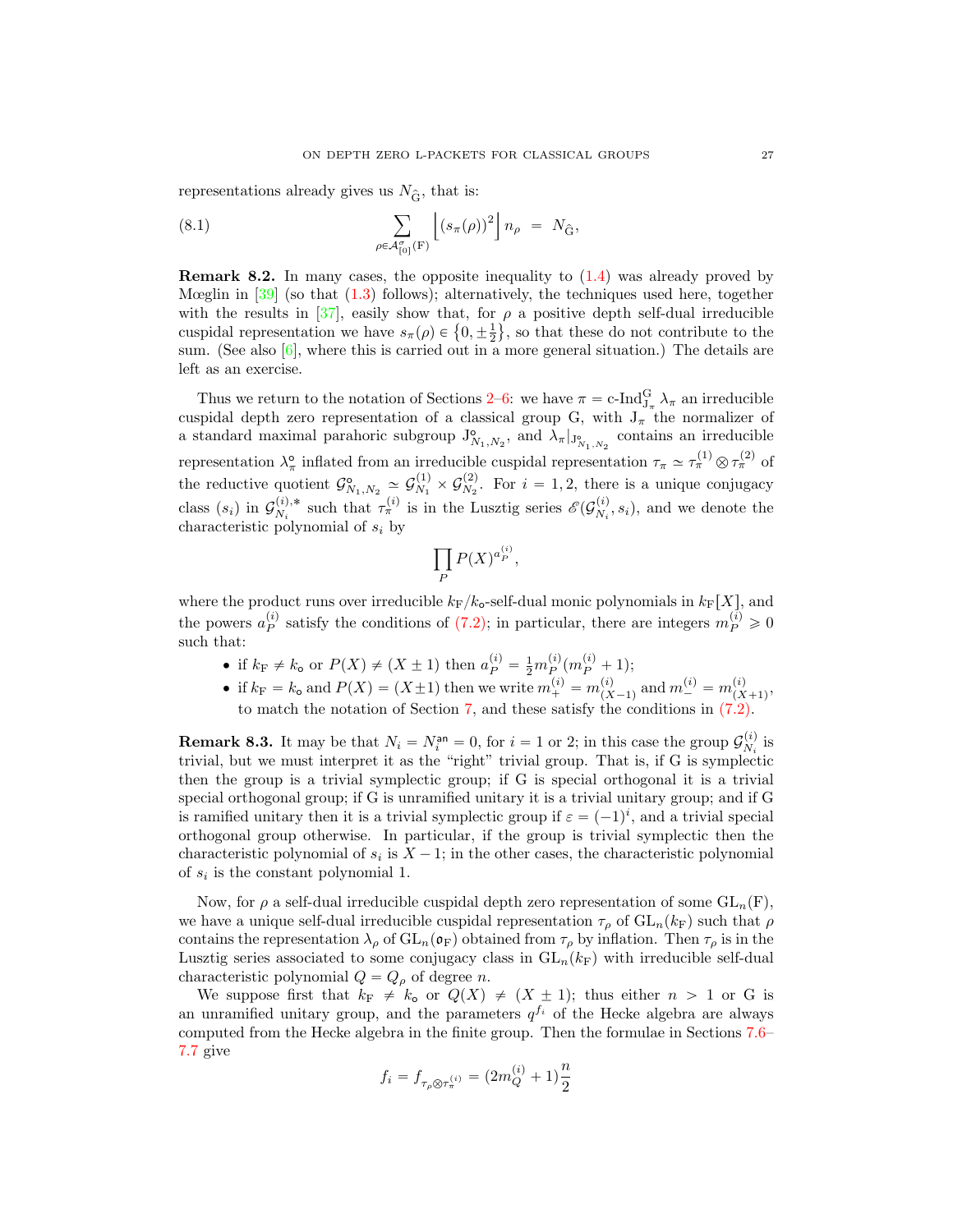and, from  $(5.1)$  we get reducibility points

$$
\left\{\pm s_{\pi}(\rho), \pm s_{\pi}(\rho')\right\} = \left\{\pm \frac{(m_Q^{(1)} + m_Q^{(2)} + 1)}{2}, \pm \frac{(m_Q^{(1)} - m_Q^{(2)})}{2}\right\}.
$$

Since one of these is an integer and the other a half-integer, we get

$$
\lfloor s_{\pi}(\rho)^2\rfloor + \lfloor s_{\pi}(\rho')^2\rfloor = \left(\frac{(m_Q^{(1)}+m_Q^{(2)}+1)}{2}\right)^2 + \left(\frac{(m_Q^{(1)}-m_Q^{(2)})}{2}\right)^2 - \frac{1}{4} = a_Q^{(1)} + a_Q^{(2)}.
$$

Thus we are already done in the case of unramified unitary groups: summing, we get

$$
\sum_{\rho \in \mathcal{A}_{[0]}^{\sigma}(F)} [s_{\pi}(\rho)^{2}] n_{\rho} = \sum_{P} (a_{P}^{(1)} + a_{P}^{(2)}) \deg(P) = (2N_{1} + N_{1}^{\text{an}}) + (2N_{2} + N_{2}^{\text{an}}) = 2N + N^{\text{an}},
$$

as required.

For the cases  $k_F = k_o$  and  $Q(X) = (X \pm 1)$ , we will split according to the type of group G, since the values for the parameters do not admit such a uniform description.

8.1. **Symplectic groups.** We suppose first that  $Q(X) = X - 1$ , so that  $\rho, \rho'$  are the trivial character and the unramified character of order 2, and write  $m_Q^{(i)} = m_+^{(i)}$ . Since both  $\mathcal{G}_N^{(i)}$  $N_i^{(i)}$  are symplectic groups, we get

$$
f_i = (2m_+^{(i)} + 1),
$$

with reducibility points

$$
\{\pm s_{\pi}(\rho), \pm s_{\pi}(\rho')\} = \left\{\pm (m_{+}^{(1)} + m_{+}^{(2)} + 1), \pm (m_{+}^{(1)} - m_{+}^{(2)})\right\}.
$$

Thus

$$
[s_{\pi}(\rho)^{2}] + [s_{\pi}(\rho')^{2}] = (m_{+}^{(1)} + m_{+}^{(2)} + 1)^{2} + (m_{+}^{(1)} - m_{+}^{(2)})^{2} = a_{+}^{(1)} + a_{+}^{(2)} - 1.
$$

Now suppose that  $Q(X) = X + 1$ , so that  $\rho, \rho'$  are (tamely) ramified characters of order 2, and write  $m_Q^{(i)} = m_{-}^{(i)}$ . Then we get

$$
f_i = 2m^{(i)}_-,
$$

with reducibility points

$$
\left\{\pm s_{\pi}(\rho), \pm s_{\pi}(\rho')\right\} = \left\{\pm (m_{-}^{(1)} \pm m_{-}^{(2)})\right\}.
$$

Thus

$$
[s_{\pi}(\rho)^{2}] + [s_{\pi}(\rho')^{2}] = (m_{-}^{(1)} + m_{-}^{(2)})^{2} + (m_{-}^{(1)} - m_{-}^{(2)})^{2} = a_{-}^{(1)} + a_{-}^{(2)}.
$$

Finally, summing we get

$$
\sum_{\rho \in \mathcal{A}_{[0]}^{\sigma}(F)} [s_{\pi}(\rho)^{2}] n_{\rho} = \sum_{P} (a_{P}^{(1)} + a_{P}^{(2)}) \deg(P) - 1 = (2N_{1} + 1) + (2N_{2} + 1) - 1 = 2N + 1.
$$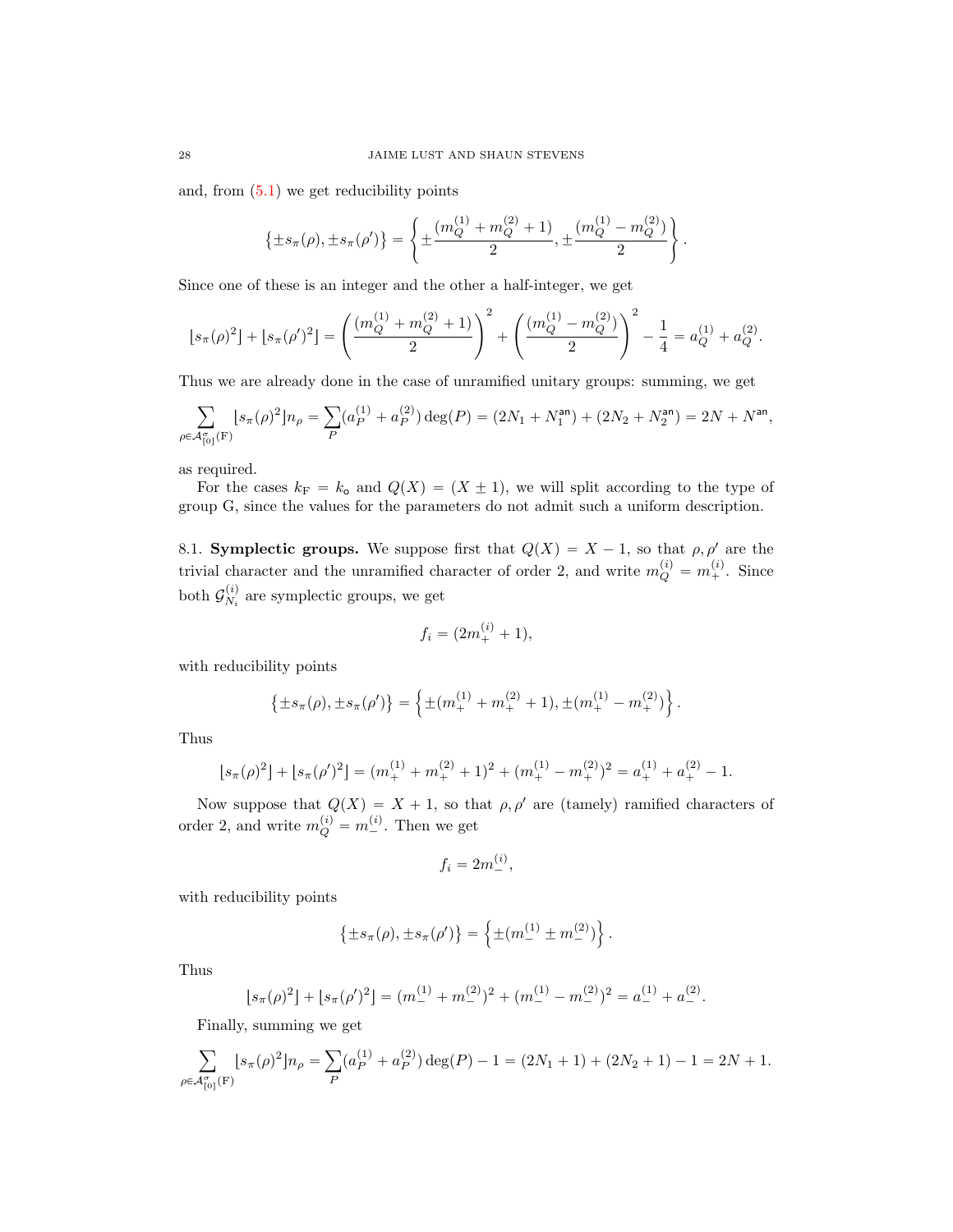8.2. Ramified unitary groups. In this case, the groups  $\mathcal{G}_{N}^{(i)}$  $N_i^{(i)}$  are one symplectic and one orthogonal; for ease of exposition, we will assume that  $\mathcal{G}_{N_1}^{(1)}$  $\chi_1^{(1)}$  is symplectic (otherwise exchange 1 and 2).

We begin again with the case  $Q(X) = X - 1$  and write  $m_+^{(i)}$  in place of  $m_Q^{(i)}$ . Thus we get #

$$
f_1 = 2m_+^{(1)} + 1
$$
,  $f_2 = \begin{cases} 2m_+^{(2)} + 1, & \text{if } N_2^{\text{an}} = 1, \\ 2m_+^{(2)}, & \text{otherwise.} \end{cases}$ 

Thus we get reducibility points

$$
\{\pm s_{\pi}(\rho), \pm s_{\pi}(\rho')\} = \begin{cases} \left\{\pm (m_{+}^{(1)} + m_{+}^{(2)} + 1), \pm (m_{+}^{(1)} - m_{+}^{(2)})\right\}, & \text{if } N_{2}^{\text{an}} = 1, \\ \left\{\pm \left(m_{+}^{(1)} + m_{+}^{(2)} + \frac{1}{2}\right), \pm \left(m_{+}^{(1)} - m_{+}^{(2)} + \frac{1}{2}\right)\right\}, & \text{otherwise.} \end{cases}
$$

Thus, if  $N_2^{\text{an}} = 1$ , we get

$$
[s_{\pi}(\rho)^{2}] + [s_{\pi}(\rho')^{2}] = (m_{+}^{(1)} + m_{+}^{(2)} + 1)^{2} + (m_{+}^{(1)} - m_{+}^{(2)})^{2} = a_{+}^{(1)} + a_{+}^{(2)};
$$

and otherwise, since both reducibility points are half-integers, we get

$$
\lfloor s_{\pi}(\rho)^2 \rfloor + \lfloor s_{\pi}(\rho')^2 \rfloor = \left( m_+^{(1)} + m_+^{(2)} + \frac{1}{2} \right)^2 + \left( m_+^{(1)} - m_+^{(2)} + \frac{1}{2} \right)^2 - \frac{1}{2} = a_+^{(1)} + a_+^{(2)} - 1.
$$

The case  $Q(X) = X + 1$  is similar, the main difference being that  $f_1 = 2m_{-}^{(1)}$ . Then we get reducibility points \$ **1980** 

$$
\{\pm s_{\pi}(\rho), \pm s_{\pi}(\rho')\} = \begin{cases} \left\{\pm (m_{-}^{(1)} + m_{-}^{(2)} + \frac{1}{2}), \pm (m_{-}^{(1)} - m_{-}^{(2)} - \frac{1}{2})\right\}, & \text{if } N_{2}^{\text{an}} = 1, \\ \left\{\pm \left(m_{-}^{(1)} \pm m_{-}^{(2)}\right)\right\}, & \text{otherwise.} \end{cases}
$$

Now in both cases we get

$$
[s_{\pi}(\rho)^{2}] + [s_{\pi}(\rho')^{2}] = a_{-}^{(1)} + a_{-}^{(2)}.
$$

Noting that we have

$$
\sum_{P} a_P^{(1)} \deg(P) = 2N_1 + 1, \quad \sum_{P} a_P^{(2)} \deg(P) = \begin{cases} 2N_2, & \text{if } N_2^{\text{an}} = 1, \\ 2N_2 + N_2^{\text{an}}, & \text{otherwise,} \end{cases}
$$

we once again see that, summing over all depth zero self-dual irreducible cuspidal representations of all  $GL_n(F)$ , equation [8.1](#page-26-0) is satisfied.

8.3. Special orthogonal groups. The case of special orthogonal groups is exactly analogous and we do not give the details. One can check the equality in [\(8.1\)](#page-26-0) by working through the cases according to the parities of  $N_1^{\text{an}}, N_2^{\text{an}}$ . For example, if both are odd, then with  $Q(X) = X \pm 1$  we get

$$
[s_{\pi}(\rho)^{2}] + [s_{\pi}(\rho')^{2}] = a_{\pm}^{(1)} + a_{\pm}^{(2)} + 1.
$$

The additions of the extra 1 here exactly compensate for the fact that the dual groups of  ${\cal G}_N^{(i)}$  $N_i^{(i)}$  have dimension  $2N_i = 2N_i + N_i^{\text{an}} - 1$ .

8.4. Summary. In all cases, we have now checked that the equality [\(8.1\)](#page-26-0) holds. We have also seen that  $s_{\pi}(\rho) \in \frac{1}{2}\mathbf{Z}$  in all cases.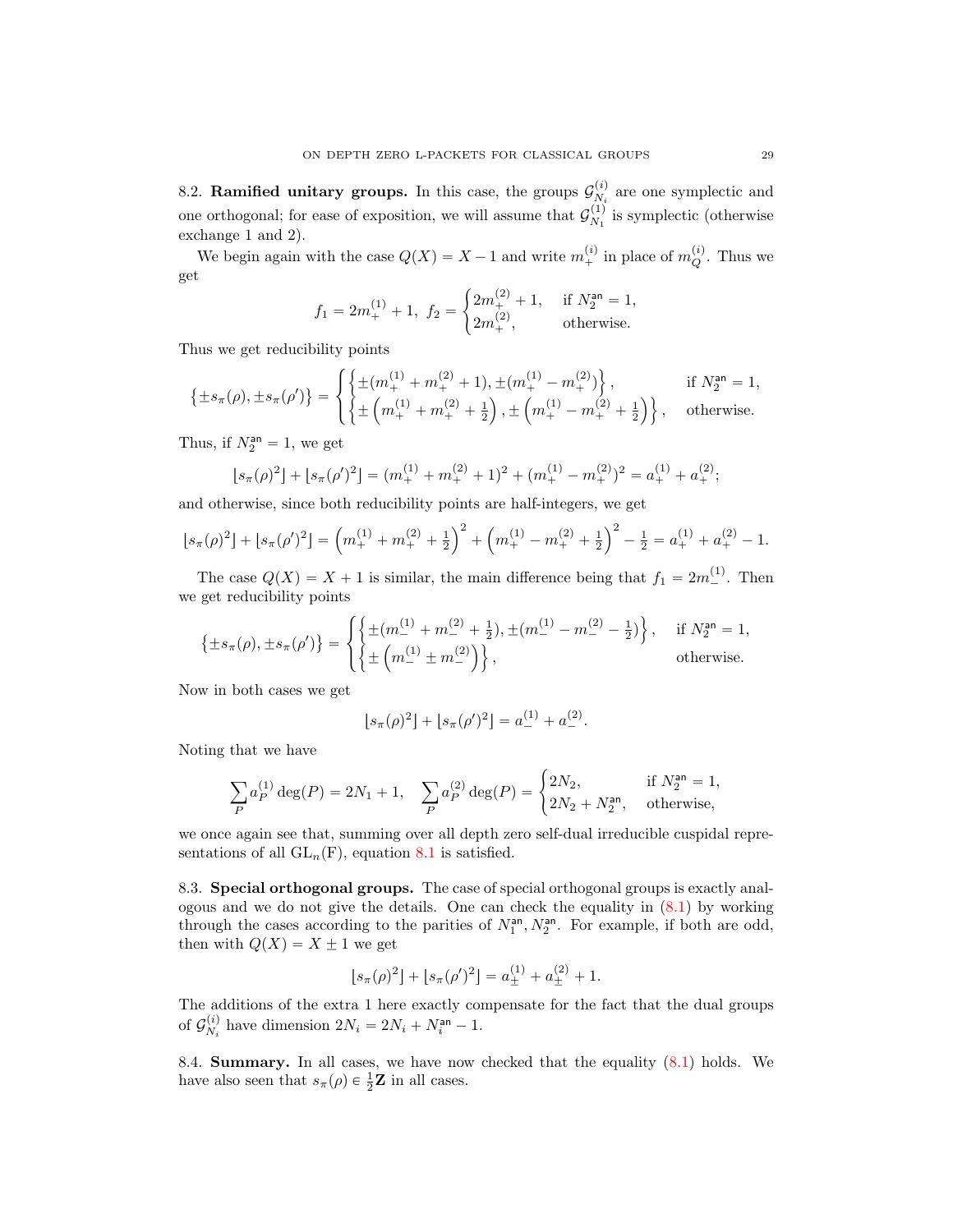#### <span id="page-29-0"></span>30 JAIME LUST AND SHAUN STEVENS

#### 9. L-packets and Examples

In this final section, we examine the implications of the results here for the computation of L-packets and give some examples. Firstly, we recall some facts about the (expected) sizes of discrete series L-packets containing an irreducible cuspidal representation, and the (expected) number of cuspidal representations in them.

Let  $\varphi : \mathcal{W}_{F} \times SL_2(\mathbb{C}) \to \widehat{G} \rtimes \mathcal{W}_{F}$  be a Langlands parameter for G whose L-packet  $\Pi_{\varphi}$ contains an irreducible cuspidal representation  $\pi$  of G. Then, as recalled in the introduction, we should have

$$
\varphi = \bigoplus_{(\rho,m)\in \mathrm{Jord}(\pi)} \varphi_{\rho} \otimes \mathrm{st}_m,
$$

where  $\varphi_{\rho}$  is the (irreducible) representation of the Weil group  $\mathcal{W}_{\mathrm{F}}$  corresponding to  $\rho$  via the Langlands correspondence for general linear groups, and  $\operatorname{st}_m$  is the m-dimensional irreducible representation of  $SL_2(\mathbb{C})$ . Putting  $\ell(\pi) = \# \text{Jord}(\pi)$ , the number of representations one expects in the packet  $\Pi_{\varphi}$  is  $2^{\ell(\pi)-1}$ , since this is the number of characters of the component group of  $Cent_{\hat{G}}(Im(\varphi))$  trivial on the centre of  $\hat{G}$ . We also set

$$
E(\pi) = \{ \rho \in \mathcal{A}^{\sigma}(F) : s_{\pi}(\rho) \in \mathbf{N} \}
$$

and  $e(\pi) = \#E(\pi)$ ; this is the number of  $\rho \in \mathcal{A}^{\sigma}(F)$  such that  $(\rho, m) \in \text{Jord}(\pi)$  for some odd integer m. Finally, put<br>  $e_0(\pi) = \begin{cases} 1 \\ 0 \end{cases}$ 

$$
e_0(\pi) = \begin{cases} 1 & \text{if there is } \rho \in \mathcal{A}^\sigma(\mathcal{F}) \text{ such that } s_\pi(\rho) \in 1 + 2\mathbf{N}, \\ 0 & \text{otherwise.} \end{cases}
$$

Then the number of irreducible cuspidal representations one expects in the L-packet  $\Pi_{\varphi}$ is  $2^{e(\pi)-e_0(\pi)}$ , since this is the number of characters of the component group of  $\text{Cent}_{\hat{G}}(\text{Im}(\varphi))$ which are trivial on the centre of  $\hat{G}$  and *alternating*, in the sense of, for example, [\[41,](#page-38-13) Section 8].

Remark 9.1. The reference to the work of Mœglin in [\[41,](#page-38-13) Section 8] is in fact only for unitary groups, though it also holds when  $G$  is a quasi-split unitary, orthogonal, symplectic or GSpin group (see  $[40]$ ) and it seems reasonable to expect it to hold in more generality. Although our results here on the representations with given inertial reducibility set do not require it, for the purposes of discussion, from now on we make the following assumption:

(A) The description of the number of irreducible cuspidal representation in an Lpacket above is valid for the group G.

However, extra care must be taken when G is an even-dimensional special orthogonal  $group - see Example 9.6.$  $group - see Example 9.6.$ 

Now we describe how our results allow us to find all irreducible cuspidal representations with the same inertial reducibility set, hence all irreducible cuspidal representations in a union of one, two or four L-packets (assuming (A)). We suppose we are in the general situation of the previous section, with  $\pi$  an irreducible cuspidal depth zero representation of G. Recall that

$$
\text{IRed}(\pi) = \left\{ \left( [\rho], m \right) : \rho \in \mathcal{A}^{\sigma}(\mathcal{F}), \ m \in \mathbb{N} \text{ with } 2s_{\pi}(\rho) = m + 1 \right\},\
$$

where  $\lceil \rho \rceil$  denotes the inertial equivalence class of  $\rho$ .

Our representation  $\pi$  is induced from a representation containing the inflation of an irreducible cuspidal representation  $\tau_{\pi} \simeq \tau_{\pi}^{(1)} \otimes \tau_{\pi}^{(2)}$  of the reductive quotient  $\mathcal{G}_{N_1}^{(1)}$  $S_{N_1}^{(1)} \times G_{N_2}^{(2)}$  $\frac{1}{N_2}$  of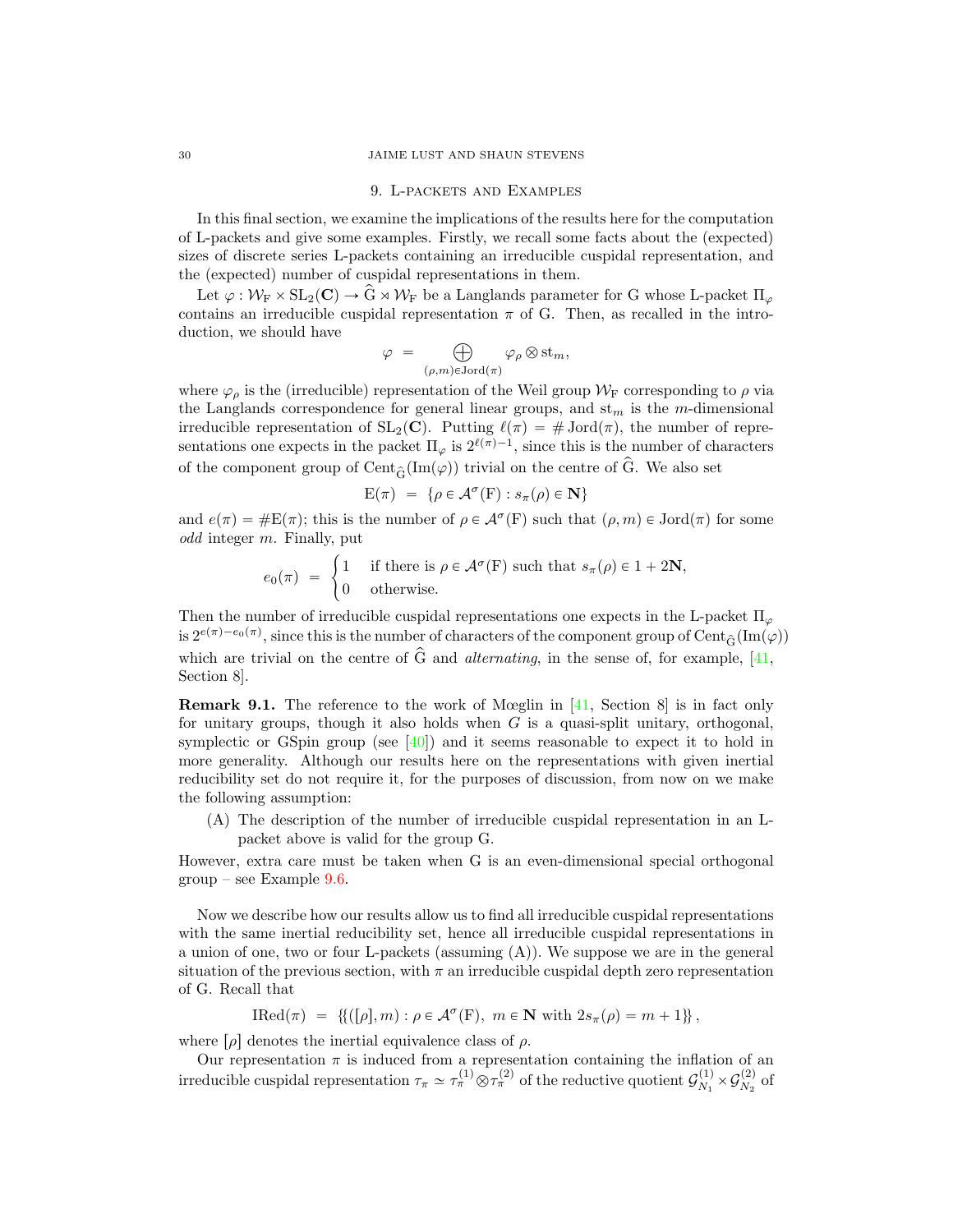a maximal parahoric subgroup. For  $i = 1, 2$  and P an irreducible  $k_F/k_o$ -self-dual monic polynomial in  $k_F[X]$ , we denote by  $m_P^{(i)}$  the associated non-negative integer as in [\(7.2\).](#page-0-0)

The formulae obtained above show that, for each irreducible  $k_F/k_o$ -self-dual monic polynomial P in  $k_F[X]$ , the pair of integers  $\{m_P^{(1)}, m_P^{(2)}\}$  can be recovered from the reducibility points  $\{s_{\pi}(\rho), s_{\pi}(\rho')\}$ , for  $\rho = \rho_P$  a representation in  $\mathcal{A}_{[0]}^{\sigma}(\mathbf{F})$  with associated characteristic polynomial  $P$ , and  $\rho'$  its self-dual unramified twist. Indeed, one gets the following, where we write  $|\cdot|_{\infty}$  for the usual (archimedean) absolute value on **R**:

• if  $P(X) \neq X \pm 1$  or  $k_F \neq k_o$  then

$$
\left\{ m_P^{(1)}, m_P^{(2)} \right\} \; = \; \left\{ \left[ \left| s_\pi(\rho) \pm s_\pi(\rho') \right|_\infty \right] \right\};
$$

if  $P(X) = X \pm 1$  and  $k_F = k_o$ , so that  $\rho$  is a character of  $GL_1(F)$  of order at most 2, then "Z**A** 

$$
\left\{m_P^{(1)}, m_P^{(2)}\right\} \ = \ \left\{ \left\lfloor \frac{\left|s_\pi(\rho) \pm s_\pi(\rho')\right|_\infty}{2} \right\rfloor \right\}.
$$

Thus one obtains the same inertial reducibility set as for  $\pi$  only for irreducible cuspidal representations  $\pi'$  with  $\{m_P^{(1)}(\pi), m_P^{(2)}(\pi)\} = \{m_P^{(1)}(\pi'), m_P^{(2)}(\pi')\}$ , for every irreducible  $k_F/k_o$ -self-dual monic polynomial P in  $k_F[X]$ . Hence, in order to obtain other representations with the same inertial reducibility set, it is enough to exchange (some of) the integers  $m_P^{(1)}(\pi), m_P^{(2)}(\pi)$ . Note, however, that it is not always possible to do this, for parity reasons. We set  $\mathbf{r}$ 

$$
Q(\pi) = \left\{\text{irreducible self-dual monic } P \in k_{\mathcal{F}}[X] : m_P^{(1)}(\pi) \neq m_P^{(2)}(\pi) \right\}
$$

and put  $q(\pi) := \#Q(\pi)$ .

<span id="page-30-0"></span>**Remark 9.2.** If  $P \in k_{\text{F}}[X]$  is an irreducible  $k_{\text{F}}/k_{\text{o}}$ -self-dual monic polynomial, with  $P(X) \neq$  $X \pm 1$  or  $k_F \neq k_o$ , and  $\rho_P$ ,  $\rho'_P$  are the corresponding self-dual irreducible cuspidal representations of some  $GL_n(F)$ , then one of  $s_{\pi}(\rho_P), s_{\pi}(\rho_P')$  is integral and the other non-integral. In particular, we see that (exactly) one of  $\rho_P$ ,  $\rho'_P$  is in  $E(\pi)$  if and only if  $P \in Q(\pi)$ .

A similar analysis can be done for  $P(X) = X \pm 1$  and  $k_F = k_o$ , but it depends on the type of group. We summarize the results in the separate cases below.

We will parametrize the irreducible cuspidals  $\pi'$  with  $\text{Red}(\pi') = \text{Red}(\pi)$  by maps  $\varepsilon$ :  $Q(\pi) \rightarrow \{1, 2\}$ , noting that not all such maps are permissible, and that each map may give rise to more than one representation. We split again according to the type of group.

9.1. Symplectic groups. We begin with the case that  $G = Sp_{2N}(F)$  is a symplectic group, in which case there are no restrictions on the maps  $\varepsilon : \mathbb{Q}(\pi) \to \{1, 2\}$ . We put

$$
\delta(\pi) = \# \left\{ i : m_{X+1}^{(i)}(\pi) \neq 0 \right\}.
$$

Now suppose we have  $\varepsilon : \mathbb{Q}(\pi) \to \{1, 2\}$  and, for irreducible self-dual monic  $P \notin \mathbb{Q}(\pi)$ , we set  $\varepsilon(P) = 1$ . Then we can find, for  $i = 1, 2$ , a semisimple element  $s_{\varepsilon}^{(i)}$  in a suitable odd special orthogonal group  $\mathrm{SO}_{2N'_i+1}(k_{\rm F})$  with characteristic polynomial

$$
\prod_P P(X)^{a_P^{(i)}(\varepsilon)},
$$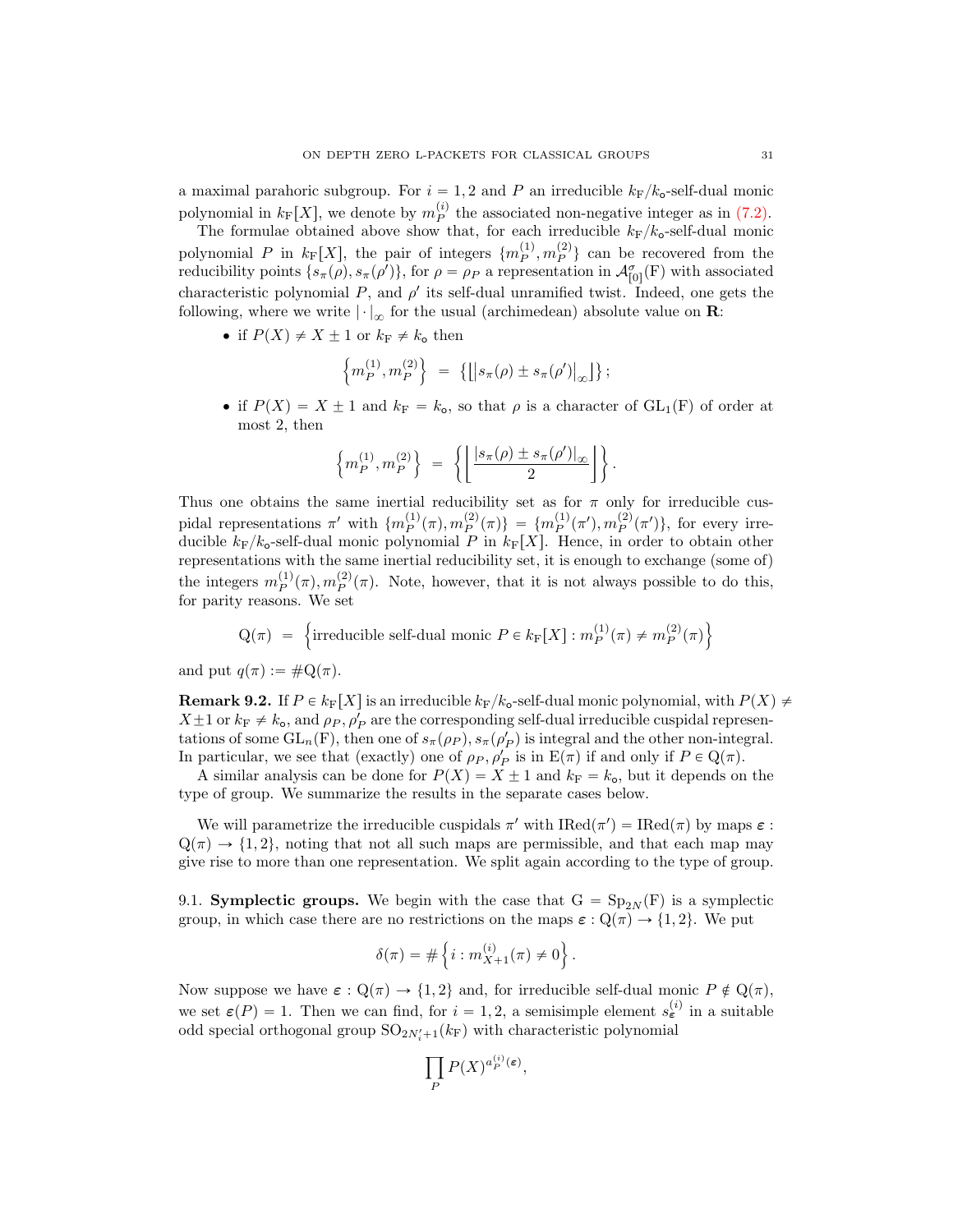where the product is taken over all irreducible self-dual monic polynomials in  $k_F[X]$  and the integers  $a_P^{(i)}(\varepsilon)$  are related to integers  $m_P^{(i)}(\varepsilon)$  as in [\(7.2\),](#page-0-0) with

$$
m_P^{(i)}(\varepsilon) = m_P^{(i \cdot \varepsilon(P))},
$$

where the index is understood modulo 3. Correspondingly, we have irreducible cuspidal representations  $\tau_{\epsilon} = \tau_{\epsilon}^{(1)} \otimes \tau_{\epsilon}^{(2)}$  of  $\mathcal{G}_{N_1', N_2'} = \text{Sp}_{2N_1'}(k_F) \times \text{Sp}_{2N_2'}(k_F)$ ; note that, for each  $\epsilon$ , the number of such representations is  $2^{\delta(\pi)}$ . Inflating each  $\tau_{\epsilon}$  to the maximal parahoric subgroup  $J_{N'_1,N'_2}$  and inducing to G, we get an irreducible cuspidal representation. Thus we get  $2^{q(\pi)+\delta(\pi)}$  irreducible cuspidal representations of G.

The analysis of Remark [9.2,](#page-30-0) along with that for the cases  $P(X) = X + 1$ , shows that

$$
e(\pi) = \begin{cases} q(\pi) + \delta(\pi) + 1 & \text{if } \delta(\pi) \le 1; \\ q(\pi) + \delta(\pi) & \text{if } \delta(\pi) = 2. \end{cases}
$$

On the other hand, we always have  $e_0(\pi) = 1$ , since either  $s_{\pi}(1)$  or  $s_{\pi}(\omega_0)$  is an odd integer, where 1 is the trivial character of  $GL_1(F)$  and  $\omega_0$  is the unramified character of order two. Hence we have constructed the irreducible cuspidal representations in a union of two L-packets if  $\delta(\pi) = 2$ , or in a single L-packet otherwise.

Thus, in some cases we are able to identify all the representations in a single L-packet, but in others we cannot distinguish between the representations in two L-packets without further work. We give some examples to illustrate these phenomena. In the following, we write  $\omega_1, \omega_2 = \omega_0 \omega_1$  for the (tamely) ramified characters of  $GL_1(F)$  of order two.

<span id="page-31-0"></span>Example 9.3. We begin with an example where we are able to recover all the cuspidal representations in a single L-packet. We take  $G = Sp_6(F)$  and begin with the parahoric subgroup  $J_{2,1}$ , which has reductive quotient  $\mathcal{G}_{2,1} \simeq Sp_4(k_F) \times SL_2(k_F)$ .

We take the representation  $\theta_{10}$  of  $Sp_4(k_F)$ , that is the unique cuspidal representation in the Lusztig series  $\mathcal{E}(Sp_4(k_F), 1)$  (so that the associated characteristic polynomial is  $(X -$ 1<sup>5</sup>). We also take an irreducible cuspidal representation  $\tau$  of  $SL_2(k_F)$  in a Lusztig series with associated characteristic polynomial  $(X - 1)(X + 1)^2$ . Thus  $\tau$  is a representation of dimension  $\frac{q-1}{2}$ , of which there are two. We denote by  $\lambda_{\pi}$  the representation of  $J_{2,1}$ inflated from  $\theta_{10} \otimes \tau$  and put  $\pi = c$ -Ind ${}_{J_{2,1}}^G \lambda_{\pi}$ , an irreducible cuspidal representation of G.

G.<br>Following the recipe in Section [8,](#page-25-0) we find that  $s_\rho(\pi) \in \left\{0, \pm \frac{1}{2}\right\}$  unless  $\rho$  is a character of  $GL_1(F)$ . On the other hand, we get

$$
m_{X-1}^{(1)} = 1
$$
,  $m_{X-1}^{(2)} = 0$ ,  $m_{X+1}^{(1)} = 0$ ,  $m_{X+1}^{(2)} = 1$ ,

and hence

 $\{s_{\pi}(1), s_{\pi}(\omega_0)\} = \{2, 1\}, \qquad \{s_{\pi}(\omega_1), s_{\pi}(\omega_2)\} = \{1\};$ 

thus IRed $(\pi)$  is the multiset  $\{([1], 2), ([1], 1), ([\omega_1], 1), ([\omega_1], 1)\}.$  In this case we know more since the Langlands parameter  $\varphi_{\pi}$  corresponding to  $\pi$  has image in  $SO_7(\mathbf{C})$  so, in particular, has determinant 1; thus it must be

$$
\varphi_{\pi} = \mathbf{1} \otimes (\mathop{\mathrm{st}}\nolimits_3 \oplus \mathop{\mathrm{st}}\nolimits_1) \oplus \omega_0 \oplus \omega_1 \oplus \omega_2,
$$

since exchanging 1 and  $\omega_0$  would give a representation with determinant  $\omega_0$ .

In the notation above, we have  $E(\pi) = \{1, \omega_0, \omega_1, \omega_2\}$  so that  $e(\pi) = 4$ . Thus the Lpacket containing  $\pi$  consists of 16 irreducible representations, 8 of which are cuspidal. On the other hand, we have  $Q(\pi) = \{X + 1, X - 1\}$  so that  $q(\pi) = 2$ , and  $\delta(\pi) = 1$ , so that we can construct exactly the cuspidal representations in the L-packet, as follows: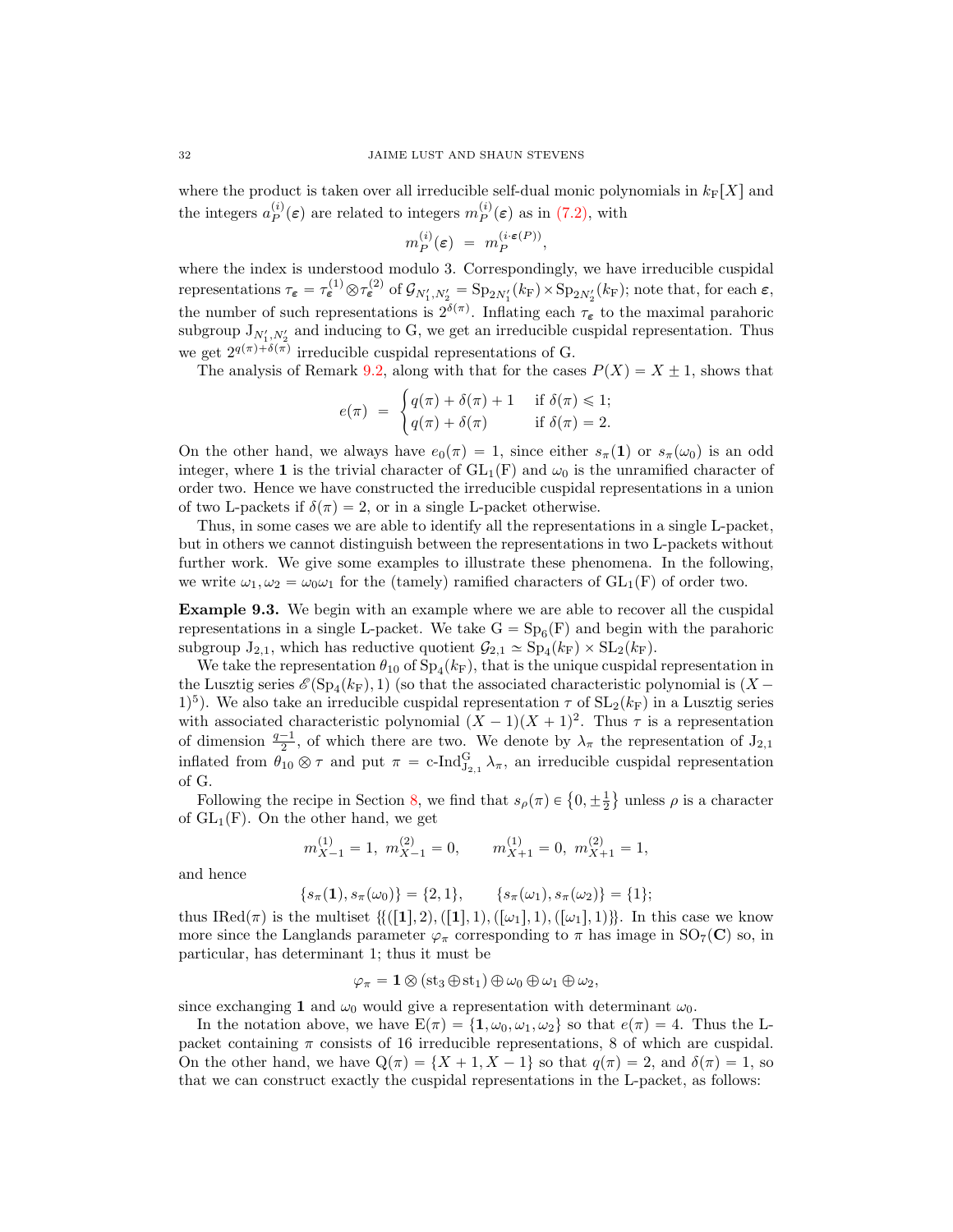(i) There is one rational conjugacy class (s) in  $SO<sub>3</sub>(k<sub>F</sub>)$  such that its characteristic polynomial is  $(X-1)(X+1)^2$  and the corresponding Lusztig series  $\mathscr{E}(\mathrm{SL}_2(k_F), s)$ contains two irreducible cuspidal representations  $\tau$ ,  $\tau'$ .

Now we can inflate the representations  $\theta_{10} \otimes \tau$  and  $\theta_{10} \otimes \tau'$  of  $Sp_4(k_F) \times SL_2(k_F)$ to either  $J_{2,1}$  or  $J_{1,2}$  and then induce to G. This gives us four inequivalent irreducible cuspidal representations of G (one of which is  $\pi$ ).

(ii) There is one rational conjugacy class  $(s_1)$  in  $SO_7(k_F)$  such that its characteristic polynomial is  $(X - 1)^5 (X + 1)^2$  and the corresponding Lusztig series  $\mathcal{E}(Sp_6(k_F), s_1)$  contains two irreducible cuspidal representation  $\tau_1, \tau'_1$ .

We inflate these representations to either  $J_{3,0}$  or  $J_{0,3}$  and induce to G, giving us another four inequivalent irreducible cuspidal representations of G, also inequivalent to those in (i).

<span id="page-32-1"></span>Example 9.4. Now we look at the simplest example where the information we have so far is only sufficient to recover the cuspidal representations in a union of two L-packets. We take  $G = Sp_4(F)$  and begin with the parahoric subgroup  $J_{1,1}$ , which has reductive quotient  $\mathcal{G}_{1,1} \simeq SL_2(k_F) \times SL_2(k_F)$ .

We take irreducible cuspidal representations  $\tau_1, \tau_2$  of  $SL_2(k_F)$  each in a Lusztig series with associated characteristic polynomial  $(X - 1)(X + 1)^2$ , as in the previous example. We denote by  $\lambda_{\pi}$  the representation of  $J_{1,1}$  inflated from  $\tau_1 \otimes \tau_2$  and put  $\pi = c$ -Ind ${}_{J_{1,1}}^G \lambda_{\pi}$ , an irreducible cuspidal representation of G. Following the recipe, this time we obtain

<span id="page-32-0"></span>
$$
IRed(\pi) = \{ \{ ([1], 1), ([\omega_1], 2) \} \}
$$

and, using the fact that the corresponding Langlands parameter  $\varphi_{\pi}$  has determinant 1, we have

(9.5) 
$$
\varphi_{\pi} = \mathbf{1} \oplus \omega \otimes (\mathrm{st}_3 \oplus \mathrm{st}_1),
$$

where  $\omega$  is either  $\omega_1$  or  $\omega_2$ . However, without further work, we cannot distinguish which ramified quadratic character occurs here. This reflects the fact that  $m_{X+1}^{(1)} = m_{X+1}^{(2)} = 1$ so that  $\delta(\pi) = 2$ .

Thus, at this stage, we can only identify the 4 cuspidal representations occurring in the union of the two L-packets corresponding to  $\omega = \omega_1, \omega_2$  in [\(9.5\)](#page-32-0): they are given by independently choosing the  $\tau_i$  to be one of the two irreducible cuspidal representations of  $SL_2(k_F)$  of dimension  $\frac{q-1}{2}$ .

Distinguishing these two L-packets (and identifying the two discrete series representation in each of them) requires further analysis: for this particular example, this is carried out in  $[5]$ .

In general, distinguishing the representations when we have two L-packets as in Example [9.4](#page-32-1) will probably require, as a first step, the classification of quadratic-unipotent irreducible cuspidal representations of finite classical groups, and the compatibility of this classification with Deligne–Lusztig induction, which is done by Waldspurger in [\[54\]](#page-38-12).

9.2. Unramified unitary groups. Suppose now that G is an unramified unitary group of dimension  $2N + N^{an}$ . On the one hand this case is simpler, and we will see that the set of representations with given inertial reducibility (multi)set is a single L-packet. On the other hand, we cannot arbitrarily exchange the integers  $m_P^{(1)}$ ,  $m_P^{(2)}$  as above, due to parity constraints – swapping would sometimes lead to representations of the isometry group of a non-isometric hermitian space.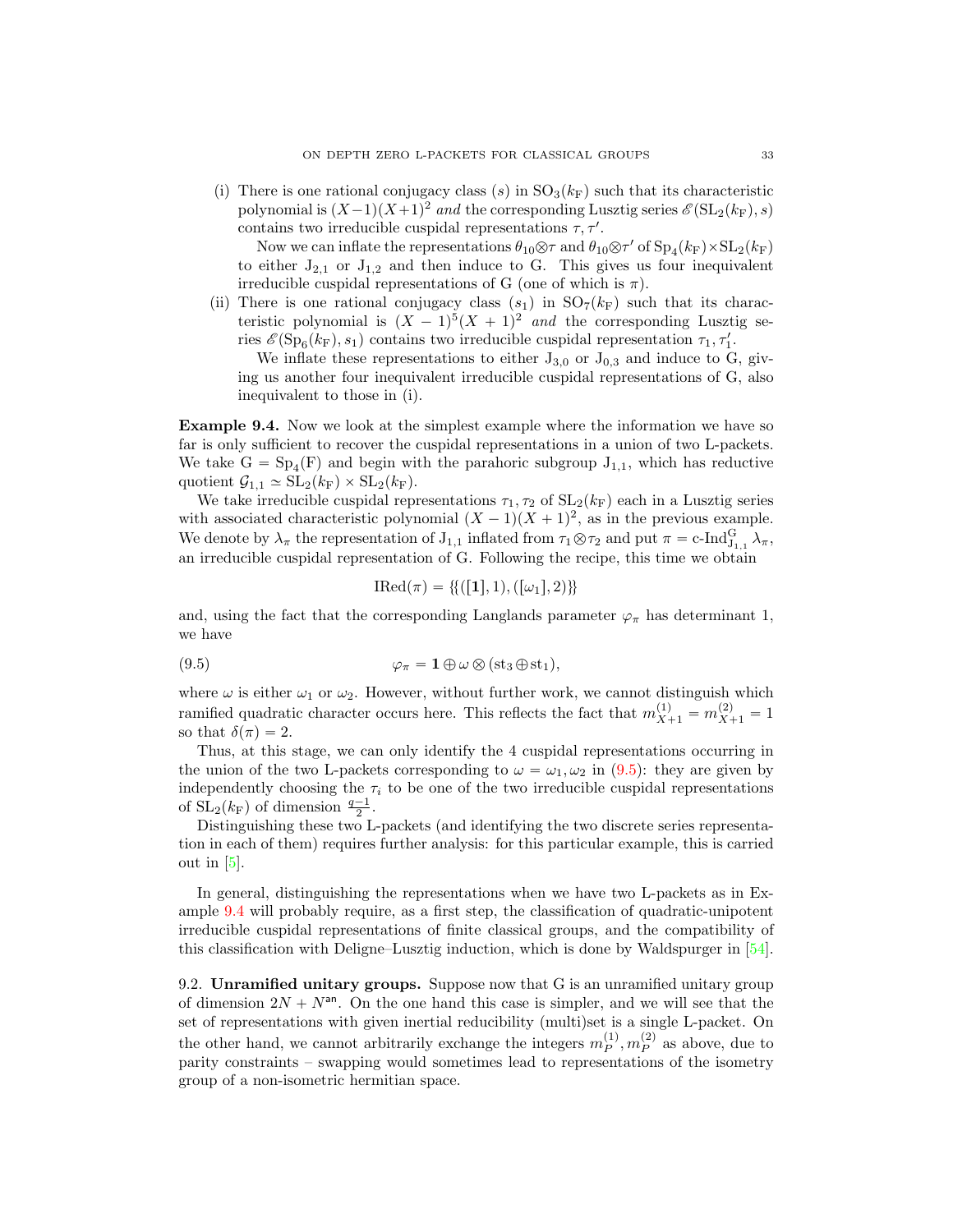Recall that  $\pi$  is induced from the inflation of an irreducible cuspidal representation  $\tau_{\pi}^{(1)} \otimes \tau_{\pi}^{(2)}$  of  $\mathcal{G}_{N_1}^{(1)}$  $\frac{\mathcal{G}(1)}{N_1}\times\mathcal{G}_{N_2}^{(2)}$  $S_{N_2}^{(2)}$ , where  $\mathcal{G}_{N_i}^{(i)}$  $\overline{N}_{N_i}^{\left(i\right)} = \mathbf{U}(\overline{\mathbf{V}}_{(i)})$ , with  $\overline{\mathbf{V}}_{(i)}$  a hermitian space of dimension  $2N_i + N_i^{\text{an}}$ . Moreover, if  $\mathcal{G}_{N'_1}^{(1)} \times \mathcal{G}_{N'_2}^{(2)}$  is the reductive quotient of another maximal parahoric subgroup of G then, for  $i = 1, 2$ , the corresponding space  $\overline{V}'_{(i)}$  must have dimension of the same parity as that of  $V_{(i)}$ .

Recall also that we have a semisimple element  $s_i$  of the dual group of  $\mathcal{G}_{N_i}^{(i)}$  $\chi_i^{(i)}$ , such that  $\tau_{\pi}^{(i)}$  is the (unique) irreducible cuspidal representation in the corresponding Lusztig series, and that  $s_i$  has characteristic polynomial

$$
\prod_P P(X)^{a_P^{(i)}},
$$

where the product runs over all irreducible  $k_F/k_o$ -self-dual monic polynomials in  $k_F[X]$ , and  $a_P^{(i)} = \frac{1}{2} m_P^{(i)}(m_P^{(i)} + 1)$ . Since the degree of each such polynomial P is odd, we have

$$
\deg\left(P(X)^{a_P^{(i)}}\right) \text{ is } \begin{cases} \text{odd} & \text{if } m_P^{(i)} \equiv 1, 2 \pmod{4}, \\ \text{even} & \text{if } m_P^{(i)} \equiv 0, 3 \pmod{4}. \end{cases}
$$

Thus, if one  $m_P^{(i)}$  is 1,2 (mod 4) and the other is 0,3 (mod 4), then  $m_P^{(1)}$  cannot be exchanged with  $m_P^{(2)}$  independently of other changes. This is exactly reflected in the (expected) size of the L-packet as follows.

We put

$$
Q_0(\pi) = \left\{ P \in Q(\pi) \middle| \left\lceil \frac{m_P^{(1)}/2}{P} \right\rceil \neq \left\lceil \frac{m_P^{(2)}/2}{P} \right\rceil \pmod{2} \right\}.
$$

We saw in Remark [9.2](#page-30-0) that, in this case, we have  $q(\pi) = e(\pi)$ . Moreover, the formula for the reducibility points shows that  $P \in Q_0(\pi)$  if and only if one of  $s_{\pi}(\rho_P), s_{\pi}(\rho_P')$  is an odd integer; thus  $Q_0(\pi)$  is empty if and only if  $e_0(\pi) = 0$ .

Now suppose we are given a map  $\varepsilon$  :  $Q(\pi) \to \{1, 2\}$  such that  $\#\{P \in Q_0(\pi) : \varepsilon(P) = 2\}$ is even; for irreducible  $k_F/k_o$ -self-dual monic  $P \notin Q(\pi)$ , we set  $\varepsilon(P) = 1$ . Then we can find, for  $i = 1, 2$ , a semisimple element  $s_{\epsilon}^{(i)}$  in a suitable unitary group  $U(2N'_{i} + N_{i}^{an}, k_{F})$ with characteristic polynomial

$$
\prod_P P(X)^{a_P^{(i)}(\varepsilon)},
$$

where  $a_P^{(i)}(\varepsilon) = \frac{1}{2} m_P^{(i)}(\varepsilon) (m_P^{(i)}(\varepsilon) + 1)$  and

$$
m_P^{(i)}(\varepsilon) = m_P^{(i \cdot \varepsilon(P))},
$$

with the index understood modulo 3. Correspondingly, we have a unique irreducible cuspidal representation  $\tau_{\epsilon} = \tau_{\epsilon}^{(1)} \otimes \tau_{\epsilon}^{(2)}$  of  $\mathcal{G}_{N_1',N_2'}$  and, by inflation and compact induction, a unique irreducible cuspidal representation of G.

In this way, we construct  $2^{q(\pi)-e_0(\pi)}$  inequivalent irreducible cuspidal representations of G with the same inertial reducibility set as  $\pi$ , which is exactly the number of cuspidal representations in the L-packet of  $\pi$ .

9.3. Special orthogonal and ramified unitary groups. A similar analysis can be made in the cases of special orthogonal and unitary groups G. The constraints for the maps  $\varepsilon$  are like those in the unramified case, since the anisotropic dimensions of the groups  $\mathcal{G}_{N_{s}}^{(i)}$  $N_i^{(1)}$  are determined by the group G, as is the sum of the dimensions of the spaces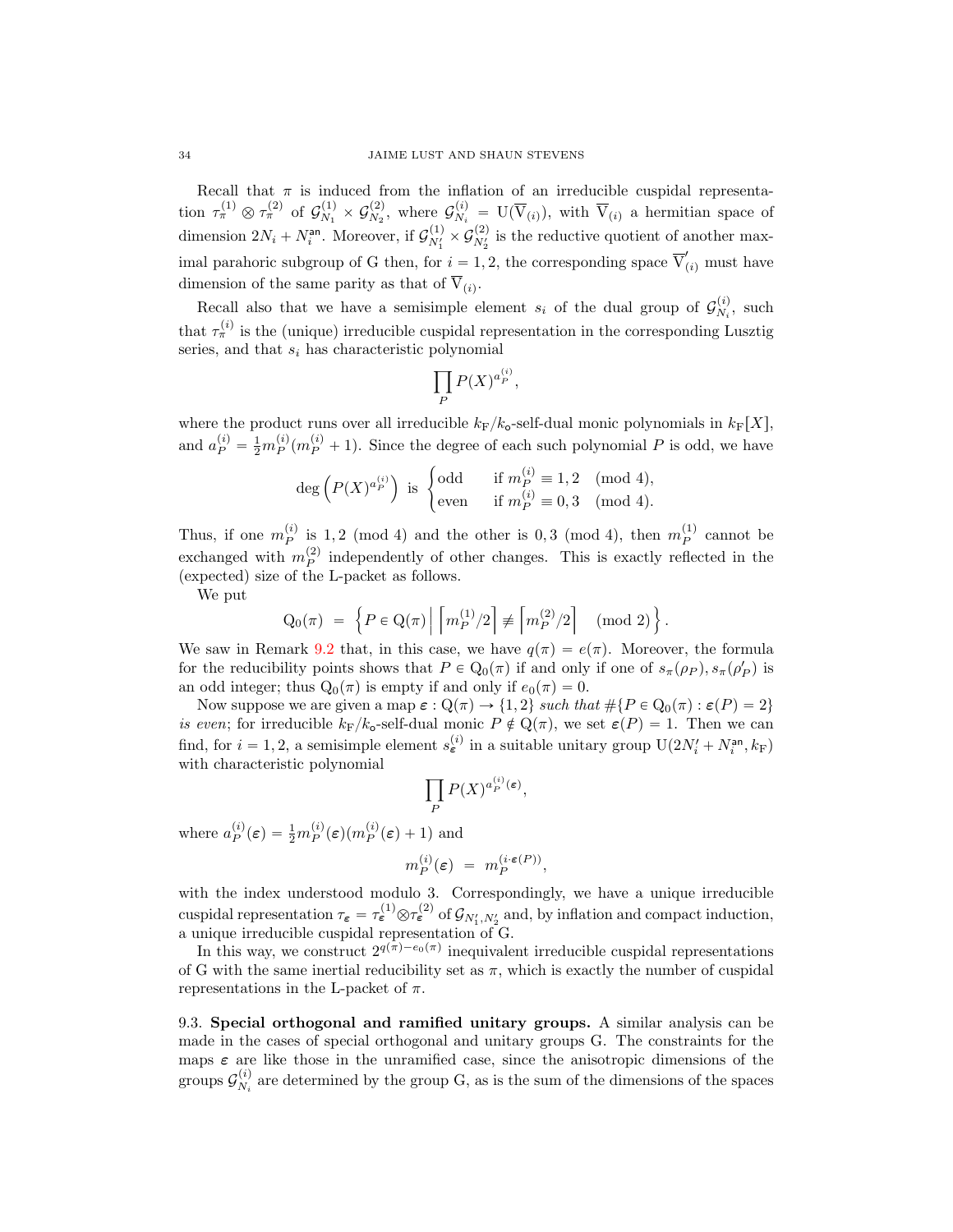on which  $\mathcal{G}_{N_i}^{(i)}$  $N_i^{(1)}$  act. Since the details are rather similar to the cases above, we only sketch them.

We are given an irreducible cuspidal representation  $\pi$  of G. For P a self-dual monic polynomial in  $k_F[X]$ , as in previous cases, we get integers  $m_P^{(i)}$ , for  $i = 1, 2$ . We modify slightly the definition of  $Q(\pi)$ , replacing it with

$$
\begin{cases} Q(\pi)\backslash\{X-1\} & \text{if G is even-dimensional ramified unitary;} \\ Q(\pi)\backslash\{X+1\} & \text{if G is odd-dimensional ramified unitary;} \\ Q(\pi)\backslash\{X-1,X+1\} & \text{if G is odd-dimensional orthogonal.} \end{cases}
$$

We also put

$$
Q'(\pi) = \begin{cases} Q(\pi) & \text{if G is even-dimensional orthogonal;} \\ Q(\pi) \setminus \{X - 1, X + 1\} & \text{otherwise.} \end{cases}
$$

For P a self-dual monic polynomial in  $k_F[X]$ , we set

$$
f_P = \begin{cases} 1 & \text{if } \deg(P) = 1, \\ 2 & \text{otherwise,} \end{cases}
$$

and then define

$$
Q_0(\pi) = \left\{ P \in Q'(\pi) \middle| \left[ m_P^{(1)}/f_P \right] \not\equiv \left[ m_P^{(2)}/f_P \right] \pmod{2} \right\}.
$$

Then we again constrain our map  $\varepsilon$  :  $Q(\pi) \to \{1, 2\}$  such that  $\#\{P \in Q_0(\pi) : \varepsilon(P) = 2\}$  is even. For each such  $\varepsilon$  we can construct a finite set of irreducible cuspidal representations of G. The total number of cuspidal representations obtained in this way is one, two or four times the expected number of cuspidal representations in the packet, or half this number; the latter can occur only in the case of even orthogonal groups.

We illustrate this, in particular the last case, with examples, using the same notation for the quadratic characters of  $GL_1(F)$  as in Examples [9.3](#page-31-0) and [9.4.](#page-32-1)

<span id="page-34-0"></span>**Example 9.6.** Let  $G = SO(V)$  be the (split) special orthogonal group of an 8-dimensional orthogonal space V with Witt index 4. Denote by  $J_{4,0}, J_{0,4}$  the maximal compact subgroups whose reductive quotients are  $\mathrm{SO}_8^+(k_F)$ . Denote by  $\tau$  the unipotent irreducible cuspidal representation of  $SO_8^+(k_F)$ , which we may inflate to either  $J_{4,0}$  or  $J_{0,4}$ , and thus obtain irreducible cuspidal representations  $\pi = c$ -Ind $_{J_{4,0}}^G \tau$  and  $\pi' = c$ -Ind $_{J_{0,4}}^G \tau$ . We have

$$
IRed(\pi) = IRed(\pi') = \{ \{ ([1], 2), ([1], 2) \} \}
$$

and the corresponding Galois parameter has the form

$$
\varphi_{\pi} = \varphi_{\pi'} = \mathbf{1} \otimes (\mathrm{st}_3 \oplus \mathrm{st}_1) \oplus \omega_0 \otimes (\mathrm{st}_3 \oplus \mathrm{st}_1).
$$

According to the discussion at the beginning of the section, the packet should contain four cuspidal representations, but  $\pi, \pi'$  are the only two cuspidal representations with this inertial reducibility set. This disparity comes from the difference between the group G and the full orthogonal group  $G^+ = O(V)$ . By Proposition [7.10](#page-22-0)[\(ii\),](#page-22-2) the representation  $\tau$ extends to a representation of  $O^+_8(k_F)$ , in two ways, and inducing the inflation of these two representations from  $J_{4,0}^+$  and  $J_{0,4}^+$  to  $G^+$ , we obtain four inequivalent irreducible cuspidal representations, two restricting to  $\pi$  and the other two to  $\pi'$ .

This example illustrates that, for even orthogonal groups, the expected number of cuspidal representations in a packet should be interpreted for the full orthogonal group, rather than for the special orthogonal group.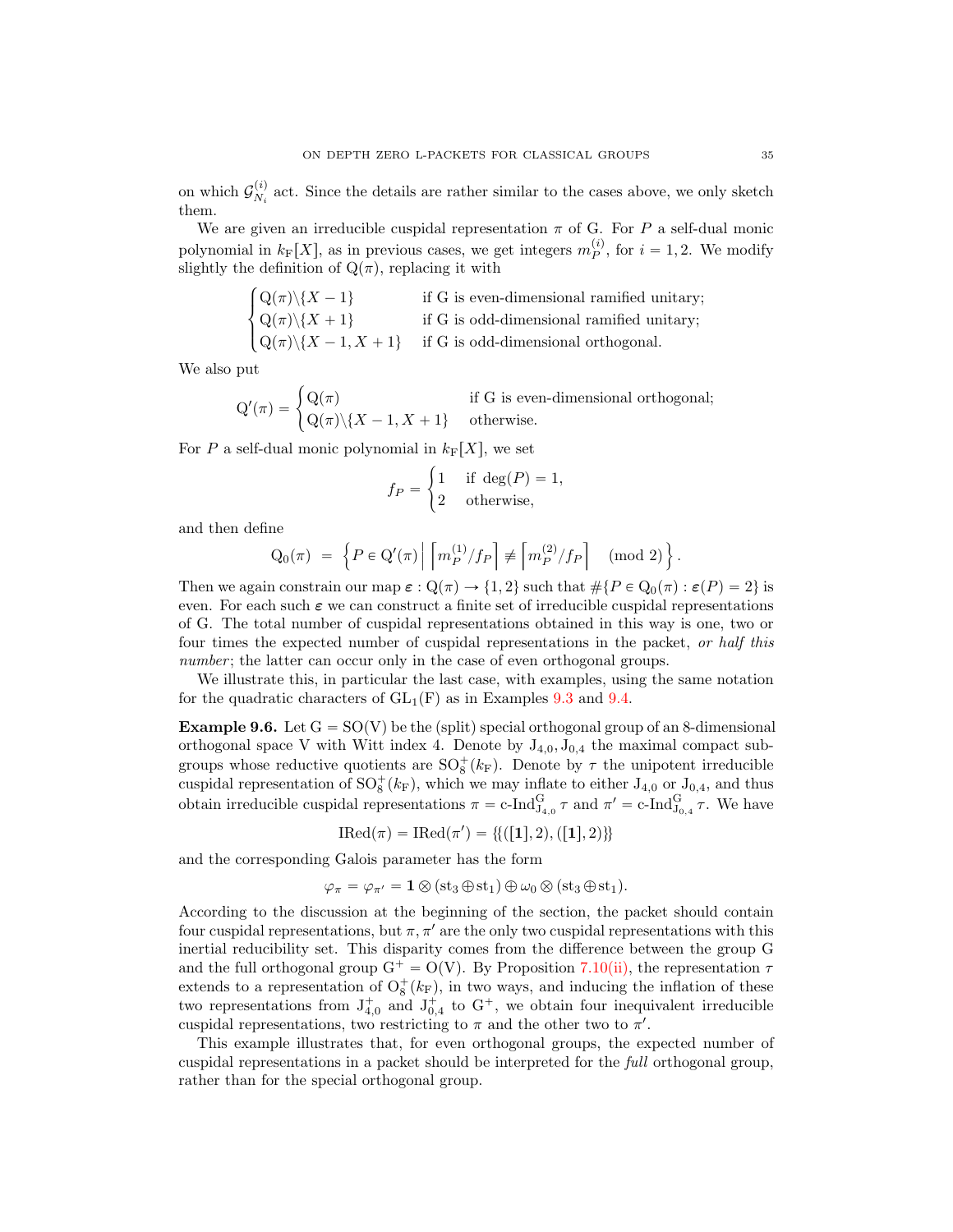Example 9.7. Let  $G = SO(V)$  be the special orthogonal group of a 5-dimensional orthogonal space V with Witt index 2, and denote by  $J_{2,0}$  the maximal compact subgroup whose reductive quotient  $\mathcal{G}_{2,0}$  has connected component  $\mathcal{G}_{2,0}^{\circ} \simeq SO_{4}^{+}(k_{F}) \times SO_{1}(k_{F})$ .

In the dual of the finite group  $SO_4^+(k_F)$  there is an element s with characteristic polynomial  $(X - 1)^2(X + 1)^2$  such that the Lusztig series  $\mathscr{E}(\mathrm{SO}_4^+(k_F), s)$  contains a cuspidal representation  $\tau$  (in fact, two such representations). The inflation of  $\tau$  has two extensions to  $\mathcal{G}_{2,0}$  and we denote by  $\lambda_{\pi}$  the inflation to  $J_{2,0}$  of one such extension. Then  $\pi = \text{c-Ind}_{J_{2,0}}^G \lambda_{\pi}$  is an irreducible cuspidal representation of G, for which

$$
IRed(\pi) = \{ (1, 2), (1, 1), ([\omega_1], 2), ([\omega_1], 1) \},
$$

and the corresponding Galois parameter  $\varphi_{\pi}$  has the form

$$
\varphi_{\pi} = \omega \otimes st_2 \oplus \omega' \omega_1 \otimes st_2,
$$

for some unramified characters  $\omega, \omega'$  of order at most 2. For each choice of  $\omega, \omega'$ , the corresponding packet should contain a unique cuspidal representation, while we have constructed four such representations. Thus we have the irreducible cuspidal representations in a union of four L-packets.

<span id="page-35-0"></span>**Example 9.8.** Let  $G = SO(V)$  be the special orthogonal group of a 20-dimensional orthogonal space V with Witt index 8 and anisotropic part of dimension 4. Denote by  $J_{4,4}$  the maximal compact subgroup whose reductive quotient  $\mathcal{G}_{4,4}$  has connected component  $\mathcal{G}_{4,4}^{\circ} \simeq SO_{10}^{-}(k_{\text{F}}) \times SO_{10}^{-}(k_{\text{F}})$ .

In the dual of the finite group  $\mathrm{SO}_{10}^-(k_F)$  there are elements  $s_1, s_2$  with characteristic polynomials  $(X - 1)^8 (X + 1)^2$  and  $(X - 1)^2 (X + 1)^8$  respectively, and such that the corresponding Lusztig series  $\mathscr{E}(\mathrm{SO}^-_{10}(k_F), s_i)$  contains a cuspidal representation  $\tau_i$  (in fact, two such representations). The representation  $\tau_1 \otimes \tau_2$  has two extensions to  $\mathcal{G}_{4,4}$ and we denote by  $\lambda_{\pi}$  the inflation to  $J_{4,4}$  of one such extension. Then  $\pi = c$ -Ind ${}_{J_{4,4}}^G$   $\lambda_{\pi}$ is an irreducible cuspidal representation of G, for which

$$
\text{IRed}(\pi) = \{\{([1],3),([1],1),([\omega_1],3),([\omega_1],1)\}\}.
$$

The corresponding Galois parameter  $\varphi_{\pi}$  has the form

 $\varphi_{\pi} = \omega \otimes (\mathop{\rm st}\nolimits_5 \oplus \mathop{\rm st}\nolimits_3 \oplus \mathop{\rm st}\nolimits_1) \oplus \omega \omega_0 \oplus \omega' \omega_1 \otimes (\mathop{\rm st}\nolimits_5 \oplus \mathop{\rm st}\nolimits_3 \oplus \mathop{\rm st}\nolimits_1) \oplus \omega' \omega_2,$ 

for some unramified characters  $\omega, \omega'$  of order at most 2. For each choice of  $\omega, \omega'$ , the corresponding packet should contain 8 irreducible cuspidal representations.

From the two choices for each of  $\tau_1, \tau_2$  above, and the two choices of extension to  $\mathcal{G}_{4,4}$ , we get 8 representations. However, we also get 8 more by exchanging the roles of  $\tau_1, \tau_2$ , and these also have the same inertial reducibility (multi)set. However, each of these irreducible cuspidal representations has two extensions to the full orthogonal group  $G^+$ . Thus we in fact have the irreducible cuspidal representations in the union of four Lpackets for the full orthogonal group  $G^+$ .

In this case, there are also 16 other representations of the split special orthogonal group  $H = SO(V')$ , where V' is a 20-dimensional orthogonal space with Witt index 10, with the same inertial reducibility set, obtained as follows. We denote by  $J_{8,2}$  a maximal compact subgroup of H whose reductive quotient has connected component  $\mathrm{SO}^+_{16}(k_{\mathrm{F}})$   $\times$  $SO_4^+(k_F)$ . In the duals of the isotropic finite groups  $SO_{16}^+(k_F)$  and  $SO_4^+(k_F)$  there are elements  $s_1, s_2$  respectively, with characteristic polynomials  $(X - 1)^8 (X + 1)^8$  and  $(X 1^2(X + 1)^2$  respectively, such that the corresponding Lusztig series contain cuspidal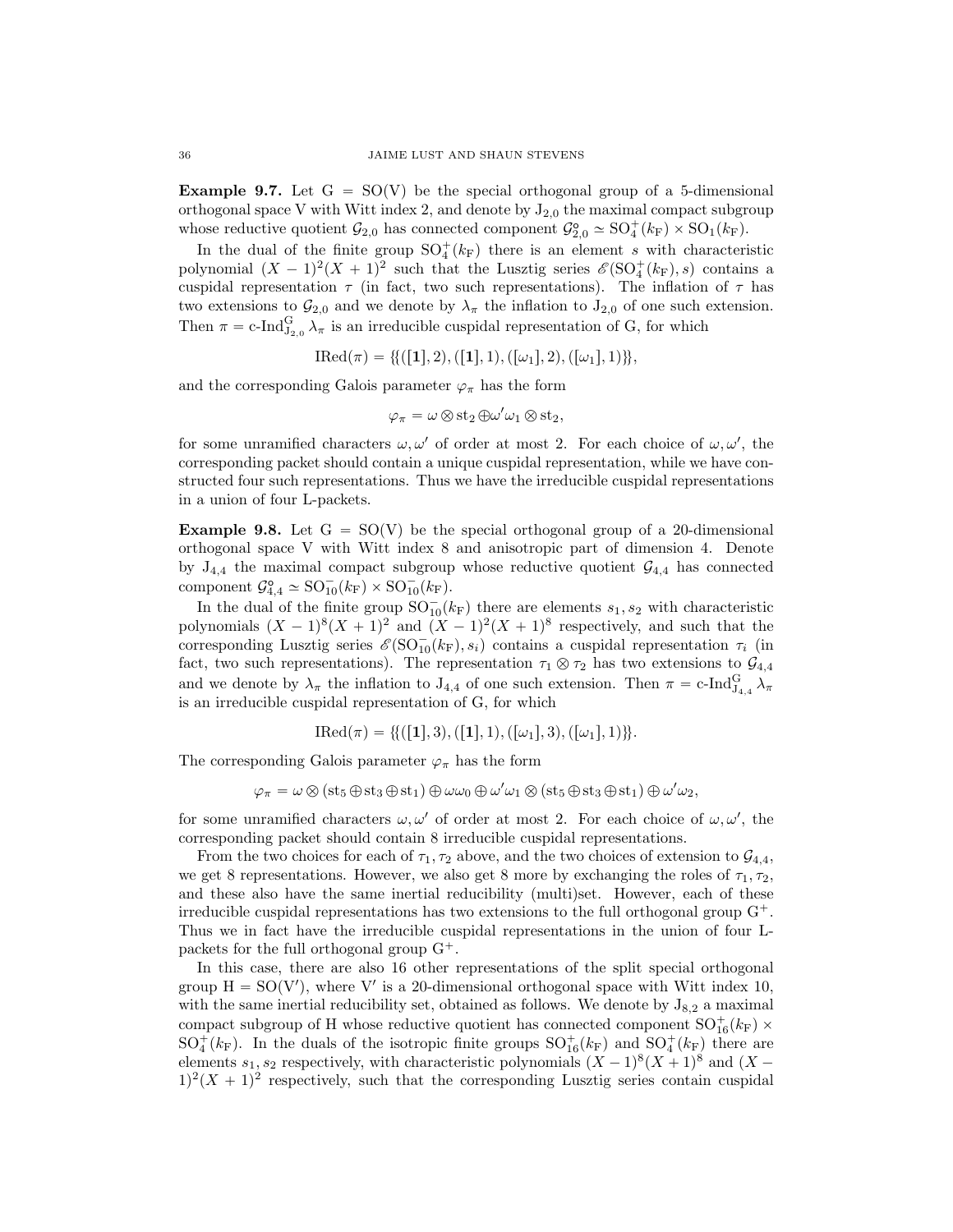representations  $\tau_1, \tau_2$  respectively (two such representations in each series). The representation  $\tau_1 \otimes \tau_2$  has two extensions to the reductive quotient of  $J_{8,2}$  and, inflating and then inducing to G, we obtain an irreducible cuspidal representation. Since we can also inflate to  $J_{2,8}$ , we obtain 16 inequivalent representations in this way. Again, each of these representations extends in two ways to the full orthogonal group  $H^+$ .

**Example 9.9.** Let  $F/F_{o}$  be a ramified quadratic extension and let  $G = U(V)$  be the unitary group of a 14-dimensional hermitian space V with Witt index 6 and anisotropic part of dimension 2. Denote by  $J_{0,6}$  the maximal compact subgroup whose reductive quotient  $\mathcal{G}_{0,6}$  has connected component  $\mathcal{G}_{0,6}^{\circ} \simeq SO_2^-(k_F) \times Sp_{12}(k_F)$ .

We fix an irreducible self-dual monic polynomial  $P \in k_{\text{F}}[X]$  of degree two. Then there are semisimple elements  $s_1, s_2$  in the dual groups of  $SO_2^-(k_F)$ ,  $Sp_{12}(k_F)$  respectively, with characteristic polynomials  $P(X)$ ,  $P(X)^6$  respectively, such that the corresponding Lusztig series contain unique irreducible cuspidal representations  $\tau_1, \tau_2$  respectively. Then there is a unique irreducible representation  $\lambda_{\pi}$  of  $J_{0,6}$  inflated from a representation of  $\mathcal{G}_{0,6}$  containing  $\tau_1 \otimes \tau_2$  (since  $\tau_1$  does not extend to  $O_2^-(k_F)$ ), and  $\pi = c$ -Ind $_{J_{0,6}}^G \lambda_{\pi}$  is irreducible and cuspidal. We have

$$
IRed(\pi) = \{ ((\rho_P], 5/2), ([\rho_P], 1) \},
$$

where  $\rho_P$ ,  $\rho'_P$  are the self-dual irreducible cuspidal representations of  $GL_2(F)$  corresponding to  $P$ , and the corresponding Galois parameter has the form

$$
\varphi_{\pi} = \varphi_P \otimes (\mathrm{st}_4 \oplus \mathrm{st}_2) \oplus \varphi'_P,
$$

where  $\varphi_P, \varphi_P'$  are the Galois parameters corresponding to  $\rho_P, \rho_P'$  respectively. The corresponding packet should contain a unique irreducible cuspidal representation, which is  $\pi$ .

As in Example [9.8,](#page-35-0) we also find an irreducible cuspidal representation of the 14 dimensional quasi-split ramified unitary group with the same inertial irreducibility (multi)set, by exchanging the characteristic polynomials of  $s_1, s_2$ .

### References

- <span id="page-36-9"></span>[1] J. D. Adler. Self-contragredient supercuspidal representations of  $GL_n$ . Proc. Amer. Math. Soc., 125(8):2471–2479, 1997.
- <span id="page-36-0"></span>[2] James Arthur. The endoscopic classification of representations, volume 61 of American Mathematical Society Colloquium Publications. American Mathematical Society, Providence, RI, 2013. Orthogonal and symplectic groups.
- <span id="page-36-7"></span>[3] Corinne Blondel. SP(2N)-covers for self-contragredient supercuspidal representations of  $GL(N)$ . Ann. Sci. École Norm. Sup.  $(4)$ , 37 $(4)$ :533–558, 2004.
- <span id="page-36-8"></span>[4] Corinne Blondel. Représentation de Weil et β-extensions. Ann. Inst. Fourier (Grenoble), 62(4):1319–1366, 2012.
- <span id="page-36-10"></span>[5] Corinne Blondel, Guy Henniart, and Shaun Stevens. Explicit L-packets for  $Sp_4(F)$ . in preparation.
- <span id="page-36-6"></span>[6] Corinne Blondel, Guy Henniart, and Shaun Stevens. Jordan blocks of cuspidal representations of symplectic groups. Algebra Number Theory, 12(10):2327–2386, 2018.
- <span id="page-36-1"></span>[7] Colin J. Bushnell and Guy Henniart. The essentially tame local Langlands correspondence. I. J. Amer. Math. Soc., 18(3):685–710, 2005.
- <span id="page-36-2"></span>[8] Colin J. Bushnell and Guy Henniart. The essentially tame local Langlands correspondence. II. Totally ramified representations. Compos. Math., 141(4):979–1011, 2005.
- <span id="page-36-3"></span>[9] Colin J. Bushnell and Guy Henniart. The essentially tame local Langlands correspondence, III: the general case. Proc. Lond. Math. Soc. (3), 101(2):497–553, 2010.
- <span id="page-36-5"></span>[10] Colin J. Bushnell and Guy Henniart. Langlands parameters for epipelagic representations of  $GL_n$ . Math. Ann., 358(1-2):433–463, 2014.
- <span id="page-36-4"></span>[11] Colin J. Bushnell and Guy Henniart. To an effective local langlands correspondence. Mem. Amer. Math. Soc., 231(1087):vi+88, 2014.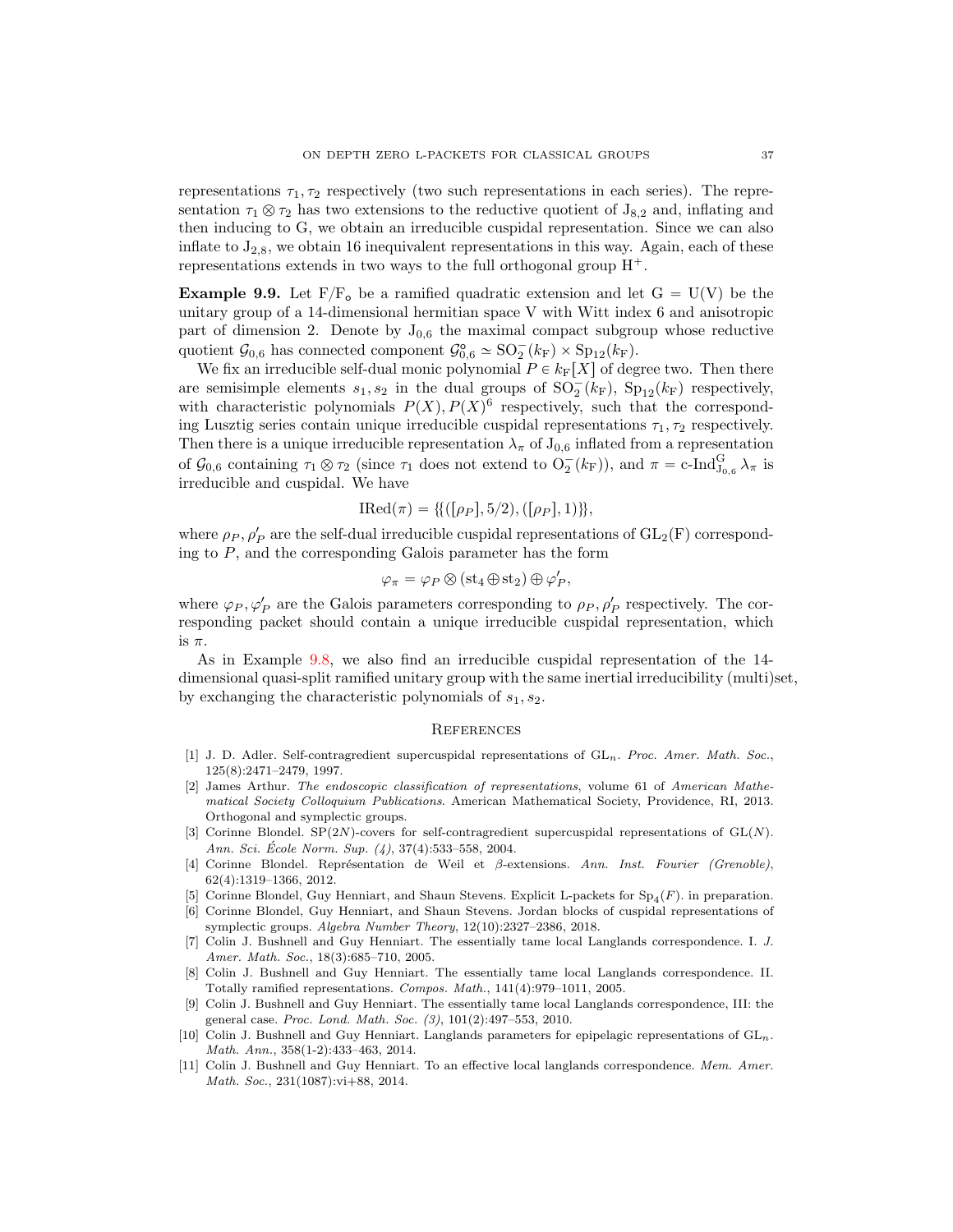- <span id="page-37-15"></span>[12] Colin J. Bushnell and Philip C. Kutzko. Smooth representations of reductive p-adic groups: structure theory via types. Proc. London Math. Soc. (3), 77(3):582–634, 1998.
- <span id="page-37-26"></span>[13] Marc Cabanes and Michel Enguehard. Representation theory of finite reductive groups, volume 1 of New Mathematical Monographs. Cambridge University Press, Cambridge, 2004.
- <span id="page-37-5"></span>[14] Stephen DeBacker and Mark Reeder. Depth-zero supercuspidal L-packets and their stability. Ann. of Math. (2), 169(3):795–901, 2009.
- <span id="page-37-27"></span>[15] François Digne and Jean Michel. Representations of finite groups of Lie type, volume 21 of London Mathematical Society Student Texts. Cambridge University Press, Cambridge, 1991.
- <span id="page-37-28"></span>[16] Paul Fong and Bhama Srinivasan. The blocks of finite classical groups. J. Reine Angew. Math., 396:122–191, 1989.
- <span id="page-37-2"></span>[17] S. S. Gelbart and A. W. Knapp. L-indistinguishability and R groups for the special linear group. Adv. in Math., 43(2):101–121, 1982.
- <span id="page-37-19"></span>[18] J. A. Green. The characters of the finite general linear groups. Trans. Amer. Math. Soc., 80:402-447, 1955.
- <span id="page-37-8"></span>[19] Benedict H. Gross and Mark Reeder. Arithmetic invariants of discrete Langlands parameters. Duke Math. J., 154(3):431–508, 2010.
- <span id="page-37-0"></span>[20] Michael Harris and Richard Taylor. The geometry and cohomology of some simple Shimura varieties, volume 151 of Annals of Mathematics Studies. Princeton University Press, Princeton, NJ, 2001. With an appendix by Vladimir G. Berkovich.
- <span id="page-37-1"></span>[21] Guy Henniart. Une preuve simple des conjectures de Langlands pour  $GL(n)$  sur un corps p-adique. Invent. Math., 139(2):439–455, 2000.
- <span id="page-37-3"></span>[22] Kaoru Hiraga and Hiroshi Saito. On L-packets for inner forms of  $SL_n$ . Mem. Amer. Math. Soc., 215(1013):vi+97, 2012.
- <span id="page-37-17"></span>[23] R. B. Howlett and G. I. Lehrer. Induced cuspidal representations and generalised Hecke rings. Invent. Math., 58(1):37–64, 1980.
- <span id="page-37-23"></span>[24] Chris Jantzen. Discrete series for p-adic  $SO(2n)$  and restrictions of representations of  $O(2n)$ . Canad. J. Math., 63(2):327–380, 2011.
- <span id="page-37-6"></span>[25] Tasho Kaletha. Endoscopic character identities for depth-zero supercuspidal L-packets. Duke Math. J., 158(2):161–224, 2011.
- <span id="page-37-9"></span>[26] Tasho Kaletha. Simple wild L-packets. J. Inst. Math. Jussieu, 12(1):43–75, 2013.
- <span id="page-37-7"></span>[27] Tasho Kaletha. Supercuspidal L-packets via isocrystals. Amer. J. Math., 136(1):203–239, 2014.
- <span id="page-37-10"></span>[28] Tasho Kaletha. Epipelagic L-packets and rectifying characters. Invent. Math., 202(1):1–89, 2015.
- <span id="page-37-11"></span>[29] Tasho Kaletha. Regular supercuspidal representations. J. Amer. Math. Soc., 32(4):1071–1170, 2019.
- <span id="page-37-4"></span>[30] Tasho Kaletha, Alberto Mínguez, Sug Woo Shin, and Paul-James White. Endoscopic Classification of Representations: Inner Forms of Unitary Groups, October 2014. arXiv:1409.3731v2.
- <span id="page-37-20"></span>[31] Kazutoshi Kariyama. On types for unramified p-adic unitary groups. Canad. J. Math., 60(5):1067– 1107, 2008.
- <span id="page-37-25"></span>[32] Philip Kutzko and Lawrence Morris. Level zero Hecke algebras and parabolic induction: the Siegel case for split classical groups. Int. Math. Res. Not., pages Art. ID 97957, 40, 2006.
- <span id="page-37-21"></span>[33] G. Lusztig. Irreducible representations of finite classical groups. Invent. Math., 43(2):125–175, 1977.
- <span id="page-37-22"></span>[34] G. Lusztig. On the representations of reductive groups with disconnected centre. Astérisque,  $(168):10, 157-166, 1988.$  Orbites unipotentes et représentations, I.
- <span id="page-37-18"></span>[35] George Lusztig. Representations of finite Chevalley groups, volume 39 of CBMS Regional Conference Series in Mathematics. American Mathematical Society, Providence, R.I., 1978. Expository lectures from the CBMS Regional Conference held at Madison, Wis., August 8–12, 1977.
- <span id="page-37-24"></span>[36] George Lusztig. Characters of reductive groups over a finite field, volume 107 of Annals of Mathematics Studies. Princeton University Press, Princeton, NJ, 1984.
- <span id="page-37-16"></span>[37] Michitaka Miyauchi and Shaun Stevens. Semisimple types for p-adic classical groups. Math. Ann., 358(1-2):257–288, 2014.
- <span id="page-37-12"></span>[38] C. Mœglin. Sur la classification des séries discrètes des groupes classiques  $p$ -adiques: paramètres de Langlands et exhaustivité. J. Eur. Math. Soc. (JEMS), 4(2):143-200, 2002.
- <span id="page-37-14"></span>[39] Colette Mœglin. Points de réductibilité pour les induites de cuspidales. J. Algebra, 268(1):81–117, 2003.
- <span id="page-37-13"></span>[40] Colette Mœglin. Classification des séries discrètes pour certains groupes classiques p-adiques. In Harmonic analysis, group representations, automorphic forms and invariant theory, volume 12 of Lect. Notes Ser. Inst. Math. Sci. Natl. Univ. Singap., pages 209–245. World Sci. Publ., Hackensack, NJ, 2007.